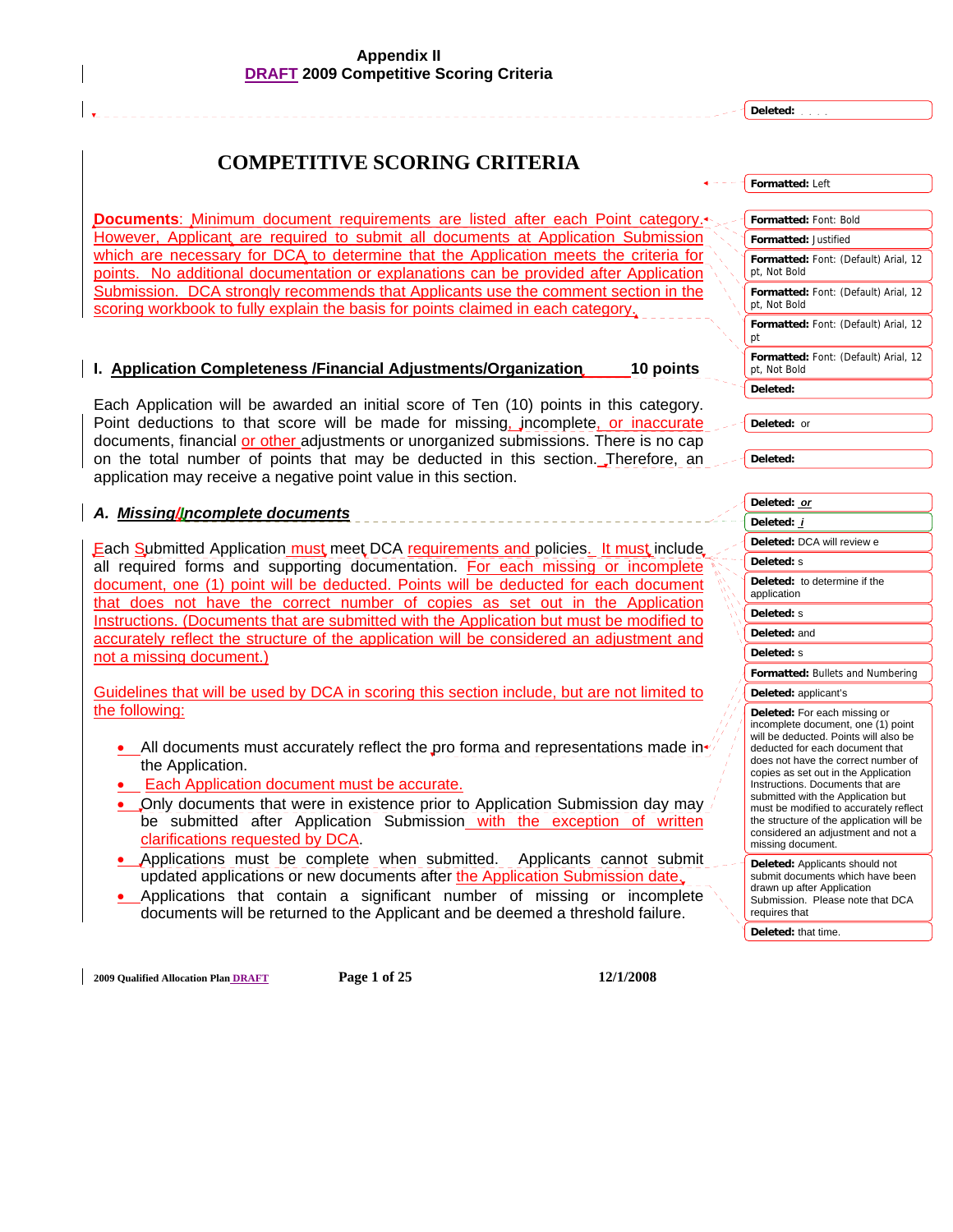|                                                                                                                                                                                                                                      | Deleted: ¶                                                                                                                                                                    |
|--------------------------------------------------------------------------------------------------------------------------------------------------------------------------------------------------------------------------------------|-------------------------------------------------------------------------------------------------------------------------------------------------------------------------------|
| <b>B.</b> Financial and Other Adjustments                                                                                                                                                                                            | Deleted: <b>o</b>                                                                                                                                                             |
| DCA may make financial and other adjustments to the Application and/or supporting<br>documentation if the Application:                                                                                                               |                                                                                                                                                                               |
| Does not meet DCA requirements and policies,<br>Is inaccurate<br>Does not reflect the project as structured in the application.<br>Does not utilize realistic and reasonable development and operating cost                          | <b>Formatted:</b> Bulleted + Level: $1 +$<br>Aligned at: 21 pt + Tab after: 39 pt<br>+ Indent at: 39 pt<br>Deleted:                                                           |
| assumptions                                                                                                                                                                                                                          |                                                                                                                                                                               |
| Points will be deducted for financial adjustments and revisions as follows:                                                                                                                                                          | Formatted: Font: Bold                                                                                                                                                         |
| 1-3 adjustments and/or revisions will result in a one (1) point deduction<br>An additional point will be deducted for each adjustment after the first three.                                                                         |                                                                                                                                                                               |
| Guidelines that will be used by DCA in scoring this section include, but are not<br>limited to the following:<br>• DCA may make minor adjustments to a Core Application to ensure consistency                                        | Deleted: DCA will review each<br>Application submitted to determine<br>if the information submitted is<br>consistent with the QAP, DCA's<br>project economic assumptions, the |
| with supporting documents.<br>• Total development cost may be increased or decreased during DCA's review if it                                                                                                                       | Plan and Manual requirements as<br>well as directions provided prior to<br><b>Application Submission day</b>                                                                  |
| is determined that line items are not reasonable or are not accurately reflected in                                                                                                                                                  | Formatted: Font: Bold                                                                                                                                                         |
| supporting documents.                                                                                                                                                                                                                | Deleted: .                                                                                                                                                                    |
| Development costs may not be increased by the Applicant during DCA's review.                                                                                                                                                         | Formatted: Bullets and Numbering                                                                                                                                              |
| Minor adjustments in the pro forma made by DCA which result in increases in<br>line items may be allowed, but only developer fee may be utilized to cover                                                                            |                                                                                                                                                                               |
| increases in line item development costs.                                                                                                                                                                                            | Deleted: some                                                                                                                                                                 |
| Credits may be adjusted downward for each adjustment.                                                                                                                                                                                | Deleted: s                                                                                                                                                                    |
| Credits will not be increased above the amount requested in the Application.<br>Applicants may not request that one line item be reduced in order to increase or<br>add another line item during the threshold clarification period. | Deleted: DCA will not make<br>transfers between line items other<br>than to utilize developer fee to cover<br>cost increases. C                                               |
|                                                                                                                                                                                                                                      | Deleted: will                                                                                                                                                                 |
| Revisions that will not be allowed include, but are not limited to:                                                                                                                                                                  | Deleted: accordingly                                                                                                                                                          |
| 1. Unit count and bedroom type.<br>2. Rent structure (rents may be adjusted upward or downward but the number of<br>30/50/60/market units may not be adjusted). If rents are adjusted upward, the                                    | Deleted: Increases also must be<br>covered by deferred developer fee<br>and not by new financing sources.                                                                     |
| relevant debt coverage ratio and feasibility analysis must meet DCA's                                                                                                                                                                | Deleted: $\mathcal{C}$                                                                                                                                                        |
| requirements.                                                                                                                                                                                                                        | Inserted:                                                                                                                                                                     |
| 3. New financing sources cannot be added (with the exception of DDF to fund any                                                                                                                                                      | Deleted: :                                                                                                                                                                    |
| financing gap) $\dot{ }$                                                                                                                                                                                                             | Deleted:;                                                                                                                                                                     |

**2009 Qualified Allocation Plan DRAFT Page 2 of 25 12/1/2008**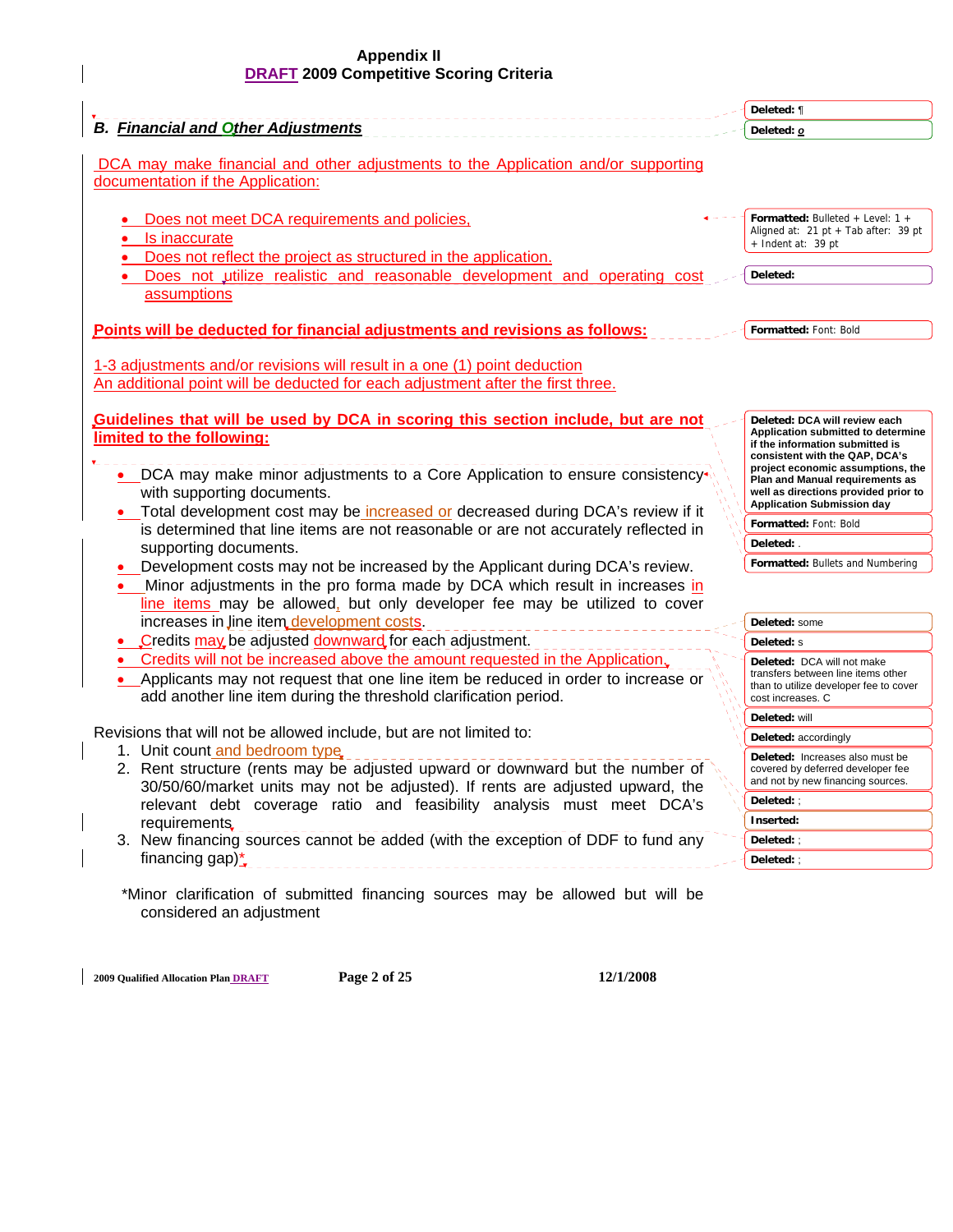l, Examples of financial adjustments include, but are not limited to: incorrectly calculating developer fee, additions to line item development cost, application errors that result in a change in the allowable tax credits, and/or failure to include DCA required reserves.

## *C. Organization*

**Points** will be deducted if the Application is not organized in the format prescribed by DCA in the **QAP**, Application **Instructions, tab checklist and/or** a required document is not behind the appropriate tab.

## **II.** Tier One Developers 3 points **1.1 and 1.1 and 1.1 and 1.1 and 1.1 and 1.1 and 1.1 and 1.1 and 1.1 and 1.1 and 1.1 and 1.1 and 1.1 and 1.1 and 1.1 and 1.1 and 1.1 and 1.1 and 1.1 and 1.1 and 1.1 and 1.1 and 1.1 and 1.**

Three points will be awarded to Applications in which a Tier One Developer has a 100% ownership interest in both the General Partner and Developer entity. Each Tier One Developer can claim these points for only one project in each application round.

## **III. Deeper Targeting / Rent and Income Restrictions 3 points**

Applications that agree to set gross rents and income limits for a specified number of low-income units at or below 30% of 50% AMI shall be awarded up to three points in this category. In order to qualify for these points, tenants must meet the required income restrictions for the property and the tenant portion of the rent must not exceed the 50% rent restriction.

 Rent subsidies other than Section 8 must also meet the statutory requirements of the tax credit program. Owners will be required to execute restrictive covenants stipulating the number of very low rent-restricted units to be rented to very-low income households for the term of the Compliance Period or the Period of Affordability (if applicable), whichever is longer.

50% rent and income restricted units are eligible for points as follows:

Equal to or greater than 5% and less than 10% **1 point** Equal to or greater than 10% and less than 15% **2 points** Equal to or greater than 15% **3 points**

Percentage of deeper targeted units will be calculated based on the total residential units**.**

| adjustments and revisions as follows: 1                                                                                                                                                                                                                                                |  |
|----------------------------------------------------------------------------------------------------------------------------------------------------------------------------------------------------------------------------------------------------------------------------------------|--|
| ¶<br>1-3 adjustments and/or revisions will<br>result in a one (1) point deduction¶<br>An additional point will be deducted                                                                                                                                                             |  |
| for each adjustment after the first<br>three.                                                                                                                                                                                                                                          |  |
| Formatted: Indent: Left:<br>31.5 pt                                                                                                                                                                                                                                                    |  |
| Formatted: Bullets and Numbering                                                                                                                                                                                                                                                       |  |
| Deleted: One (1) point                                                                                                                                                                                                                                                                 |  |
| Deleted: binder                                                                                                                                                                                                                                                                        |  |
| Deleted:                                                                                                                                                                                                                                                                               |  |
| Deleted: , Application Instructions,<br>and/or                                                                                                                                                                                                                                         |  |
| Inserted: , Application Instructions,                                                                                                                                                                                                                                                  |  |
| Formatted: Left                                                                                                                                                                                                                                                                        |  |
| <b>Deleted:</b>                                                                                                                                                                                                                                                                        |  |
| Deleted:                                                                                                                                                                                                                                                                               |  |
| Deleted: minimum 51                                                                                                                                                                                                                                                                    |  |
| Deleted: g                                                                                                                                                                                                                                                                             |  |
| <b>Deleted:</b> p                                                                                                                                                                                                                                                                      |  |
| Deleted: development                                                                                                                                                                                                                                                                   |  |
| Formatted: Not Highlight                                                                                                                                                                                                                                                               |  |
| Deleted: Applicants can elect to<br>deeper target in different<br>combinations based on their own<br>economic projections for the project.                                                                                                                                             |  |
| Deleted: Applicants may utilize the<br>following rent subsidies for units that<br>have these restrictions:¶<br>¶                                                                                                                                                                       |  |
| Projects that have a ten year Section<br>8 PBRA Agreement, ¶<br>PHA Operating subsidy ¶<br>515 USDA rental assistance ¶<br>¶                                                                                                                                                           |  |
| (Note: Applicants may place tenants<br>with portable tenant based section 8<br>vouchers in a deeper targeted unit<br>provided the tenant meets the<br>required income restriction for the<br>property and the tenant portion of the<br>rent does not exceed the rent<br>restriction.)¶ |  |
| 1<br>50% Gross Rent Restrictions / 50%<br><u> Income Restrictions</u>                                                                                                                                                                                                                  |  |
| Formatted: Indent: Left:<br>0 pt                                                                                                                                                                                                                                                       |  |
| Deleted:<br>¶                                                                                                                                                                                                                                                                          |  |
| <b>Deleted:</b> Applications that agree to<br>set gross rents and income limits for a<br>specified number of low-income units<br>at or below 30% of 50% AMI sh<br>[1]                                                                                                                  |  |
| Formatted: Font: Not Bold                                                                                                                                                                                                                                                              |  |

**2009 Qualified Allocation Plan DRAFT Page 3 of 25 12/1/2008**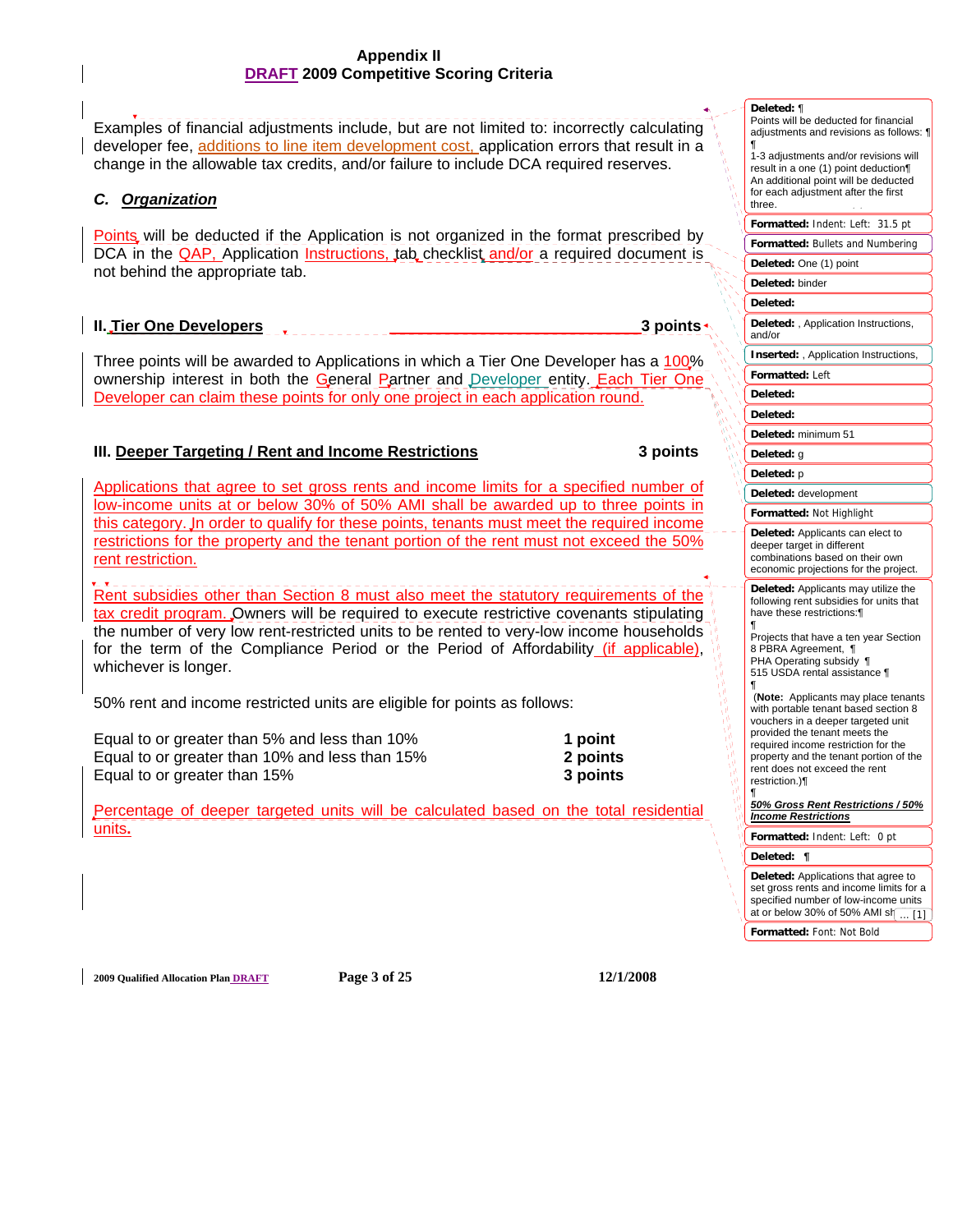#### **IV. Quality Growth Initiatives**  A. Desirable and Undesirable Characteristics **10** points l, One (1) point will be awarded for each desirable activity/characteristic category that is near a proposed site to a maximum of ten (10) points. One (1) point will be deducted from the total desirable activities score for each undesirable activity/characteristic category that is near a proposed site. A maximum of ten (10) points will be awarded in this category. The total points awarded will be determined by calculating the sum of the total desirable activity points less the total undesirable activity points. A negative total in this category will be awarded zero (0) points. **Formatted:** Underline **Formatted:** Body Text, Left, Tabs: Not at 29.2 pt + 58.35 pt + 94.35 pt + 413.85 pt + 436.35 pt + 499.35 pt **Formatted:** Font: (Default) Arial, 12 pt, Bold **Formatted:** Font: (Default) Arial, 12 pt, Bold **Deleted: . Quality Deleted: (25 Point Maximum)¶ Deleted: Deleted:**

For Scattered Site Projects, the perimeter of the  $\frac{1}{2}$  mile radius in which the noncontiguous parcels are located shall serve as the boundary of the proposed site from which the distances for determining the location of the desirable and undesirable activities shall be measured for both non-Rural and Rural sites. All desirable and undesirable activities within the perimeter of the  $\frac{1}{2}$  mile radius must also be noted for purposes of claiming points. **Each parcel shall be reviewed individually as defined** above. One (1) point will be awarded for each desirable activity or characteristic to a maximum of ten (10) points. One (1) point will be deducted for each undesirable activity or characteristic. The applicant shall calculate the total score (to a maximum of ten (10) points) for each non-contiguous parcel then add the total points obtained and divide by the number of non-contiguous parcels to arrive at the total points for this category. No rounding up, and only whole numbers may be claimed as points.

## *1. Desirable Activities*

In order to be eligible for points, the following criteria must be met:

- 1. Only activities and/or characteristics, which are located within a 1.0 mile walking/driving distance from the proposed site in urban areas or within 2.0 miles walking/driving distance from the proposed site in Rural areas will be considered.
- 2. Applicants must score one (1) point in five (5) different categories before they canreceive points in a duplicate category.
- 3. Each building/entity will be assigned to only one desirable category.
- 4. Desirable activities/characteristics may include, but are not limited to the following categories:
	- Retail stores (includes pharmacies, clothing stores, department stores, etc.)
	- Federally insured banking institutions (ATMs are not eligible for points in this category)

**2009 Qualified Allocation Plan DRAFT Page 4 of 25 12/1/2008** 

**Formatted:** Indent: Left: 0 pt, Numbered + Level: 1 + Numbering Style: 1, 2, 3, … + Start at: 1 + Alignment: Left + Aligned at: 18 pt  $+$  Tab after: 36 pt  $+$  Indent at: 36

For Scattered Site Projects, each

pt, Tabs: Not at 36 pt **Formatted:** Indent: Left: 0 pt, Numbered + Level: 1 + Numbering Style: 1, 2, 3, … + Start at: 1 + Alignment: Left + Aligned at: 18 pt  $+$  Tab after: 36 pt  $+$  Indent at: 36

**Deleted:** ¶ ¶

pt, Tabs: Not at 36 pt **Formatted:** Indent: Left: 0 pt, Numbered + Level: 1 + Numbering Style: 1, 2, 3, … + Start at: 1 + Alignment: Left + Aligned at: 18 pt + Tab after: 36 pt + Indent at: 36

pt, Tabs: Not at 36 pt **Formatted:** Indent: Left: 0 pt, Numbered + Level: 1 + Numbering Style: 1, 2, 3, … + Start at: 1 + Alignment: Left + Aligned at: 18 pt + Tab after: 36 pt + Indent at: 36

pt, Tabs: Not at 36 pt **Formatted:** Indent: Left: 18 pt, Hanging: 12 pt, Bulleted + Level: 1 + Aligned at: 22.5 pt + Tab after: 40.5 pt + Indent at: 40.5 pt, Tabs:

Not at 40.5 pt

**Deleted:** f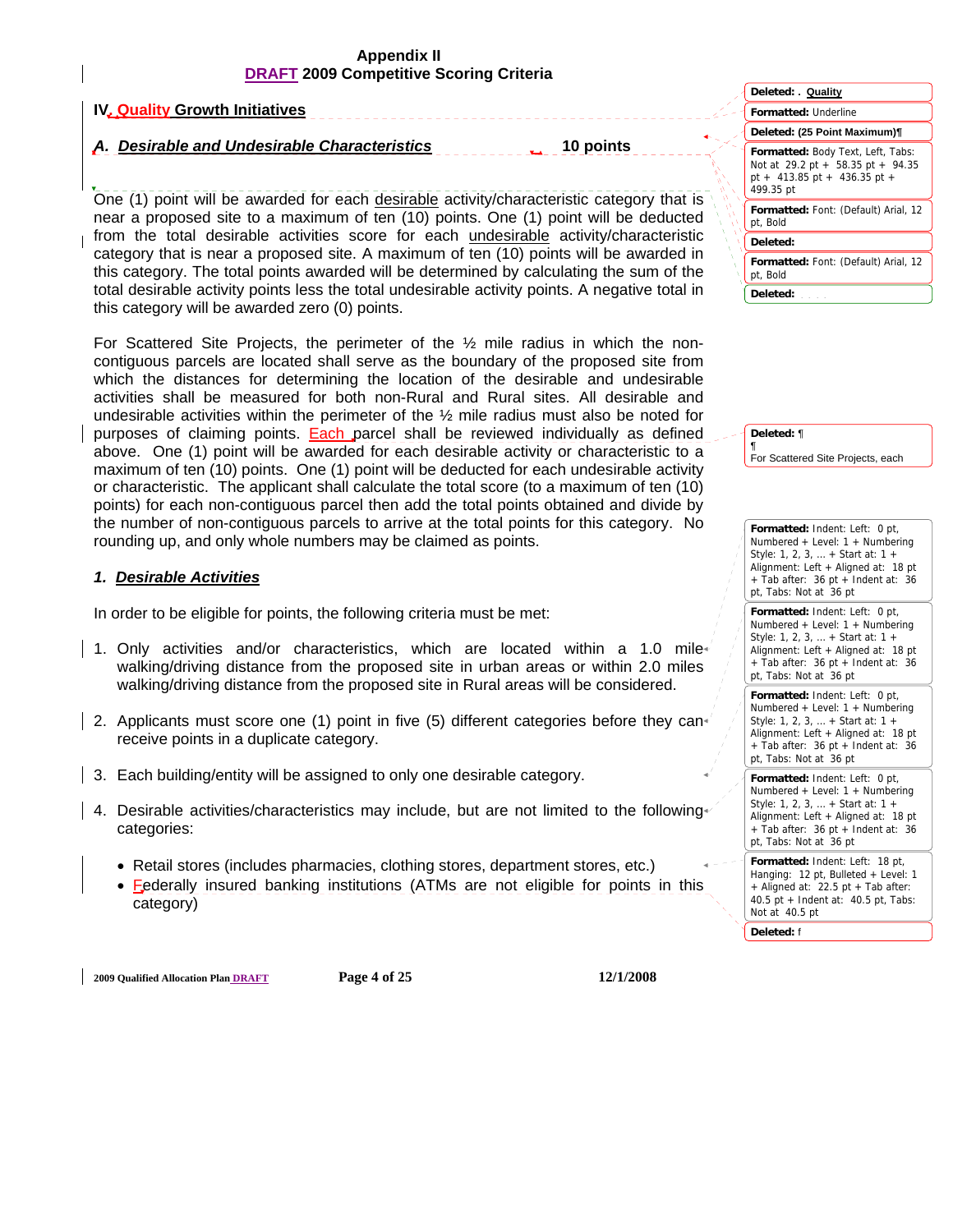| • Recreational facilities / public parks / civic                                                                                                                                    | • Medical facilities                                                 | Deleted: <#>G                                                                       |
|-------------------------------------------------------------------------------------------------------------------------------------------------------------------------------------|----------------------------------------------------------------------|-------------------------------------------------------------------------------------|
| centers                                                                                                                                                                             | • Employment centers                                                 | Deleted: $<\#>q$                                                                    |
| • School(s)<br>• Libraries                                                                                                                                                          | • Churches<br>• Proximity<br><b>Public</b><br>Bus <sup>+</sup><br>to | Deleted: <#>rocery stores, including<br>convenience stores¶                         |
| • Restaurants                                                                                                                                                                       | <b>Transportation</b>                                                | Inserted: <#>G                                                                      |
| · Grocery stores, including convenience                                                                                                                                             |                                                                      | Deleted: r                                                                          |
| stores.<br>• Day care services (must be licensed),                                                                                                                                  |                                                                      | Formatted: Indent: Hanging: 22.5<br>pt, Tabs: 30 pt, List tab + Not at<br>$40.5$ pt |
| 5. For desirable characteristics that are under construction consideration will be given                                                                                            |                                                                      | Formatted: Bullets and Numbering                                                    |
| and points may be awarded to active construction sites where the new structures are                                                                                                 |                                                                      | Formatted<br>$\ldots$ [2]                                                           |
| above ground at the time of Application Submission.                                                                                                                                 |                                                                      | Deleted: I                                                                          |
|                                                                                                                                                                                     |                                                                      | Formatted<br>$\ldots$ [3] .                                                         |
| 2. Undesirable Sites                                                                                                                                                                |                                                                      | Formatted: Bullets and Numbering                                                    |
|                                                                                                                                                                                     |                                                                      | Formatted<br>$\ldots$ [4]                                                           |
| In determining whether an undesirable activity/characteristic is near a proposed site,                                                                                              |                                                                      | Deleted: S                                                                          |
| the Application must consider any undesirable activity/characteristic that is located                                                                                               |                                                                      | Deleted: s                                                                          |
| within the radius of one quarter (1/4) mile of the proposed site.                                                                                                                   |                                                                      | Deleted: chool(s)                                                                   |
|                                                                                                                                                                                     |                                                                      | <b>Inserted: S</b>                                                                  |
| If the Applicant has knowledge at the time of Application that the conditions that make                                                                                             |                                                                      | Formatted<br>$[$ [5] $]$                                                            |
| the property undesirable are temporary and that change or mitigation is imminent (i.e.<br>demolition, rehabilitation, etc.), sufficient evidence of the change must be submitted in |                                                                      | Deleted: d                                                                          |
| the Application. DCA will consider mitigation to be performed by a third party that will                                                                                            |                                                                      | Deleted: ¶                                                                          |
| remove the undesirable condition imminent if it scheduled to occur prior to October 1,                                                                                              |                                                                      | Formatted<br>$\left[\ldots[6]\right]$                                               |
| 2009. Applicants will need to supplement their application by providing evidence to                                                                                                 |                                                                      | Deleted: m                                                                          |
| DCA that the condition has been mitigated by October 1, 2009. If the mitigation will be                                                                                             |                                                                      | Formatted: Line spacing: single                                                     |
| completed by the Applicant as opposed to a third party, the condition must be mitigated                                                                                             |                                                                      | Formatted: Font: 12 pt                                                              |
| by the placed in service date for the project. Applicants will need to provide clear                                                                                                |                                                                      | Deleted: e                                                                          |
| documentation that they have the site control and resources to complete the mitigation.                                                                                             |                                                                      | Deleted: c                                                                          |
|                                                                                                                                                                                     |                                                                      | Deleted: a                                                                          |
| Undesirable activities/characteristics may include but are not limited to the following:                                                                                            |                                                                      | Deleted: s                                                                          |
| • developments that propose site improvements, buildings, or amenities within 100 feet                                                                                              |                                                                      | Deleted: <#>R                                                                       |
| of any water, including wetlands as defined by 40 CFR Parts 230-233 and Part 22,                                                                                                    |                                                                      | Inserted: <#>R                                                                      |
| and isolated wetlands or areas of special concern identified by state or local rule.                                                                                                |                                                                      | Deleted: <#>r                                                                       |
| New wetlands constructed as part of storm water mitigation or other site restoration                                                                                                |                                                                      | Deleted: <#>estaurants¶                                                             |
| efforts are exempt.                                                                                                                                                                 |                                                                      | Inserted: $<\#$<br>$\dots$ [7]                                                      |
| junkyards                                                                                                                                                                           |                                                                      | Formatted: Font: Italic                                                             |
| hazardous, chemical or heavy manufacturing activities, industrial development within                                                                                                |                                                                      | Formatted: Indent: Left: 4.5 pt                                                     |
| $\frac{1}{2}$ mile of the proposed site                                                                                                                                             |                                                                      | Deleted: ¶                                                                          |
| • sources of odor                                                                                                                                                                   |                                                                      | Formatted: Indent: Left: 4.5 pt                                                     |
| • noise (regardless of mitigation) that is 70 decibels or more at the time of Application<br>Submission                                                                             |                                                                      | Deleted: One (1) point will be [ [8]                                                |
| • sources of excessive glare from lighting on adjacent properties                                                                                                                   |                                                                      | Formatted: Highlight                                                                |
|                                                                                                                                                                                     |                                                                      | Formatted<br>$\ldots$ [9]                                                           |
|                                                                                                                                                                                     |                                                                      | Deleted: from this part of the<br>$\ldots$ [10] $\mid$                              |

**2009 Qualified Allocation Plan DRAFT Page 5 of 25 12/1/2008**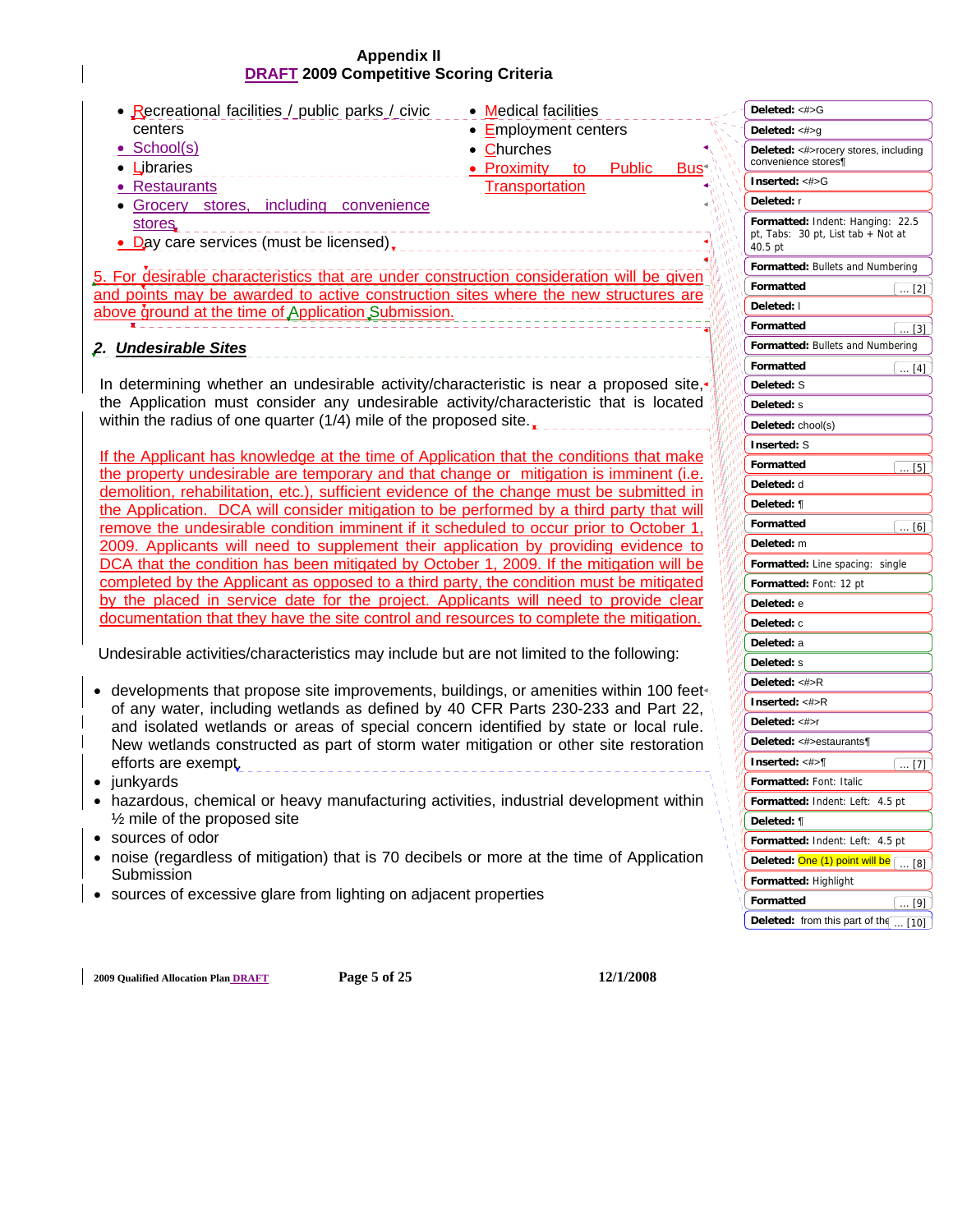- unoccupied, unsecured buildings (unsecured means open or broken windows and doors)
- abandoned houses or buildings (abandoned will be determined by the following factors: broken windows, doors, unsecured, lack of maintenance, and/or evidence of loitering)
- $\bullet$  Deteriorated housing or buildings where extensive minor defects are evident from the exterior of the building and depress an area's physical appearance, diminish living conditions and/or safety of the neighborhood and decrease the marketability of the proposed sites.

One (1) point will be deducted per activity/characteristic.

#### l,  *Documentation*

- 1. Desirable/Undesirable Form
- 2. A site map indicating the specific locations of each desirable and undesirable activity/ characteristics. The map must contain a key stating the type of activities/characteristics identified and their addresses and must include the following:
	- location of site including an indication of major access roads
	- indication of distances in 1/4 mile increments
	- indication of any major industrial or commercial development, and
	- all desirable and undesirable activities/characteristics
- 3. Photographs of the desirable and undesirable activities/characteristics. All photographs are to be either color originals or color copies. Black and white photographs are not acceptable.
- 4. Documentation from the owner of the site on which the undesirable condition exists or from a third party government source documenting how such change will occur and the time frame.
- 5. Documentation that evidences the desirable activity/characteristic that will be located in sites under construction.

## **B. Infill/Smart Growth Rural Development 3 Points 3 Points**

Only new construction or the rehabilitation of unoccupied buildings (all buildings on site must be 100% unoccupied) are eligible for these points. The total number of new units constructed must exceed 50% of the total proposed number of units on the property to be eligible for these points.

## *1. Infill*

Three (3) points will be awarded to Applications that meet DCA's criteria for Infill. DCA defines infill housing as the process of developing vacant or underused parcels within

**2009 Qualified Allocation Plan DRAFT Page 6 of 25 12/1/2008** 

#### **Deleted:**

**Formatted:** No bullets or numbering

#### **Formatted:** Not Highlight

**Deleted:** <#>Projects located in areas of minority concentration (as determined by the HOME/HUD Site and Neighborhood Standards) will also receive a one point deduction. DCA may make an exception for projects in economically distressed areas which have community revitalization plans with public funds committed to support the effort.¶

**Deleted:** In order to document desirable and undesirable activities/characteristics, the Applicant must complete the Desirable/Undesirable Form and

attach the following:  $\P$ 

**Formatted:** Highlight

#### **Deleted:** 1

**Inserted:** 1

**Formatted:** Indent: Left: 4.5 pt, Hanging: 19.5 pt, No bullets or numbering, Tabs: Not at 22.5 pt

#### **Deleted:**

#### **Deleted:** ,

**Formatted:** Indent: Left: 42 pt, First line: 0 pt, Bulleted + Level: 1 + Aligned at:  $36$  pt + Tab after:  $54$  pt + Indent at: 54 pt

**Formatted:** Indent: Left: 6 pt, Hanging: 18 pt, No bullets or numbering, Tabs: Not at 22.5 pt

#### **Deleted:** ,

**Deleted:** site and the surrounding neighborhood

#### **Formatted:** Highlight

#### **Deleted:** ¶

<#>If the Applicant has knowledge at the time of Application that the conditions that make the property undesirable are temporary and that change or mitigation is imminent (i.e. demolition, rehabilitation, etc.), sufficient evidence from the owner or other third-party source documenting how such change will occur and the time frame thereof must be included. DCA will consider mitigation that will remove the undesirable condi $\left[\ldots\right[11]$ **Deleted:** 

## **Formatted:** Left

**Deleted:** 

## **Deleted: p**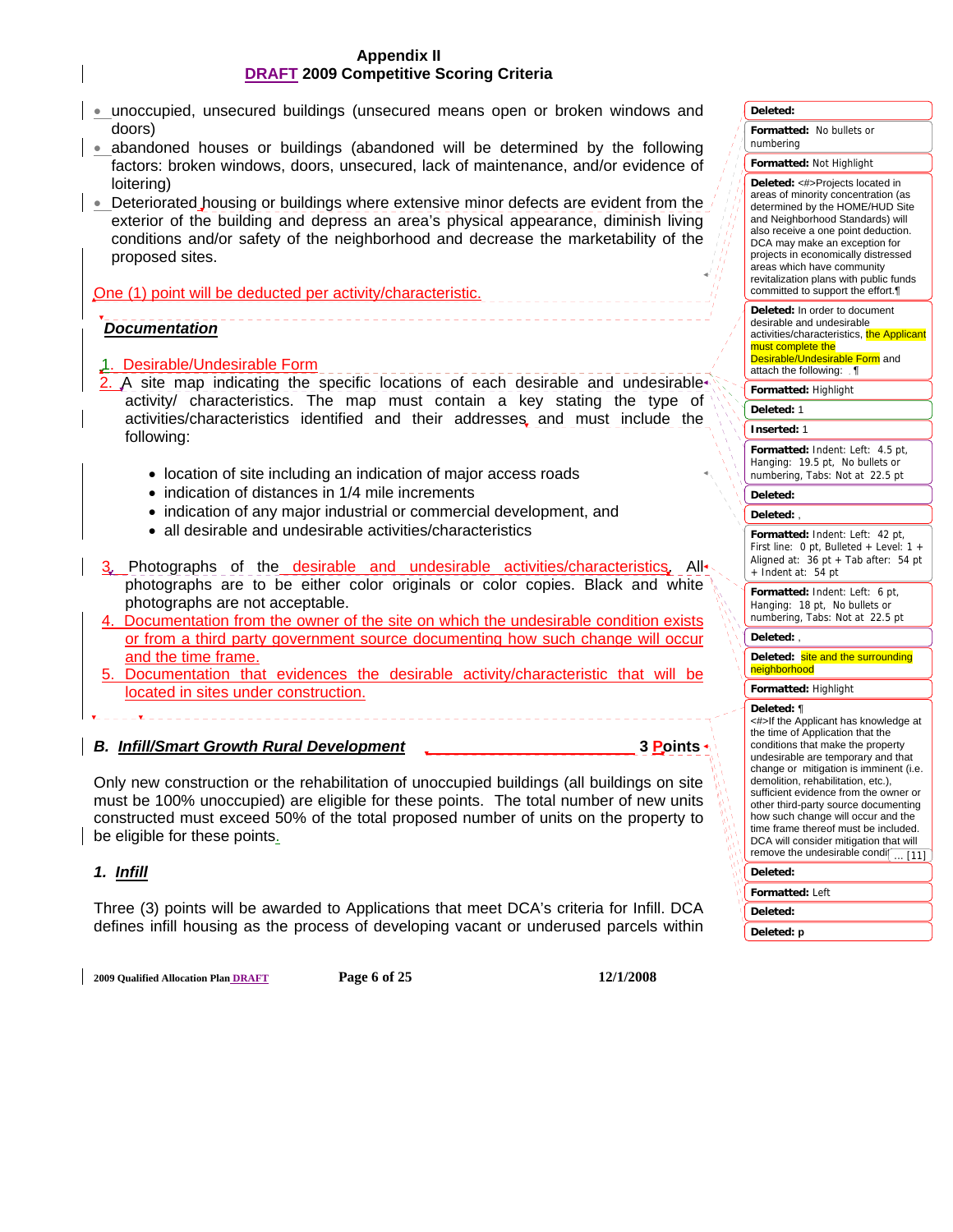existing urban areas that are already largely developed. Infill development results in the use of existing utilities and infrastructure while promoting the conservation of open space, the reduction of traffic congestion and the creation of more livable communities.

To qualify for three (3) Infill points, the proposed site must exhibit the following:

- The site must be surrounded on every side except one side with adjacent established •development (for the purposes of this category, agricultural use and vacant land do not qualify as established development). DCA will review the four compass sides (north, south, east and west) of a project to determine if the site is surrounded by established development. (For Master Planned Communities, DCA will look at the entire project site to determine if it is surrounded by established development.)
- The site must maximize the use of existing utilities and infrastructure.
- At a minimum, the established development on one side must consist of occupied residential development that is not deteriorated or undesirable. (Scattered, single family housing does not constitute established residential development for the purposes of this category.)

**Documentation**

• Documentation that the Applicant has site control over all parcels set out in a Master Planned Community must be submitted in the Application

\_\_\_\_\_\_\_\_\_\_\_\_\_\_\_\_\_\_\_\_\_\_\_\_

• Aerial photos of the proposed site per architectural submittal instructions.

#### **or**

#### *2. Rural Smart Growth Development*

Three (3) points will be awarded to Applications that meet DCA's criteria for Rural Smart Growth Development. DCA defines Rural Smart Growth Development as the encouragement of Rural housing development near or within areas of existing established development that minimizes the use of natural resources, maximizes the use of existing utilities and infrastructure, and reduces the need for individual transportation.

To qualify for three (3) Rural Smart Growth Development points, the proposed site must exhibit the following:

- Proposed site must be located in a Rural area
- The site must maximize the use of existing utilities and infrastructure.
- At a minimum, the Adjacent established development on one side must consist of occupied residential development. that is not deteriorated or undesirable. (Scattered, single family housing does not constitute established residential development for the purposes of this category).

**Formatted:** Indent: Left: 0 pt, Hanging: 12 pt, Bulleted + Level: 1 + Aligned at: 0 pt + Tab after: 18 pt + Indent at: 18 pt, Tabs: Not at 18 pt

#### **Formatted:** Indent: Left: 0 pt, Hanging: 12 pt, Bulleted + Level: 1 + Aligned at: 0 pt + Tab after: 18 pt + Indent at: 18 pt, Tabs: Not at 18 pt **Formatted:** No bullets or numbering **Formatted:** Font: Bold **Deleted:** ¶ **Deleted:** ¶ For Master Planned Communities, DCA will look at the entire project site to determine if it is surrounded by established development. Documentation that the Applicant has site control over the entire parcel must be submitted in the Application. Deleted: and have no points deducted for undesirable activities/characteristics. **Deleted:** s

**Formatted:** Indent: Left: 0 pt, Hanging: 12 pt, Bulleted + Level: 1 + Aligned at: 18 pt + Tab after: 36 pt + Indent at: 36 pt, Tabs: Not at 36 pt



**2009 Qualified Allocation Plan DRAFT Page 7 of 25 12/1/2008**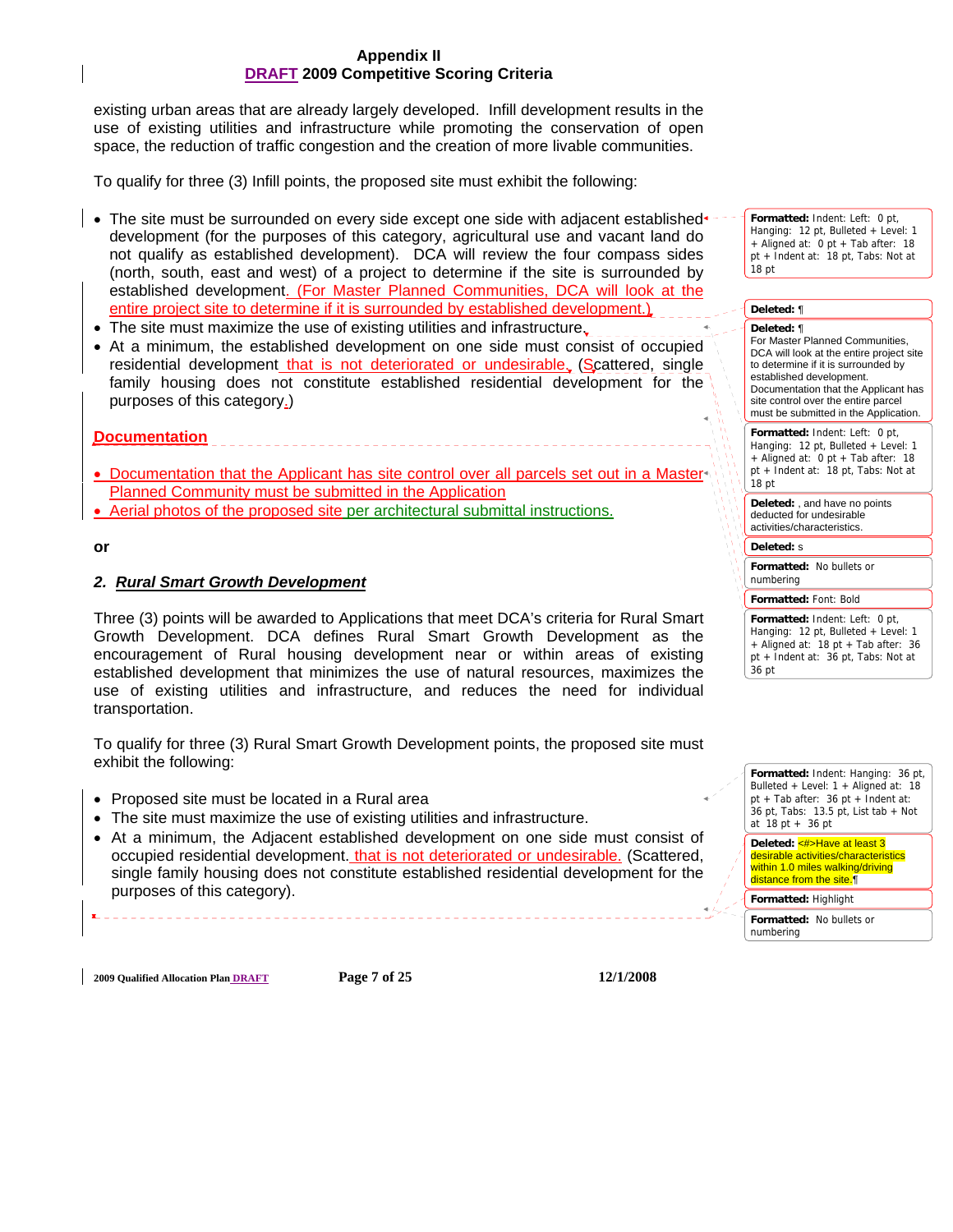| <b>Documentation</b>                                                                                                                                                                                                                                                                                                                                                                                                                                        |          | Formatted: Font: Bold                                                                                                                                                               |
|-------------------------------------------------------------------------------------------------------------------------------------------------------------------------------------------------------------------------------------------------------------------------------------------------------------------------------------------------------------------------------------------------------------------------------------------------------------|----------|-------------------------------------------------------------------------------------------------------------------------------------------------------------------------------------|
| • Documentation that the Applicant has site control over all parcels set out in a Master                                                                                                                                                                                                                                                                                                                                                                    |          | Formatted: Bullets and Numbering                                                                                                                                                    |
| Planned Community must be submitted in the Application                                                                                                                                                                                                                                                                                                                                                                                                      |          |                                                                                                                                                                                     |
| Aerial photos of the proposed site per architectural submittal instructions.                                                                                                                                                                                                                                                                                                                                                                                |          | Formatted: Font: Bold                                                                                                                                                               |
| <b>Community Transportation Options</b><br>To qualify for three (3) Community Transportation points, the proposed site must exhibit                                                                                                                                                                                                                                                                                                                         | 3 points | Formatted: Indent: Left: 0 pt,<br>Hanging: 12 pt, Bulleted + Level: 1<br>$+$ Aligned at: 18 pt + Tab after: 36<br>pt + Indent at: 36 pt, Tabs: Not at<br>36 pt                      |
| one of the following:                                                                                                                                                                                                                                                                                                                                                                                                                                       |          | Deleted:                                                                                                                                                                            |
|                                                                                                                                                                                                                                                                                                                                                                                                                                                             |          |                                                                                                                                                                                     |
| Projects designated as a Transit Oriented Development by a Rapid Transit Authority.                                                                                                                                                                                                                                                                                                                                                                         |          | Deleted: formally                                                                                                                                                                   |
| • Projects located within 1/4 mile walking distance of a rapid rail transit station along                                                                                                                                                                                                                                                                                                                                                                   |          | Deleted: .                                                                                                                                                                          |
| paved roads, sidewalks, established pedestrian walkways or bike trails<br>Documentation:                                                                                                                                                                                                                                                                                                                                                                    |          | Deleted: (Documentation from a<br>Rapid Transit Authority of the formal<br>designation as a Transit Oriented<br>Development by a Rapid Transit<br>Authority must be included in the |
| • Documentation that the project is designated as a Transit Oriented Development from+                                                                                                                                                                                                                                                                                                                                                                      |          | Application.) ¶                                                                                                                                                                     |
| the local Transit Authority                                                                                                                                                                                                                                                                                                                                                                                                                                 |          | Formatted: Font: Bold                                                                                                                                                               |
| . Map showing the location of the Rapid Rail Transit station in relation to the proposed                                                                                                                                                                                                                                                                                                                                                                    |          | Formatted: Bullets and Numbering                                                                                                                                                    |
| development site                                                                                                                                                                                                                                                                                                                                                                                                                                            |          | Deleted: .                                                                                                                                                                          |
| For Scattered Site Projects, each non-contiguous parcel must meet the above criteria                                                                                                                                                                                                                                                                                                                                                                        |          | Deleted: from the transportation<br>authority indicating schedules, and<br>rider pick up locations must be<br>included in the Application                                           |
| <b>Adaptive Reuse</b><br>D.                                                                                                                                                                                                                                                                                                                                                                                                                                 | 3 points | Deleted:                                                                                                                                                                            |
| Three (3) points will be awarded if the proposed development is an adaptive reuse of an<br>entire existing building. Adaptive reuse is defined as the change in use of a major<br>building for residential use or as a community building. The reuse of only a part of a<br>building (slabs, sheds, gazebos, trailers/mobile homes, pavilions, pump houses, barns,<br>garages or single-family homes) are not eligible for these points. For rehabilitation |          | Formatted: Font: Bold                                                                                                                                                               |
| projects, the reuse of buildings that are already part of the existing multifamily                                                                                                                                                                                                                                                                                                                                                                          |          |                                                                                                                                                                                     |
| development are not eligible for these points.                                                                                                                                                                                                                                                                                                                                                                                                              |          | Deleted: The documentation to be<br>submitted by the applicant must<br>include                                                                                                      |
| Documentation:                                                                                                                                                                                                                                                                                                                                                                                                                                              |          | Formatted: Bullets and Numbering                                                                                                                                                    |
|                                                                                                                                                                                                                                                                                                                                                                                                                                                             |          | Deleted: information                                                                                                                                                                |

- **Documentation on the previous use of the building**
- Photographs of the building
- Documentation of whether or not it is occupied,

*E. Brownfield* **3 points**

Three (3) points will be awarded if the proposed development is the redevelopment of a Brownfield site. The definition of a Brownfield site is one where the EPA, Georgia EPD or other environmental regulatory agency has defined the site as a Brownfield site and has determined the applicable guidelines for the cleanup required for residential uses.

**2009 Qualified Allocation Plan DRAFT Page 8 of 25 12/1/2008** 

**Formatted:** Font: Bold

**Deleted:** and **Deleted:** p

**Deleted:** , **Deleted:** and **Deleted:** . **Deleted:** ¶ *¶* **Deleted: Deleted:**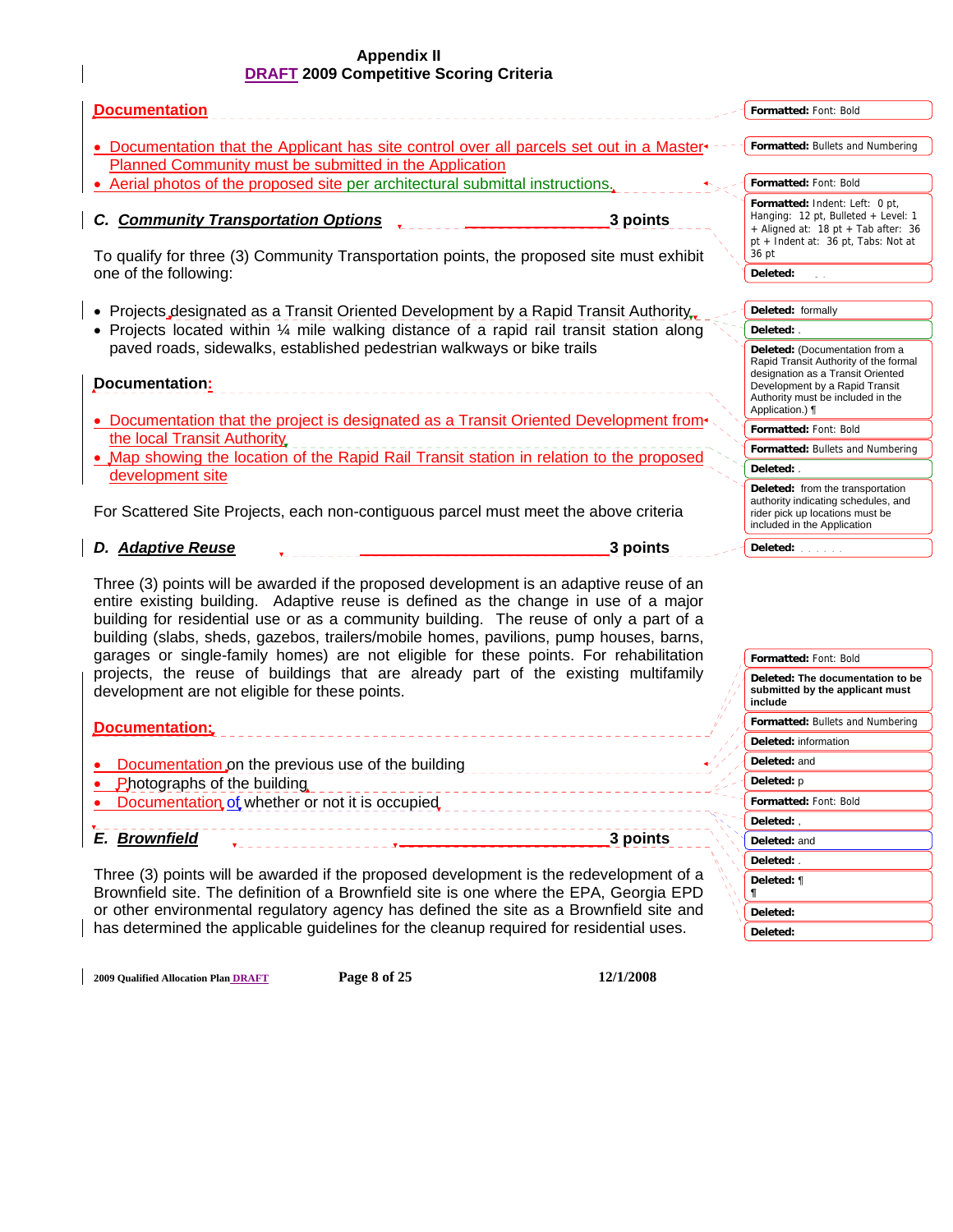| Documentation:                                                                                                                                                                                                                                                                                                                                                                                         | Formatted: Font: Bold                                   |
|--------------------------------------------------------------------------------------------------------------------------------------------------------------------------------------------------------------------------------------------------------------------------------------------------------------------------------------------------------------------------------------------------------|---------------------------------------------------------|
| Evidence of designation as a Brownfield site,<br>• An opinion letter from either an attorney or a PE that the property appears to meet                                                                                                                                                                                                                                                                 | Deleted: must be included in the<br>Application.        |
| the requirements for issuance of an EPD Letter of No Further Action.                                                                                                                                                                                                                                                                                                                                   | Formatted: Bullets and Numbering                        |
| Proposed scope of work for clean up of a site,                                                                                                                                                                                                                                                                                                                                                         | Deleted: such                                           |
| Detailed budget for clean up                                                                                                                                                                                                                                                                                                                                                                           | Deleted: In addition, the Applicant<br>should include a |
| Time line for clean up must also be submitted                                                                                                                                                                                                                                                                                                                                                          | <b>Deleted:</b> Documentation of the p                  |
|                                                                                                                                                                                                                                                                                                                                                                                                        | Deleted: a d                                            |
| (DCA will require a copy of the Letter of No Further Action prior to issuance of 8609s.)                                                                                                                                                                                                                                                                                                               | Deleted: and a t                                        |
| F. Greyfield<br>3 points                                                                                                                                                                                                                                                                                                                                                                               | Formatted: Indent: Left: 18 pt                          |
|                                                                                                                                                                                                                                                                                                                                                                                                        | Deleted: .                                              |
| Three (3) points will be awarded if the proposed development is the redevelopment of a                                                                                                                                                                                                                                                                                                                 | Deleted:                                                |
| Greyfield site. A Greyfield site is a previously developed retail center or other                                                                                                                                                                                                                                                                                                                      | Deleted: site that has been                             |
| commercial (non-residential) center that is vacant, abandoned or 90% of the square                                                                                                                                                                                                                                                                                                                     | Deleted: primarily as a                                 |
| footage is unused. The existing associated parking areas must be in excess of 25% of<br>the proposed developed area of the site.                                                                                                                                                                                                                                                                       | Deleted: .                                              |
| <b>Documentation:</b><br>Photos of the site<br>Documentation of current use of the vacant or abandoned center<br>Documentation of the associated parking areas                                                                                                                                                                                                                                         | the site.<br>ſ<br>Formatted: Bullets and Numbering      |
|                                                                                                                                                                                                                                                                                                                                                                                                        | Deleted: .                                              |
| V. Sustainable Developments<br>(Maximum 6 Points)                                                                                                                                                                                                                                                                                                                                                      | Formatted: No underline                                 |
| Certification of the project's compliance with a sustainable program that is utilized to<br>claim points must be submitted at either the LIHTC final certification or HOME Loan final<br>construction draw, whichever comes last. Failure to demonstrate a good faith effort to<br>receive the certification may result in a finding of non-compliance and limited<br>participation in further rounds. | Deleted:                                                |
| <b>Sustainable Communities Certification</b><br>6 Points                                                                                                                                                                                                                                                                                                                                               | Deleted: ¶                                              |
|                                                                                                                                                                                                                                                                                                                                                                                                        | (6 Point Maximum).                                      |
| Six (6) points will be awarded to projects located within larger developments officially                                                                                                                                                                                                                                                                                                               | Deleted: ¶                                              |
| enrolled in the following sustainable programs:                                                                                                                                                                                                                                                                                                                                                        | Formatted: Left                                         |
|                                                                                                                                                                                                                                                                                                                                                                                                        | Deleted: ¶                                              |
| Earth Craft Communities program through Southface Energy Institute and the Greater                                                                                                                                                                                                                                                                                                                     | Deleted: the                                            |
| Atlanta Home Builder's Association                                                                                                                                                                                                                                                                                                                                                                     | Deleted:,                                               |
|                                                                                                                                                                                                                                                                                                                                                                                                        |                                                         |

**2009 Qualified Allocation Plan DRAFT Page 9 of 25 12/1/2008**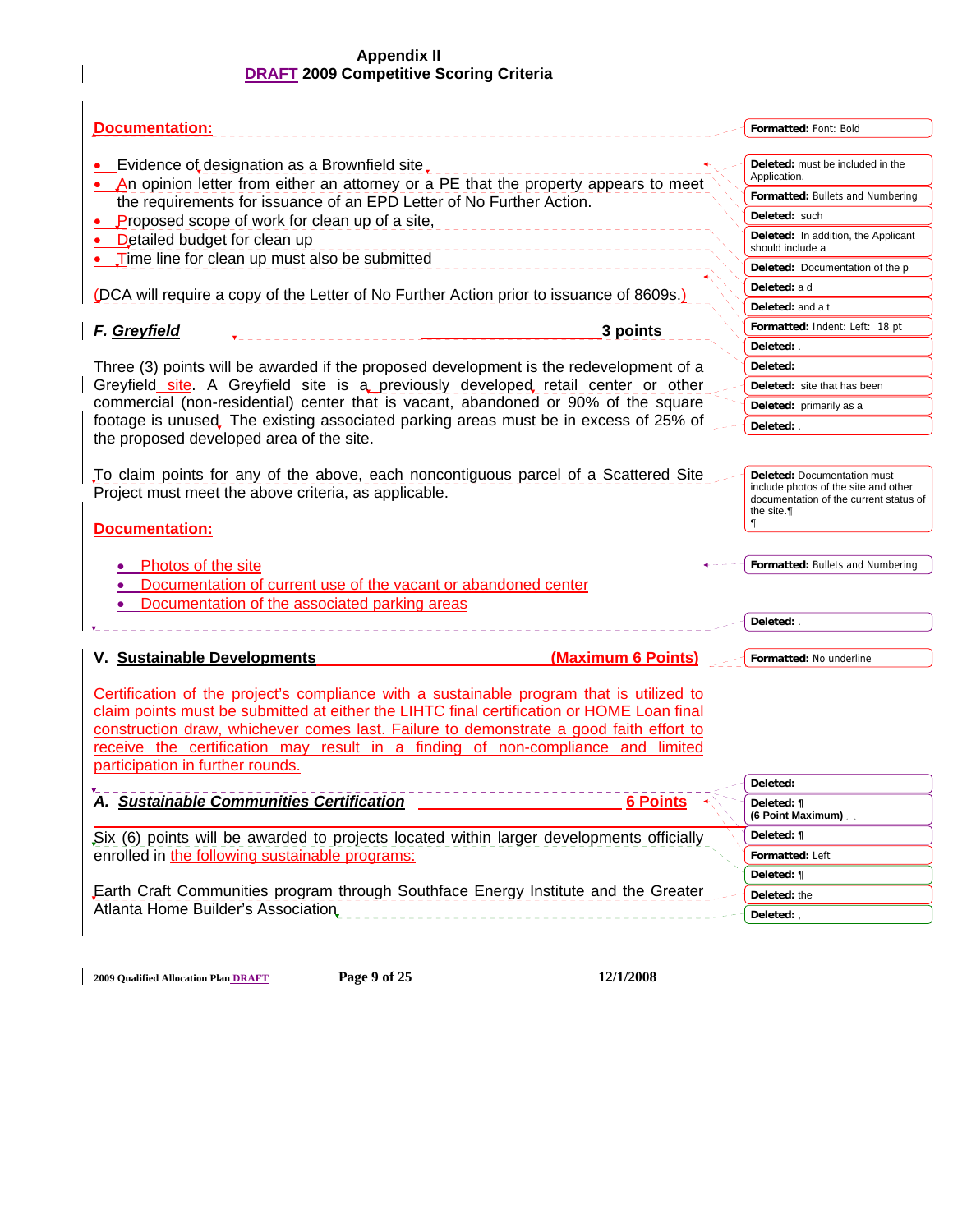$\overline{\phantom{a}}$ 

| <u>or</u>                                                                                                                                                                                                                                                    | Formatted: Font: Bold                                                                                                                                                                                    |
|--------------------------------------------------------------------------------------------------------------------------------------------------------------------------------------------------------------------------------------------------------------|----------------------------------------------------------------------------------------------------------------------------------------------------------------------------------------------------------|
|                                                                                                                                                                                                                                                              | Deleted:,                                                                                                                                                                                                |
| Leadership in Energy and Environmental Design for Neighborhood Development<br>(LEED-ND)                                                                                                                                                                      | Deleted: or other equivalent<br>sustainable neighborhood certification<br>program pre-approved by DCA.                                                                                                   |
| Developments certified under these programs successfully protect and enhance the<br>overall health, natural environment, and quality of life of communities. The program<br>rating systems integrate the principles of smart growth, new urbanism, and green | Projects awarded points in this<br>category are not eligible for points in<br>the Sustainable Building or Energy<br><b>Efficient Building Certification</b><br>categories.¶                              |
| building into a standard for neighborhood design. The programs provide independent,<br>third-party verification that a development's location and design meet accepted high                                                                                  | Deleted: Sustainable Communities<br>rating systems                                                                                                                                                       |
| standards for environmentally responsible, sustainable development.<br><b>Documentation</b><br>Copy of an executed EarthCraft Communities Memorandum of Participation for the                                                                                | Deleted: Developments certified<br>under these programs successfully<br>protect and enhance the overall<br>health, natural environment, and<br>quality of life of communities.                           |
| development the project is locating within or LEED-ND registration for the larger                                                                                                                                                                            | Formatted: Font: Bold                                                                                                                                                                                    |
| development from US Green Building Council.<br>• Draft scoring sheet for the development and master site plan for the development.                                                                                                                           | Deleted: Projects must provide<br>evidence that the larger development<br>is enrolled in one of the approved<br>programs by providing                                                                    |
| or                                                                                                                                                                                                                                                           | Formatted: Bullets and Numbering                                                                                                                                                                         |
|                                                                                                                                                                                                                                                              | Deleted: a c                                                                                                                                                                                             |
| <b>Sustainable Building Certification</b><br><b>3 Points</b><br>В.                                                                                                                                                                                           | Deleted: either                                                                                                                                                                                          |
| Three (3) points will be awarded to projects that commit to obtaining a sustainable                                                                                                                                                                          | Deleted: Projects must also provide<br>the d                                                                                                                                                             |
| building certification from one of the following entities:                                                                                                                                                                                                   | Deleted: ¶                                                                                                                                                                                               |
| "Southface Energy Institute's and Greater Atlanta Home Builder's Association's Earth<br>Craft House multifamily (or single family or renovation) certification program.                                                                                      | Deleted: DCA will consider other<br>nationally or regionally recognized<br>sustainable community programs only<br>if the project submits a letter detailing<br>the alternate program at pre- $\sqrt{12}$ |
| Enterprise Foundation's Green Communities certification program.                                                                                                                                                                                             | Deleted:                                                                                                                                                                                                 |
|                                                                                                                                                                                                                                                              | Deleted: 3 points                                                                                                                                                                                        |
| US Green Building Council's LEED for Homes certification program which includes <sup>+</sup>                                                                                                                                                                 | Deleted: .                                                                                                                                                                                               |
| single family detached and multi-family low and mid-rise structures.                                                                                                                                                                                         | Deleted: Scoring worksheets<br>$\ldots$ [13]                                                                                                                                                             |
|                                                                                                                                                                                                                                                              | Deleted: Completed construq<br>$\ldots$ [14] $\rfloor$                                                                                                                                                   |
| <b>Documentation</b>                                                                                                                                                                                                                                         | Formatted<br>$\dots$ [15]                                                                                                                                                                                |
| Scoring worksheets for the applicable program showing the intended path towards                                                                                                                                                                              | Deleted: Completed constru $\left(\frac{16}{16}\right)$                                                                                                                                                  |
| certification must be provided at Application.                                                                                                                                                                                                               | Formatted<br>$\left[\dots [17]\right]$                                                                                                                                                                   |
|                                                                                                                                                                                                                                                              | Deleted: Completed constru $\boxed{ [18]}$                                                                                                                                                               |
| $\mathbf{p}$                                                                                                                                                                                                                                                 | Formatted<br>$\left[\dots [19]\right]$                                                                                                                                                                   |
|                                                                                                                                                                                                                                                              | Deleted:,                                                                                                                                                                                                |
| <b>Energy Efficient Building Certification</b><br>1 point<br>C.                                                                                                                                                                                              | Deleted: Certification of the  [20]                                                                                                                                                                      |
|                                                                                                                                                                                                                                                              | Formatted: Font: Bold                                                                                                                                                                                    |
| One (1) point will be awarded to projects that commit to obtaining EPA's Energy Star                                                                                                                                                                         | Deleted: ¶<br>$\dots$ [21]                                                                                                                                                                               |
|                                                                                                                                                                                                                                                              | Formatted<br>$\ldots$ [22]                                                                                                                                                                               |
|                                                                                                                                                                                                                                                              | Deleted:                                                                                                                                                                                                 |
|                                                                                                                                                                                                                                                              | <b>Deleted:</b> Certification of the $\sqrt{123}$                                                                                                                                                        |
|                                                                                                                                                                                                                                                              |                                                                                                                                                                                                          |
| Page 10 of 25<br>12/1/2008<br><b>2009 Qualified Allocation Plan DRAFT</b>                                                                                                                                                                                    |                                                                                                                                                                                                          |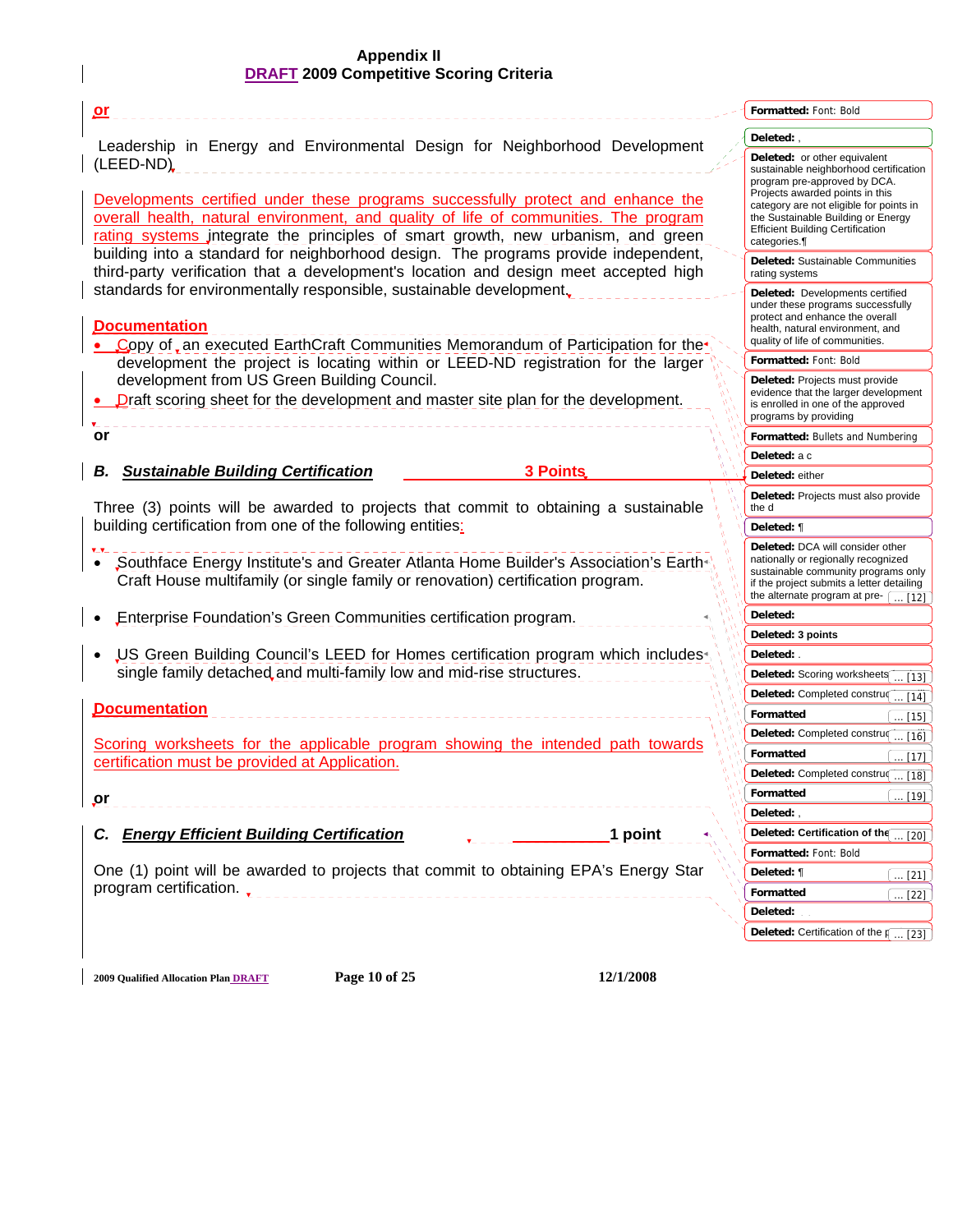## **VI. Stable Communities/Redevelopment/Revitalization (Maximum 12 Points)**

DCA promotes developments located in strong and stable communities that have a need for affordable housing and in areas which demonstrate the capacity for community redevelopment, economic growth and revitalization.

## **A.** *Economic Growth and Need* **3 Points**

 **1. Economic Growth and Need.** Three (3) Points will be awarded to proposed Projects located within areas deemed by DCA to be Economic Growth and Need areas. DCA will utilize data and programs sponsored by DCA to determine Economic Growth and Need Areas. These areas will be posted on the DCA website on or before December 31, 2008.

In choosing to locate a project in one of these areas, Applicants should carefully review market study requirements. Generally, DCA will select only one project in a specific market area.

**Or**

2. **Stable Communities**. Three (3) points will be awarded to projects that are located in a census tract that meets the following demographics according to the most recent FFIEC Census Report. (www.ffiec.gov/WebCensus/)

- Less than 10% below Poverty level (see Income)
- Designated Middle or Upper Income level (see Demographics)
- Less than 15% of housings units are rental occupied (see Housing)
- Tracts not designated as distressed or underserved (see Demographics)
- Market study must demonstrate need for affordable housing

*B. Community Redevelopment /Revitalization Plans and Strategies* 

*1. HOPE VI Initiatives* **6 points 6 points** 

Six (6) points will be awarded if the proposed project is a phase or component of a PHA-sponsored Community Building Initiative which is part of a PHA-sponsored HOPE VI revitalization initiative. The Initiative must:

- Provide affordable units for an extended period of 30 years or more;
- Be part of a mixed income phased community with a significant market components;
- Facilitate the deconcentration of poverty; and
- Provide for community improvements or amenities, which may include but are not limited to new or improved public infrastructure, green-space, improved transportation, quality of life enhancements, or other improvements benefiting the community

**2009 Qualified Allocation Plan DRAFT Page 11 of 25 12/1/2008** 

|   | Deleted: Investment Areas                                                                                                                                                                                                                                                                                                                                                                                                                                                                                                                                                                                            |
|---|----------------------------------------------------------------------------------------------------------------------------------------------------------------------------------------------------------------------------------------------------------------------------------------------------------------------------------------------------------------------------------------------------------------------------------------------------------------------------------------------------------------------------------------------------------------------------------------------------------------------|
|   | Deleted:                                                                                                                                                                                                                                                                                                                                                                                                                                                                                                                                                                                                             |
|   | <b>Deleted:</b>                                                                                                                                                                                                                                                                                                                                                                                                                                                                                                                                                                                                      |
|   | Deleted: 3 points                                                                                                                                                                                                                                                                                                                                                                                                                                                                                                                                                                                                    |
|   | Formatted: Indent: Left: -4.5 pt,<br>29.2 pt, Left + 431.85 pt, Left<br>Tabs:<br>499.35 pt, Left<br>$^{+}$                                                                                                                                                                                                                                                                                                                                                                                                                                                                                                           |
|   | Deleted:<br>1                                                                                                                                                                                                                                                                                                                                                                                                                                                                                                                                                                                                        |
|   | Deleted: Investment                                                                                                                                                                                                                                                                                                                                                                                                                                                                                                                                                                                                  |
|   | Deleted:                                                                                                                                                                                                                                                                                                                                                                                                                                                                                                                                                                                                             |
|   | Deleted: the DCA Office of<br>Economic Development such as<br>REBA and EDGE to                                                                                                                                                                                                                                                                                                                                                                                                                                                                                                                                       |
|   | Deleted:<br>Investment                                                                                                                                                                                                                                                                                                                                                                                                                                                                                                                                                                                               |
|   | Deleted: (Please note that market<br>consideration may mandate that DCA<br>select only one new construction<br>project in each of the EIA's.)                                                                                                                                                                                                                                                                                                                                                                                                                                                                        |
|   | Formatted: Font: Bold                                                                                                                                                                                                                                                                                                                                                                                                                                                                                                                                                                                                |
|   | Formatted: Font: Bold                                                                                                                                                                                                                                                                                                                                                                                                                                                                                                                                                                                                |
|   | Formatted: Bullets and Numbering                                                                                                                                                                                                                                                                                                                                                                                                                                                                                                                                                                                     |
| ſ | Deleted: ¶<br>-or-                                                                                                                                                                                                                                                                                                                                                                                                                                                                                                                                                                                                   |
| ſ | One (1) Point will be awarded to<br>proposed projects located within an<br>area that has experienced economic<br>growth in the past three years. ¶<br>To be eligible for points under these<br>criteria, documentation that the<br>project is part of an area that has<br>experienced economic growth in the<br>past three years must be included as<br>follows:¶<br><#>A narrative of new businesses<br>that have relocated or opened in the<br>immediate vicinity that have<br>generated jobs (specific information<br>regarding the number of jobs should<br>be included)¶<br><#>Statistical information from the |
|   | market analyst outlining the rate of<br>growth in the area compared to<br>$\overline{\ldots}$ [24]                                                                                                                                                                                                                                                                                                                                                                                                                                                                                                                   |
|   | Formatted: Highlight                                                                                                                                                                                                                                                                                                                                                                                                                                                                                                                                                                                                 |
|   | Deleted: .                                                                                                                                                                                                                                                                                                                                                                                                                                                                                                                                                                                                           |
|   | Deleted:                                                                                                                                                                                                                                                                                                                                                                                                                                                                                                                                                                                                             |
|   | Formatted<br>$\left(\ \ldots\ \left[ 25\right] \right]$                                                                                                                                                                                                                                                                                                                                                                                                                                                                                                                                                              |
|   | Deleted: de                                                                                                                                                                                                                                                                                                                                                                                                                                                                                                                                                                                                          |
|   | Deleted: ispersion                                                                                                                                                                                                                                                                                                                                                                                                                                                                                                                                                                                                   |
|   | <b>Inserted: ispersion</b>                                                                                                                                                                                                                                                                                                                                                                                                                                                                                                                                                                                           |
|   | Deleted: concentration                                                                                                                                                                                                                                                                                                                                                                                                                                                                                                                                                                                               |
|   | Formatted<br>(  [26]                                                                                                                                                                                                                                                                                                                                                                                                                                                                                                                                                                                                 |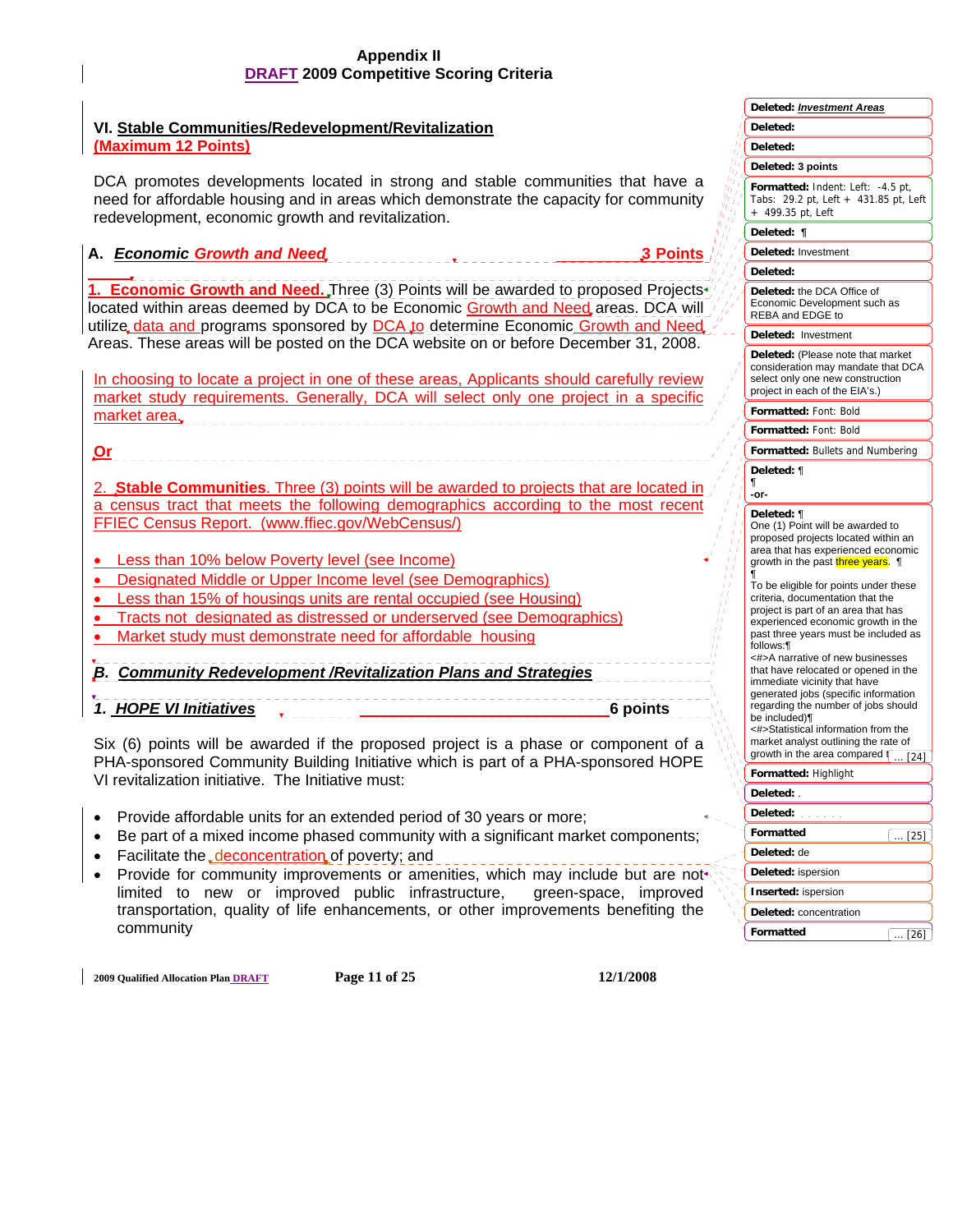To be eligible for points under these criteria, documentation that the project is part of a HOPE VI development with definitive time limits for completion.

(A) A copy of the HOPE VI Revitalization Grant Assistance Award (form HUD-1044) which identifies the PHA receiving the HOPE VI grant and the amount of the grant;

(B) A letter from the Executive Director of the identified PHA certifying that:

- the development proposed in the Initial Application is identified in the PHA's HUD approved HOPE VI application or Revitalization Plan;
- the housing units are an essential element of that Plan; and
- the Tax Credits for the development proposed in the Initial Application are an essential component of the financing plan for the PHA's HOPE VI Program

(C) A copy of the HUD approved Revitalization Plan.

## *2. Promotes Neighborhood Stabilization* **3 points**

**or**

Three (3) points will be awarded if the proposed development is recognized by the local government as assisting in the stabilization of a neighborhood by demolishing or redeveloping property that has been foreclosed or abandoned (isolated single family homes are not eligible). DCA will utilize the definitions and purposes set out in the Neighborhood Stabilization Program which was authorized under HERA in order to determine whether the proposed project qualifies for these points. However, Projects are not eligible for points if they have received Neighborhood Stabilization Program funding.

A property ''**has been foreclosed upon**'' at the point that the mortgage or tax foreclosure is complete. DCA will not consider a foreclosure to be complete until after the title for the property has been transferred from the former homeowner under some type of foreclosure proceeding or transfer in lieu of foreclosure in accordance with state or local law.

A property is "**abandoned**" when mortgage or tax foreclosure proceedings have been initiated for the property, no mortgage or tax payments have been made by the property owner for at least 90 days and the property has been vacant for 90 days.

DCA will review all documentation submitted by the Applicant very closely to ensure that the objective of neighborhood stabilization will be accomplished by the development or redevelopment of the proposed project. The following documentation must be submitted:

• Pictures of the proposed site and the surrounding area (see undesirable documentation)

**Formatted:** Indent: Left: 6 pt, Hanging: 12 pt, Bulleted + Level: 4 + Aligned at: 162 pt + Tab after: 180 pt + Indent at: 180 pt, Tabs: -240 pt. List tab  $+$  Not at 18 pt  $+$ 180 pt **Formatted:** Indent: Left: 6 pt, Hanging: 12 pt, Bulleted + Level: 4 + Aligned at: 162 pt + Tab after: 180 pt + Indent at: 180 pt, Tabs: -240 pt, List tab + Not at 18 pt + 180 pt **Formatted:** Font: Bold **Formatted:** Left **Formatted:** Font: Bold **Formatted:** Font: Bold **Formatted:** Font: Bold **Deleted: Inserted: Deleted: Deleted: Inserted: Deleted: Deleted:** will **Deleted:** targeted **Deleted:** approved for NSP funding **Deleted:** , **Deleted:** or is a significant so **Deleted:** (Projects are not elig **Deleted: Inserted: Deleted:** . **Deleted: Deleted:** The proposed proje **Deleted:** (While these points **Deleted:** points for **Deleted:** n **Inserted:** neighborhood **Deleted:** s **Inserted:** stabilization **Deleted:** f **Inserted:** funding **Deleted:** . **Deleted: "Blight"** is defined a  $1271$ ... [30] [28]  $\overline{1291}$ [31]

**Deleted:** a **Deleted:** purpose

**2009 Qualified Allocation Plan DRAFT Page 12 of 25 12/1/2008**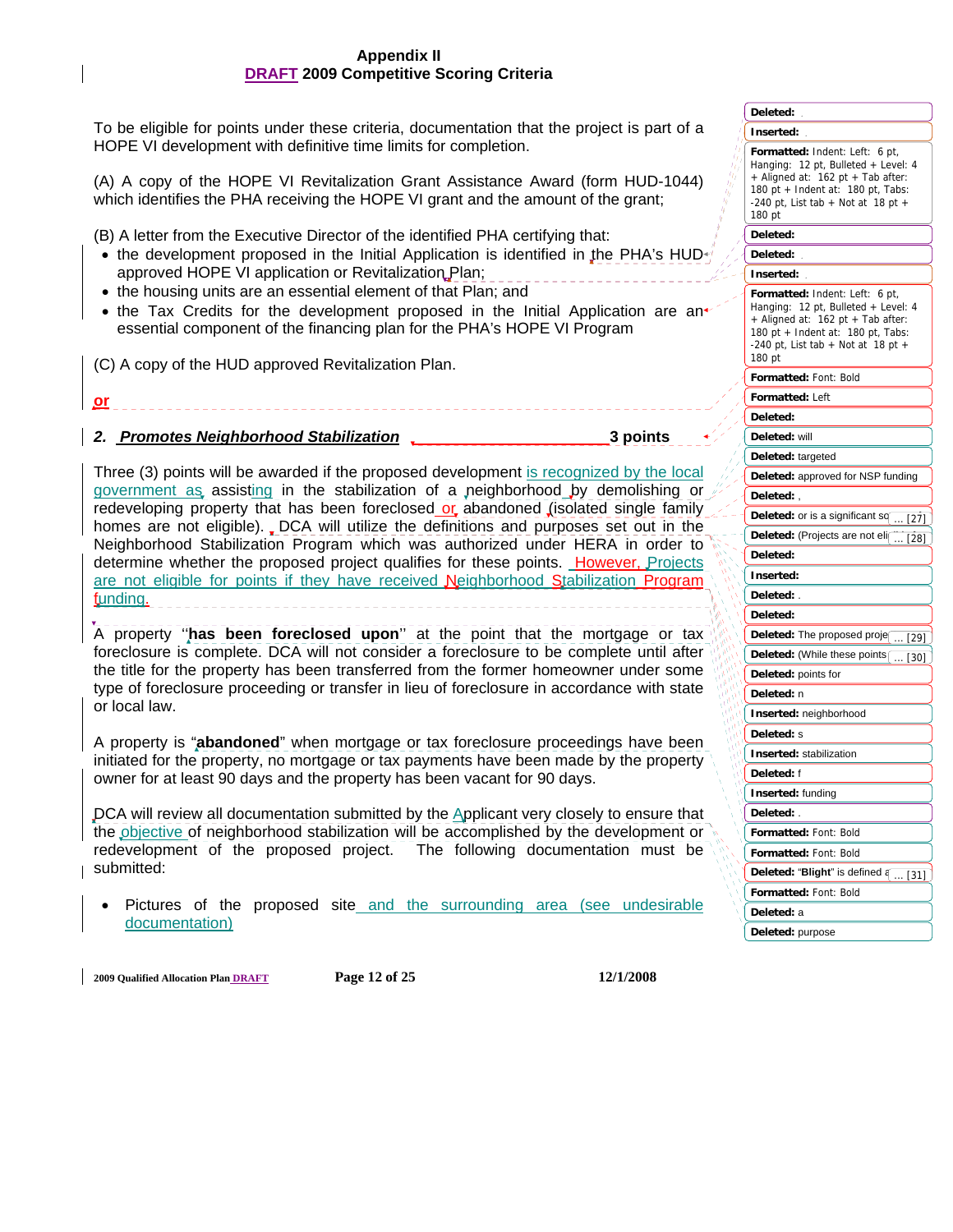| Copy of foreclosure documents, if applicable<br>Evidence from the mortgage and tax authority that no payments have been made                                                      | <b>Deleted:</b> Documentation sufficient to<br>establish that the property is<br>abandoned                                                                                              |
|-----------------------------------------------------------------------------------------------------------------------------------------------------------------------------------|-----------------------------------------------------------------------------------------------------------------------------------------------------------------------------------------|
| for 90 days and that foreclosure proceedings have been initiated, if "abandoned"<br>Narrative of how the project promotes the purposes of the Neighborhood<br>Stabilization.<br>. | Deleted: <#>A letter from the chief<br>operating officer of the local<br>government certifying that the<br>redevelopment of the property will<br>assist in stabilizing the neighborhood |
| <b>Redevelopment Incentive Programs</b>                                                                                                                                           | Deleted: Program                                                                                                                                                                        |
| 1. Statutory Redevelopment Plans<br>3 points                                                                                                                                      | Formatted: Justified, Indent: Left:<br>18 pt, First line: 0 pt, Tabs: Not at<br>29.2 pt + 431.85 pt + 499.35 pt                                                                         |
| Three $(3)$ points will be awarded to a project that is located within an area that has $a_n$                                                                                     | Deleted: B                                                                                                                                                                              |
| Redevelopment Plan that has been adopted and formulated by the local Government<br>under O.C.G.A. §36-61-7 or O.C.G.A. 36-61-3, that clearly targets the specific                 | Deleted: (3 Point Maximum)¶<br>1<br>$\dots$ [32]                                                                                                                                        |
| neighborhood in which the project is located.                                                                                                                                     | Deleted: ¶                                                                                                                                                                              |
|                                                                                                                                                                                   | Deleted: The Opportunity Z(<br>$\dots$ [33]                                                                                                                                             |
| <b>Documents</b>                                                                                                                                                                  | Inserted:                                                                                                                                                                               |
| Copy of the Plan                                                                                                                                                                  | Deleted: enterprise                                                                                                                                                                     |
| Website address where information regarding the plan can be located                                                                                                               | Deleted: Enterprise                                                                                                                                                                     |
| Copy of Resolution(s) adopting the Plan according to requirements of statute                                                                                                      | Deleted: zone                                                                                                                                                                           |
| Documentation of Public Hearing and Publication as required by statute                                                                                                            | Deleted: Plan exists. Opport( [34]                                                                                                                                                      |
|                                                                                                                                                                                   | Deleted: 2Urban<br>$\dots$ [35]                                                                                                                                                         |
| or                                                                                                                                                                                | Inserted: $(3)$                                                                                                                                                                         |
| 2. Redevelopment Zones<br>1. point                                                                                                                                                | <b>Inserted: Enterprise</b>                                                                                                                                                             |
|                                                                                                                                                                                   | Deleted: Zone or                                                                                                                                                                        |
| One (1) point will be awarded if the proposed development site is located in a QCT/DDA                                                                                            | Deleted: redevelopment                                                                                                                                                                  |
| or State Enterprise Zone                                                                                                                                                          | <b>Inserted: Zone</b>                                                                                                                                                                   |
|                                                                                                                                                                                   | Deleted: urban                                                                                                                                                                          |
| <b>Documents</b>                                                                                                                                                                  | Deleted: Urban                                                                                                                                                                          |
| Copy of Resolution adopting the state enterprise zone                                                                                                                             | <b>Inserted: Urban</b>                                                                                                                                                                  |
| Documentation evidencing that the proposed site is located in a QCT/DDA                                                                                                           | Deleted: Redevelopment                                                                                                                                                                  |
|                                                                                                                                                                                   | <b>Inserted: Redevelopment</b>                                                                                                                                                          |
| $Or$                                                                                                                                                                              | Deleted: plan                                                                                                                                                                           |
| 3. Local Redevelopment Plan<br>1 point                                                                                                                                            | <b>Inserted: Plan</b>                                                                                                                                                                   |
|                                                                                                                                                                                   | Deleted: TwonUrban<br>$\dots$ [36]                                                                                                                                                      |
| One $(1)$ point will be awarded if there is an adopted redevelopment plan/community                                                                                               | Formatted: Font: Bold                                                                                                                                                                   |
| revitalization plan adopted and formulated by the Local Government that clearly targets                                                                                           | Deleted: A                                                                                                                                                                              |
| the specific neighborhood in which the project is located. The Plan must have been                                                                                                | Deleted: 3<br><u> [37] J</u>                                                                                                                                                            |
| adopted on or before January 1, 2009. (For the purposes of this category, in Rural                                                                                                | Deleted: , Federal Enterprise<br>$\dots$ [38]                                                                                                                                           |
| counties a neighborhood may be as large as one county.)                                                                                                                           | Formatted: Left                                                                                                                                                                         |
|                                                                                                                                                                                   | Deleted: or                                                                                                                                                                             |
| The Community Redevelopment/Revitalization Plan must include the following:                                                                                                       | Deleted: 4<br>$\ldots$ [39]                                                                                                                                                             |
| a discussion of potential sources of funding for the plan                                                                                                                         | Deleted: P                                                                                                                                                                              |
| a clearly delineated target area that includes the proposed project site                                                                                                          | Deleted: . DCA will access $t$ [40]                                                                                                                                                     |
|                                                                                                                                                                                   | Formatted: Bullets and Numbering                                                                                                                                                        |

**2009 Qualified Allocation Plan DRAFT Page 13 of 25 12/1/2008** 

 $\overline{\phantom{a}}$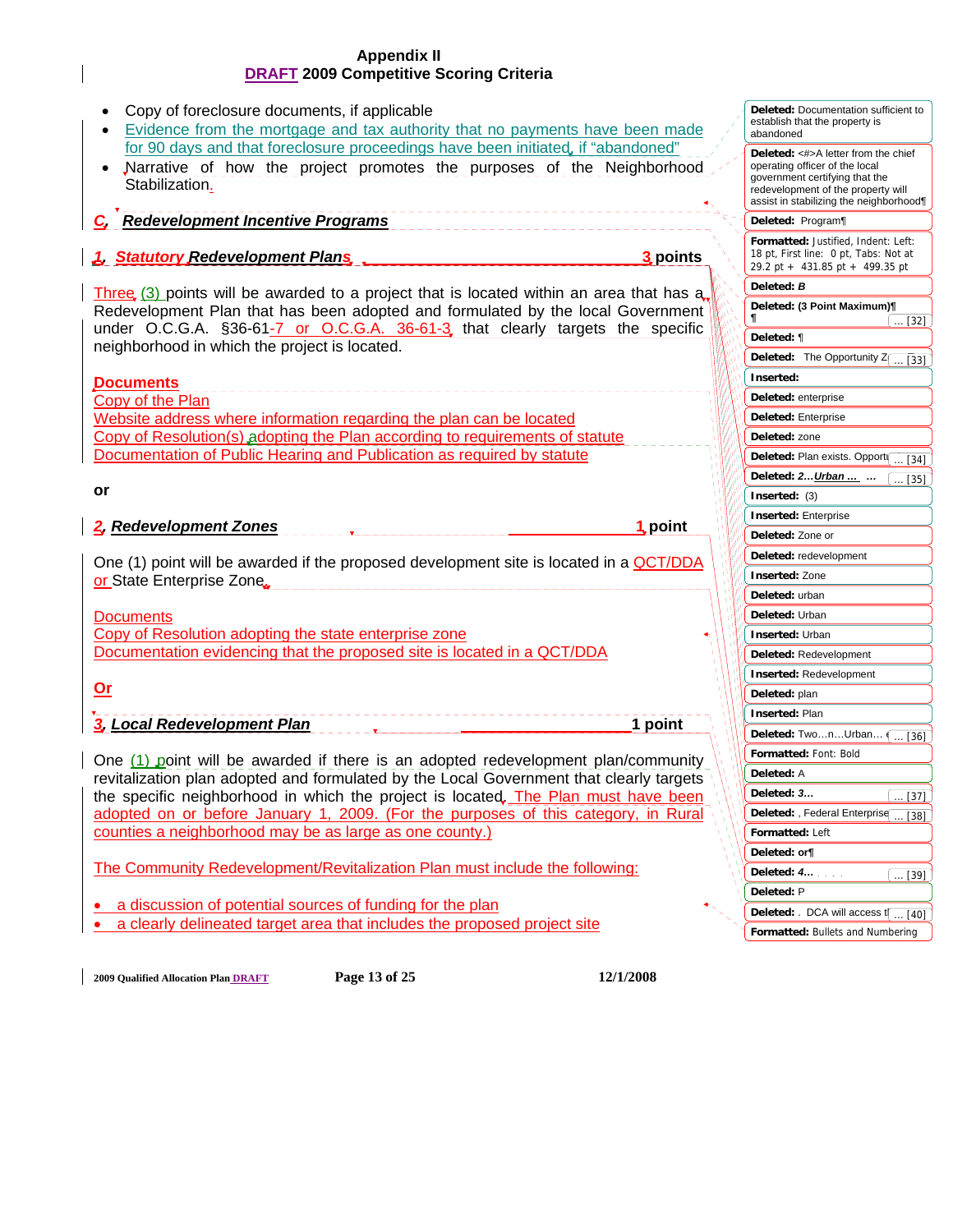| detailed policy goals (one of which must be housing), and<br>Implementation measures along with specific time frames for the achievement of<br>such policies and housing activities.<br>The proposed development project must support at least one of the goals of the | Formatted: Left, Indent: Left: 0 pt,<br>Hanging: 18 pt, Bulleted + Level: 1<br>+ Aligned at: $36 \text{ pt} + \text{Tab after: } 54$<br>pt + Indent at: 14.4 pt, Tabs: Not at<br>54 pt |
|------------------------------------------------------------------------------------------------------------------------------------------------------------------------------------------------------------------------------------------------------------------------|----------------------------------------------------------------------------------------------------------------------------------------------------------------------------------------|
| redevelopment or revitalization plan.<br>An assessment of the existing physical structures and infrastructure of the                                                                                                                                                   | Deleted: The Plan must include<br>aas well as a strategy to $ad$ [[41]                                                                                                                 |
| community,                                                                                                                                                                                                                                                             | Formatted: Left, Indent: Left: 18 pt                                                                                                                                                   |
|                                                                                                                                                                                                                                                                        | Formatted<br>$$ [42]                                                                                                                                                                   |
| The following plans are not eligible for points:                                                                                                                                                                                                                       | Formatted: Left, Indent: Left: 36 pt                                                                                                                                                   |
|                                                                                                                                                                                                                                                                        | Formatted: Font: Bold                                                                                                                                                                  |
| Plans formulated by the Owner of the project and submitted to a local government                                                                                                                                                                                       | Formatted<br>$\ldots$ [43]                                                                                                                                                             |
| for approval,                                                                                                                                                                                                                                                          | Deleted: <#> do not qualify a<br>$\overline{\ldots}$ [44]                                                                                                                              |
| short-term work plans,                                                                                                                                                                                                                                                 | Deleted: ¶                                                                                                                                                                             |
| comprehensive plans, consolidated plans, municipal zoning plans or land use plans                                                                                                                                                                                      | Inserted: ¶                                                                                                                                                                            |
| Plans that are outdated and do not reflect the current neighborhood conditions                                                                                                                                                                                         | Formatted<br>$\ldots$ [45]                                                                                                                                                             |
| (Plans that are more than four years old will be presumed outdated unless                                                                                                                                                                                              | Deleted: <#>The DCA                                                                                                                                                                    |
| documentation regarding the continued viability of the plan is submitted with the                                                                                                                                                                                      | $\ldots$ [46]<br>Deleted: <#>Form must be                                                                                                                                              |
| <b>Application.)</b>                                                                                                                                                                                                                                                   | [47]<br>Deleted: <#>Form.                                                                                                                                                              |
|                                                                                                                                                                                                                                                                        |                                                                                                                                                                                        |
| <b>Documentation</b>                                                                                                                                                                                                                                                   | Deleted: $\lt\#$ >The Community  [48]                                                                                                                                                  |
|                                                                                                                                                                                                                                                                        | Inserted: <#>Form.                                                                                                                                                                     |
| The DCA Neighborhood Redevelopment Certification Form.                                                                                                                                                                                                                 | Formatted: Font: (Default) Arial                                                                                                                                                       |
| Documentation of the process the government used for developing and adopting the<br>$\bullet$                                                                                                                                                                          | Deleted: <#>¶                                                                                                                                                                          |
| plan.                                                                                                                                                                                                                                                                  | Deleted:                                                                                                                                                                               |
| • Details regarding community input and public hearings held prior to the adoption of                                                                                                                                                                                  | Formatted: Bullets and Numbering                                                                                                                                                       |
| the plan must be included in the Application.                                                                                                                                                                                                                          | Deleted: ¶                                                                                                                                                                             |
| A copy of the entire plan must be included in the Application.                                                                                                                                                                                                         | Deleted: C                                                                                                                                                                             |
| Evidence of adoption.                                                                                                                                                                                                                                                  | Deleted: Three (3) points will<br>$$ [49]                                                                                                                                              |
| Map of area targeted by plan identifying location of project                                                                                                                                                                                                           | Inserted: $(3)$                                                                                                                                                                        |
|                                                                                                                                                                                                                                                                        | <b>Inserted: Federal Financial</b><br>$\overline{1501}$                                                                                                                                |
| <b>D. Stable Communities</b><br>3 points                                                                                                                                                                                                                               | Deleted: (                                                                                                                                                                             |
|                                                                                                                                                                                                                                                                        | <b>Deleted: FFIEC</b>                                                                                                                                                                  |
| VII. Master Planned Projects/Phased Projects<br>(6 Point Maximum)                                                                                                                                                                                                      | Deleted: )                                                                                                                                                                             |
|                                                                                                                                                                                                                                                                        | Inserted: )                                                                                                                                                                            |
|                                                                                                                                                                                                                                                                        | Deleted: Census Report.<br>[51]                                                                                                                                                        |

## *A. Master Planned Projects* **6 points**

Six (6) points will be awarded if the proposed project is part of a Master Planned Community in which one or more phases received an allocation of 9% tax credits and at least one phase has commenced construction. Documentation of the Master plan, site control and total project concept must be submitted in the application. Projects that DCA determines are adjacent as opposed to a Master Planned Community are not eligible for points. DCA will look to the underlying project concept to determine whether the community was originally designed as one development with phased development.

**2009 Qualified Allocation Plan DRAFT Page 14 of 25 12/1/2008** 

 $\left( \dots [43] \right)$ 

 $\overline{[45]}$  $\overline{[46]}$ 

 $\overline{[50]}$ 

 $\overline{1511}$ 

[52]

 $[54]$ 

[53]

**Inserted:** 

**Deleted: Deleted: Inserted:** 

**Deleted: Previous … … …p Deleted:** … ¶ **Deleted:** *A.*

**Deleted:** *Community* **Deleted:** *Phased Projects*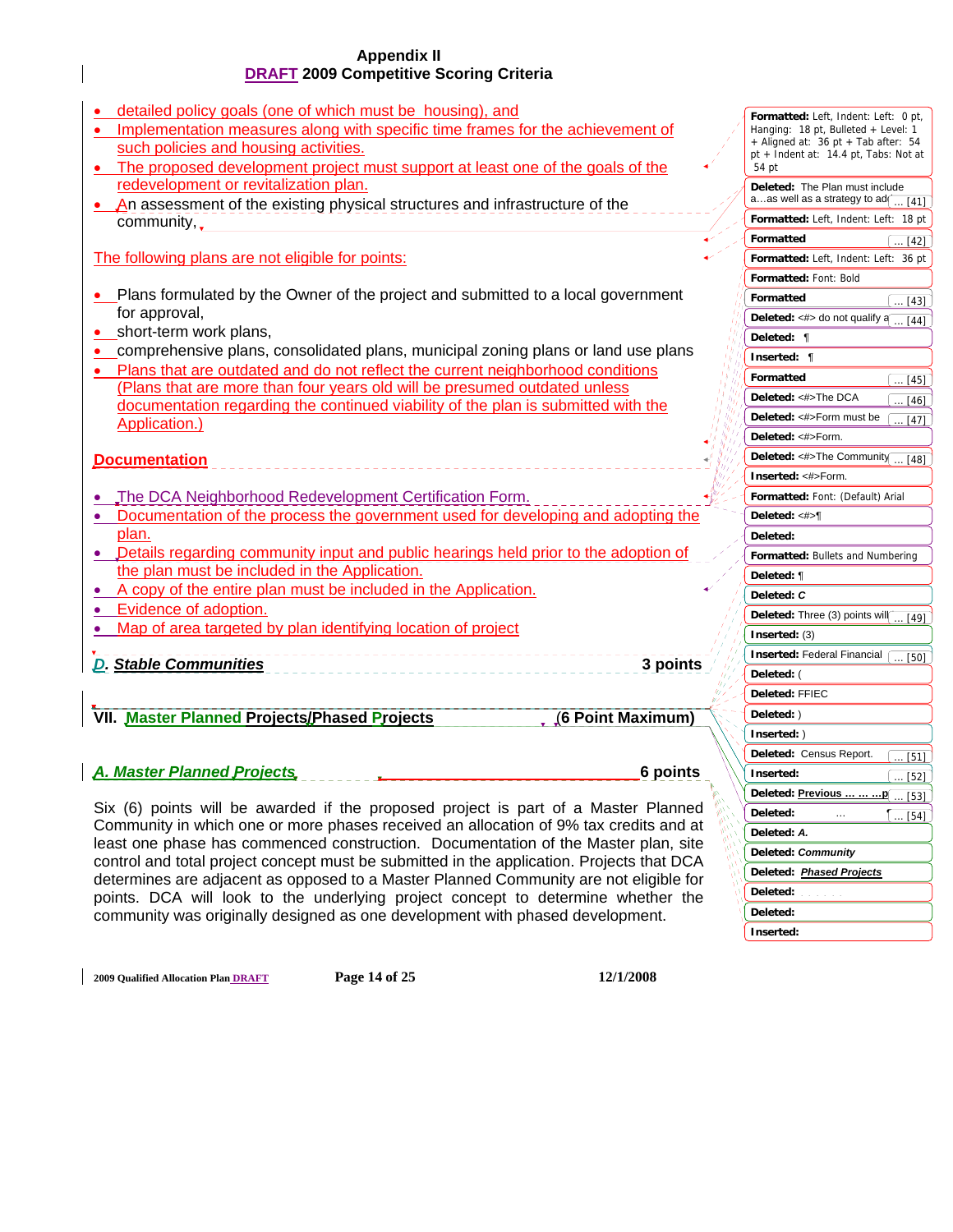**or** 

## *B. Previous Projects* **3 points**

l, Three  $(3)$  points will be awarded if the proposed development site is within the boundaries of a Local Government in which a 9% Credit, 4% Credit and/or HOME project has not been awarded within the last four  $(4)$ , DCA funding cycles.

or

Two (2) points will be awarded if the proposed development site is within the boundaries of a Local Government in which a 9% Credit, 4% Credit and/or HOME project has not been awarded within the last three (3) DCA funding cycles

For Scattered Site Projects, each non-contiguous parcel may be considered for points in this category. However, the Application will be awarded a maximum of three (3) points in this category.

## **VIII. Waiver of Qualified Contract Right/Tenant Ownership Plan (2 pt Maximum)**

## *A. Waiver of Qualified Contract Right* **2 points**

The Code requires that all low-income units in a project receiving Credits remain rentrestricted and income-restricted for the 15-year Compliance Period and for 15 years after the close of the Compliance Period. However, owners have an option to request DCA's assistance in procuring a qualified contract for acquisition of the building(s) after the 14th year of the Compliance Period. If DCA is unable to present such a contract within a one-year period, the owner may terminate the extended use agreement.

Two (2) Points will be awarded to Owners willing to forgo this "cancellation option" for at least five years after the close of the Compliance Period.

**or** 

## *B. Tenant Ownership* **1 point**

One (1) point will be awarded to Owners that commit to submit a plan for tenant ownership, acceptable to DCA, at the end of the 15-year Compliance Period. Only single family styled units are eligible for these points. In order to qualify for tenant ownership plan points, Applicants must agree to submit a viable homeownership strategy for residents who inhabit the units before the end of the Compliance Period. The strategy must outline the Applicant's exit strategy and calculation of the estimated affordable purchase price for the unit occupied by the tenant and pre-purchase

| Deleted: ¶                                                                                                                                                                                                             |
|------------------------------------------------------------------------------------------------------------------------------------------------------------------------------------------------------------------------|
| Deleted: Three (3) points will be<br>awarded if the proposed development<br>is within the boundaries of a Local<br>Government in which a 9% Credit,<br>4% Credit and/or HOME project has<br>never been funded by DCA.¶ |
| Deleted: ¶<br>or¶                                                                                                                                                                                                      |
| Deleted: Two                                                                                                                                                                                                           |
| Deleted:                                                                                                                                                                                                               |
| Deleted: 2                                                                                                                                                                                                             |
| Deleted: four (4)                                                                                                                                                                                                      |
| <b>Formatted: Highlight</b>                                                                                                                                                                                            |
| Deleted: ¶                                                                                                                                                                                                             |

| Deleted:<br>¶<br>¶<br>Deleted: oin<br>Deleted: ¶<br><b>Formatted:</b> Tabs: $405$ pt, Left $+$<br>494.85 pt, Left + Not at 58.35 pt +<br>94.35 pt + 434.2 pt + 449.85 pt +<br>508.35 pt<br>Deleted:<br>Deleted: 1<br>Deleted: One | Deleted: ¶<br>¶<br>ſ |
|-----------------------------------------------------------------------------------------------------------------------------------------------------------------------------------------------------------------------------------|----------------------|
|                                                                                                                                                                                                                                   |                      |
|                                                                                                                                                                                                                                   |                      |
|                                                                                                                                                                                                                                   |                      |
|                                                                                                                                                                                                                                   |                      |
|                                                                                                                                                                                                                                   |                      |
|                                                                                                                                                                                                                                   |                      |
|                                                                                                                                                                                                                                   |                      |
|                                                                                                                                                                                                                                   | Deleted: 1           |
| Deleted: t                                                                                                                                                                                                                        |                      |

| Deleted: 2   |
|--------------|
| Deleted: s   |
| Deleted: Two |
| Deleted: 2   |
| Deleted: P   |
| Deleted: s   |
| Deleted:,    |
| Deleted:,    |
|              |

**2009 Qualified Allocation Plan DRAFT Page 15 of 25 12/1/2008**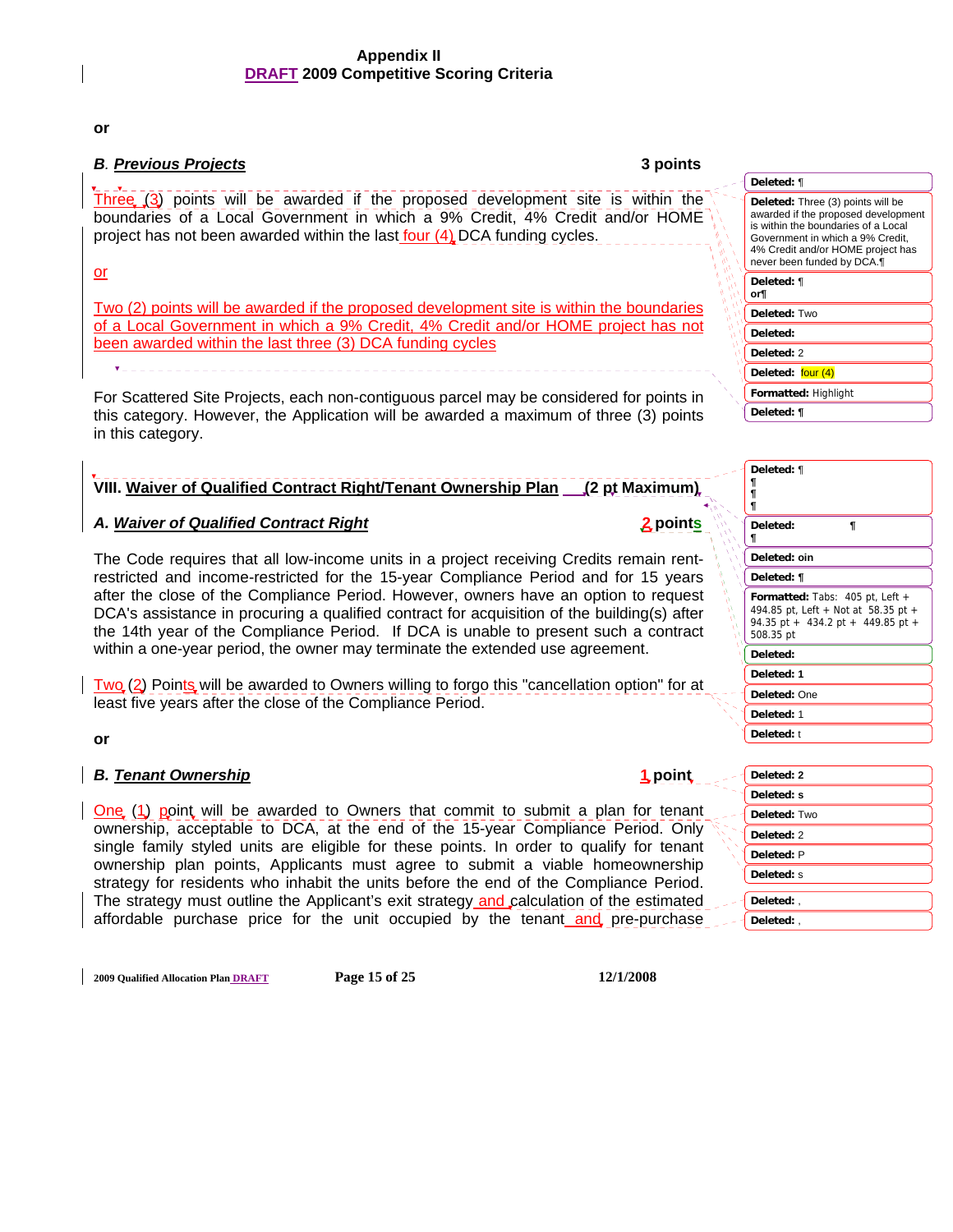| <b>DRAFT 2009 Competitive Scoring Criteria</b>                                                                                                                                                                                                                                                                                                                                                                                   |                                                                                                                                                                                                                             |
|----------------------------------------------------------------------------------------------------------------------------------------------------------------------------------------------------------------------------------------------------------------------------------------------------------------------------------------------------------------------------------------------------------------------------------|-----------------------------------------------------------------------------------------------------------------------------------------------------------------------------------------------------------------------------|
| homeownership counseling. All sites must be owned by the Applicant (long-term leases<br>are unacceptable). Applicant must clearly show how the property will be managed<br>during the compliance period and how the tenant's down payment will be managed.                                                                                                                                                                       | <b>Deleted:</b> , and provision for the DCA<br>Georgia Dream Homeownership<br>Program information or similar first<br>time homebuyer assistance program<br>for the tenant at the time of<br>conversion to tenant ownership. |
| <b>Documentation:</b><br>Copy of Strategy meeting requirements                                                                                                                                                                                                                                                                                                                                                                   | Deleted: DCA defines affordable<br>purchase price as the purchase price<br>that meets the sales price criteria set<br>forth in the Georgia Dream<br>Homeownership Program.                                                  |
| IX. Historic Designation<br>3 points                                                                                                                                                                                                                                                                                                                                                                                             | Deleted: a                                                                                                                                                                                                                  |
| Three (3) points will be awarded if buildings on the project site are listed individually in                                                                                                                                                                                                                                                                                                                                     | Formatted: Font: Bold                                                                                                                                                                                                       |
| the National Register of Historic Places and will be preserved in accordance with SHPO<br>requirements.                                                                                                                                                                                                                                                                                                                          | Formatted: Font: Not Bold                                                                                                                                                                                                   |
| Documentation of the listing must be included in the Application.                                                                                                                                                                                                                                                                                                                                                                | Deleted: (                                                                                                                                                                                                                  |
|                                                                                                                                                                                                                                                                                                                                                                                                                                  | Deleted: )                                                                                                                                                                                                                  |
| or                                                                                                                                                                                                                                                                                                                                                                                                                               |                                                                                                                                                                                                                             |
| One (1) point will be awarded if buildings on the project site are potentially eligible to be                                                                                                                                                                                                                                                                                                                                    | Deleted: Two                                                                                                                                                                                                                |
| listed because they are located in a "registered historic district" or buildings are located                                                                                                                                                                                                                                                                                                                                     | Deleted: 2                                                                                                                                                                                                                  |
| in a potentially eligible district that contributes to the significance of the district and will                                                                                                                                                                                                                                                                                                                                 | Deleted: s                                                                                                                                                                                                                  |
| be preserved.                                                                                                                                                                                                                                                                                                                                                                                                                    |                                                                                                                                                                                                                             |
| Documentation must include a State SHPO nomination letter/approval.<br>(DCA encourages Applicants to see http://hpd.dnr.state.ga.us for further guidance on<br>the requirements and associated timeframes for the development of projects with<br>historic tax credits. DCA also encourages Applicants to seek the advice of a qualified<br>attorney and/or tax professional before proceeding with any project of this nature.) |                                                                                                                                                                                                                             |
|                                                                                                                                                                                                                                                                                                                                                                                                                                  | Deleted: ¶                                                                                                                                                                                                                  |
|                                                                                                                                                                                                                                                                                                                                                                                                                                  | Deleted: ¶                                                                                                                                                                                                                  |
| X. Nonprofit<br>2 points                                                                                                                                                                                                                                                                                                                                                                                                         | Deleted: 3                                                                                                                                                                                                                  |
| $\frac{Tw_{Q}(2)}{Z}$ points will be awarded for a general partnership that is a general partnership                                                                                                                                                                                                                                                                                                                             | Deleted: Three                                                                                                                                                                                                              |
| comprised of 100% nonprofit organizations and the project is applying for and is eligible                                                                                                                                                                                                                                                                                                                                        | Deleted: 3                                                                                                                                                                                                                  |
| for the nonprofit set-aside. These points can only be claimed for one project by each<br>non profit.                                                                                                                                                                                                                                                                                                                             |                                                                                                                                                                                                                             |
| or                                                                                                                                                                                                                                                                                                                                                                                                                               |                                                                                                                                                                                                                             |
| One (1) point will be awarded if a for-profit entity partners with a nonprofit that is<br>applying for (and is eligible) under the Plan's Credits nonprofit set-aside. These points                                                                                                                                                                                                                                              | Deleted:                                                                                                                                                                                                                    |
| can only be claimed for once by each non profit or for profit entity.                                                                                                                                                                                                                                                                                                                                                            |                                                                                                                                                                                                                             |
|                                                                                                                                                                                                                                                                                                                                                                                                                                  |                                                                                                                                                                                                                             |
| <b>Documentation</b><br>IRS Tax-Exempt Status Determination Letter.                                                                                                                                                                                                                                                                                                                                                              | Formatted: Font: Bold                                                                                                                                                                                                       |
|                                                                                                                                                                                                                                                                                                                                                                                                                                  | Deleted: ¶                                                                                                                                                                                                                  |

**Appendix II** 

**2009 Qualified Allocation Plan DRAFT Page 16 of 25 12/1/2008**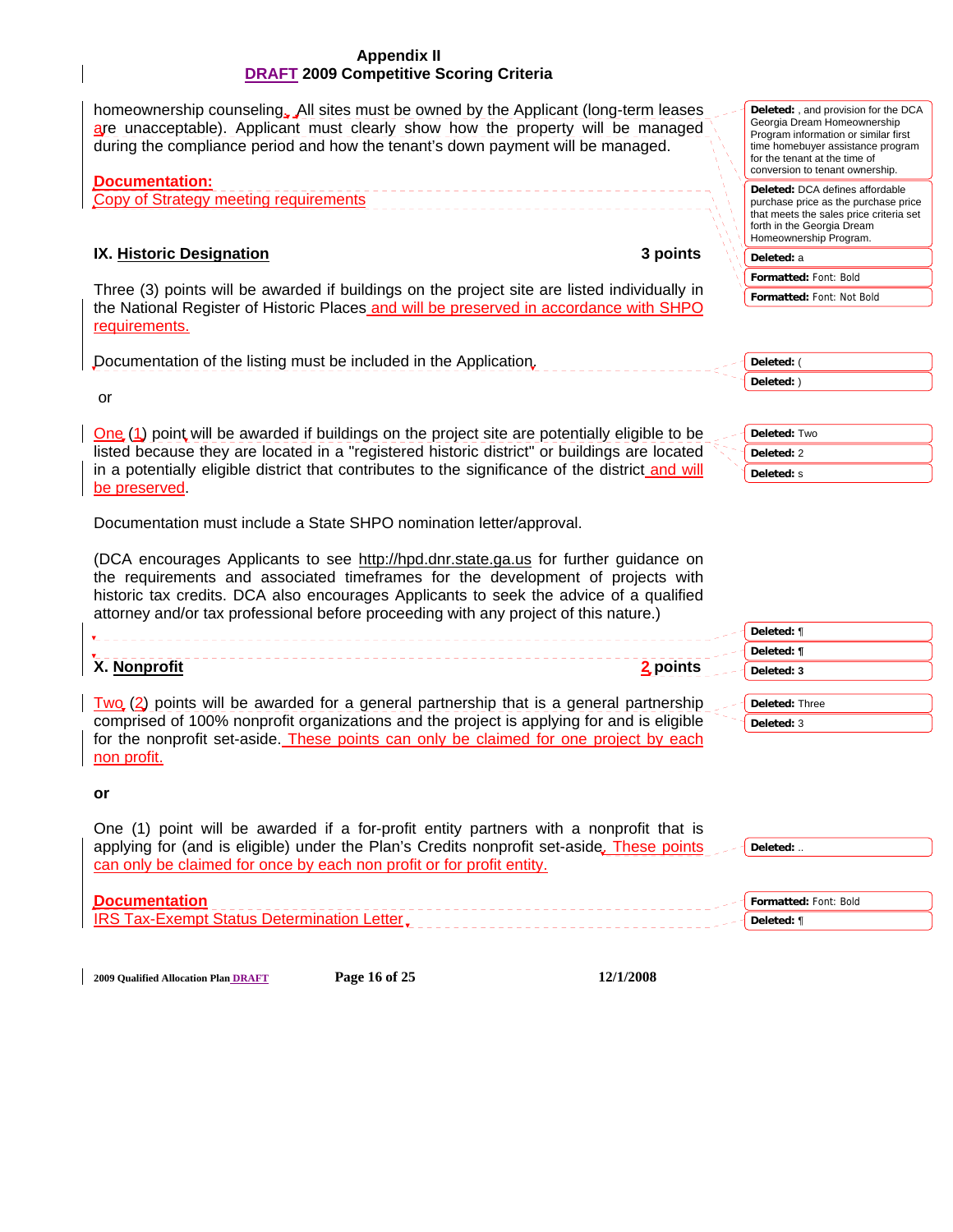**Secretary of State Certification of Nonprofit Status** General Partnership Joint Venture Agreement Legal Opinion regarding nonprofit tax-exempt status Documentation of Nonprofit's ownership interest Board of Directors information: name, address, phone, occupation, positions Development Agreement if the nonprofit is a co-developer By-Laws or Articles of Incorporation for Non Profit Copy of State CHDO Pre-qualification or Renewal Letter Evidence of CHDO Predevelopment Loan Evidence that project is within CHDO service area

| <b>XI. Rural</b>                                                                                                                                                                                                                                                                                                                   | 2 points          | Formatted: Font: Bold                                                                                                                                                                                                                                           |
|------------------------------------------------------------------------------------------------------------------------------------------------------------------------------------------------------------------------------------------------------------------------------------------------------------------------------------|-------------------|-----------------------------------------------------------------------------------------------------------------------------------------------------------------------------------------------------------------------------------------------------------------|
|                                                                                                                                                                                                                                                                                                                                    |                   | Formatted: Font: Bold                                                                                                                                                                                                                                           |
| Projects located in a rural area that have less than 80 units will receive two points. Each                                                                                                                                                                                                                                        |                   |                                                                                                                                                                                                                                                                 |
| Owner entity may utilize these points for only one project in which they have an                                                                                                                                                                                                                                                   |                   |                                                                                                                                                                                                                                                                 |
| ownership interest.                                                                                                                                                                                                                                                                                                                |                   |                                                                                                                                                                                                                                                                 |
|                                                                                                                                                                                                                                                                                                                                    |                   |                                                                                                                                                                                                                                                                 |
| <b>Local Government Support</b><br>XII.                                                                                                                                                                                                                                                                                            | (4 Point Maximum) | Deleted: ¶<br>T                                                                                                                                                                                                                                                 |
| A. Resolution of Support                                                                                                                                                                                                                                                                                                           | 3 points          | Deleted: 5                                                                                                                                                                                                                                                      |
|                                                                                                                                                                                                                                                                                                                                    |                   |                                                                                                                                                                                                                                                                 |
| Three (3) points will be awarded if the Local Government adopts a resolution of support<br>for the proposed project. The resolution must clearly indicate that the Local Government                                                                                                                                                |                   | Deleted: the                                                                                                                                                                                                                                                    |
| understands the nature of the proposed project by identifying, at a minimum:                                                                                                                                                                                                                                                       |                   | Deleted: t                                                                                                                                                                                                                                                      |
| $\sqrt{L}$ ype of project,                                                                                                                                                                                                                                                                                                         |                   | Deleted: the                                                                                                                                                                                                                                                    |
| Number of anticipated units, and                                                                                                                                                                                                                                                                                                   |                   | Deleted: n                                                                                                                                                                                                                                                      |
| • Specific project location.<br>_________________________________                                                                                                                                                                                                                                                                  |                   | <b>Formatted:</b> Bulleted + Level: $1 +$<br>Aligned at: $18 \text{ pt} + \text{ Tab after: } 36 \text{ pt}$                                                                                                                                                    |
| The resolution must also clearly express the Local Government's support of the <sup>*</sup>                                                                                                                                                                                                                                        |                   | $+$ Indent at: 36 pt                                                                                                                                                                                                                                            |
| proposed project, as opposed to merely expressing indifference.                                                                                                                                                                                                                                                                    |                   | Deleted: The s                                                                                                                                                                                                                                                  |
|                                                                                                                                                                                                                                                                                                                                    |                   | Formatted: Bullets and Numbering                                                                                                                                                                                                                                |
| <b>Documents</b>                                                                                                                                                                                                                                                                                                                   |                   | Deleted: t                                                                                                                                                                                                                                                      |
|                                                                                                                                                                                                                                                                                                                                    |                   | Deleted:,                                                                                                                                                                                                                                                       |
| <b>Resolution of Support</b>                                                                                                                                                                                                                                                                                                       |                   | Deleted: ¶                                                                                                                                                                                                                                                      |
| <b>Evidence of Adoption of Resolution</b>                                                                                                                                                                                                                                                                                          |                   | Deleted: orf                                                                                                                                                                                                                                                    |
| Letter from elected official in the DCA format*                                                                                                                                                                                                                                                                                    |                   | Deleted: ¶                                                                                                                                                                                                                                                      |
| Charter (if applicable)*<br>*If the Local Government is governed by only one elected official (as specified in its<br>Charter), a letter from the elected official outlining all the information required in the<br>governing body resolution will be accepted in lieu of a resolution, entity and all all the set of the set of t |                   | Deleted: A letter in the form provided<br>by DCA, with an attached certified<br>copy of the resolution (or letter if the<br>jurisdiction is governed by only one<br>elected official in accordance with its<br>Charter) must be included in the<br>Application. |
| <b>B. DCA Community Initiatives</b>                                                                                                                                                                                                                                                                                                |                   | Deleted: 2                                                                                                                                                                                                                                                      |
|                                                                                                                                                                                                                                                                                                                                    | 1 Point           | Deleted: p                                                                                                                                                                                                                                                      |
|                                                                                                                                                                                                                                                                                                                                    |                   | Deleted: s                                                                                                                                                                                                                                                      |

**2009 Qualified Allocation Plan DRAFT Page 17 of 25 12/1/2008**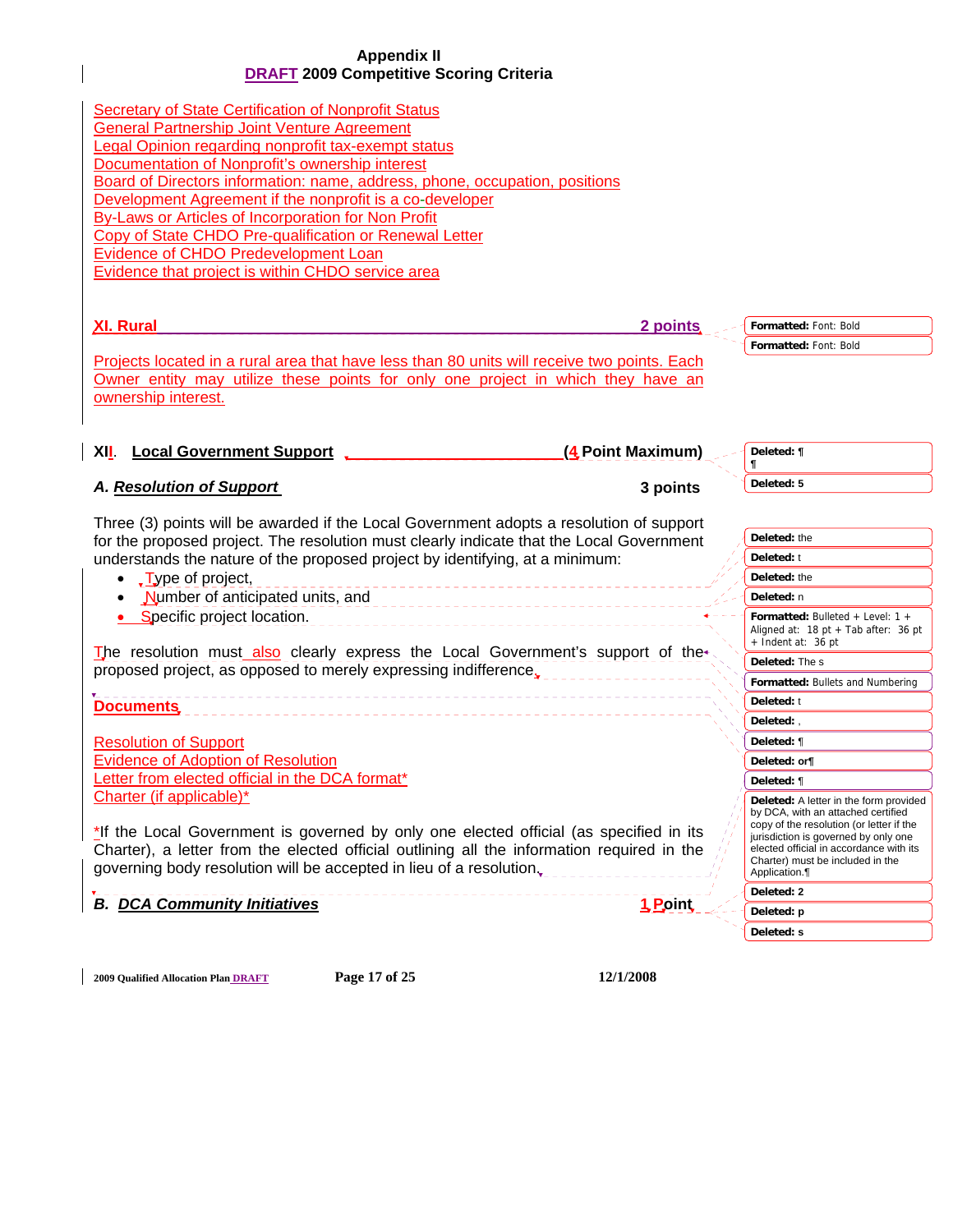One (1) Point will be awarded for projects that have a letter from a designated DCA Signature Community or Georgia Institute for Community Housing Community or DCA Community of Opportunity which clearly:

- identifies the project as located within their political jurisdiction,
- is indicative of the community's affordable housing goals,
- identifies that the project meets one of the objectives of the formal Program Plan,
- is executed by the official representative of the Community.

Each community may issue only one (1) letter for one project in this year's competitive round. If more than one letter is issued, no project in that community shall be awarded points.

#### **Documents**

Letter executed by Official Representative Program Plan

(For Scattered Site Projects, the above documentation is required from each local government for each non-contiguous site).

| <b>XIII. Leveraging of Resources</b> | (Maximum of 9 points) + |
|--------------------------------------|-------------------------|
|                                      |                         |

| A. Grants/Loans |  | <b>Three points</b> |
|-----------------|--|---------------------|
|                 |  |                     |

Loans or grants from the following sources will qualify for points under this category:

| • Community Development Block Grant (CDBG) program funds |         |
|----------------------------------------------------------|---------|
| _(\$500,000 minimum)                                     | 1 point |

- Federal Home Loan Bank Affordable Housing Program (AHP) (\$500,000 minimum) **1 point**
- NSP allocated from a direct HUD allocation to an Entitlement Area. (Minimum \$1,000,000) **3 points**
- **B.** *Efficient use of DCA Resources (Maximum of 6 points)*
	- **DCA OAH HOME Loan Consent 6 points** 6 points • DCA allocated NSP funds **6 points** (minimum \$1,000,000)

To be eligible for points under section A or B, the following criteria must be met:

1. Funding or assistance provided above must be binding and unconditional except as set forth in this section.

**Formatted:** Font: Bold **Formatted:** Underline **Formatted:** Left **Formatted:** Underline **Formatted:** Underline **Formatted:** No underline **Formatted:** Font: Bold, Italic **Formatted:** Font: Bold, Italic **Formatted Formatted Formatted Formatted:** Font: Not Bold **Formatted:** Bullets and Numbering **Formatted:** Indent: Left: 18 pt **Formatted Formatted:** Font: Bold **Formatted:** Font: Bold **Deleted:** Two **Deleted:** 2 **Deleted:** p **Deleted:** s **Deleted:** is in accordance with their plan **Deleted:** and **Deleted: . Leveraging Deleted: ¶ (14 Point Maximum) Deleted: ¶ Deleted:** ¶ **Deleted:** ¶ **Deleted:** <#>DCA allocated  $\Gamma$ **Deleted: Deleted: Inserted: Deleted:** (Minimum \$1 **Inserted:** 1 **Deleted:** 2 **Deleted:** ,000,000)¶ **Inserted:** ¶ **Deleted: Deleted:** Commitment **Deleted:** ¶ **Deleted:** this section ... [56]  $[62]$ ... [61] ... [57] ... [58]  $\overline{[60]}$ ... [59]  $.1551$ 

**2009 Qualified Allocation Plan DRAFT Page 18 of 25 12/1/2008**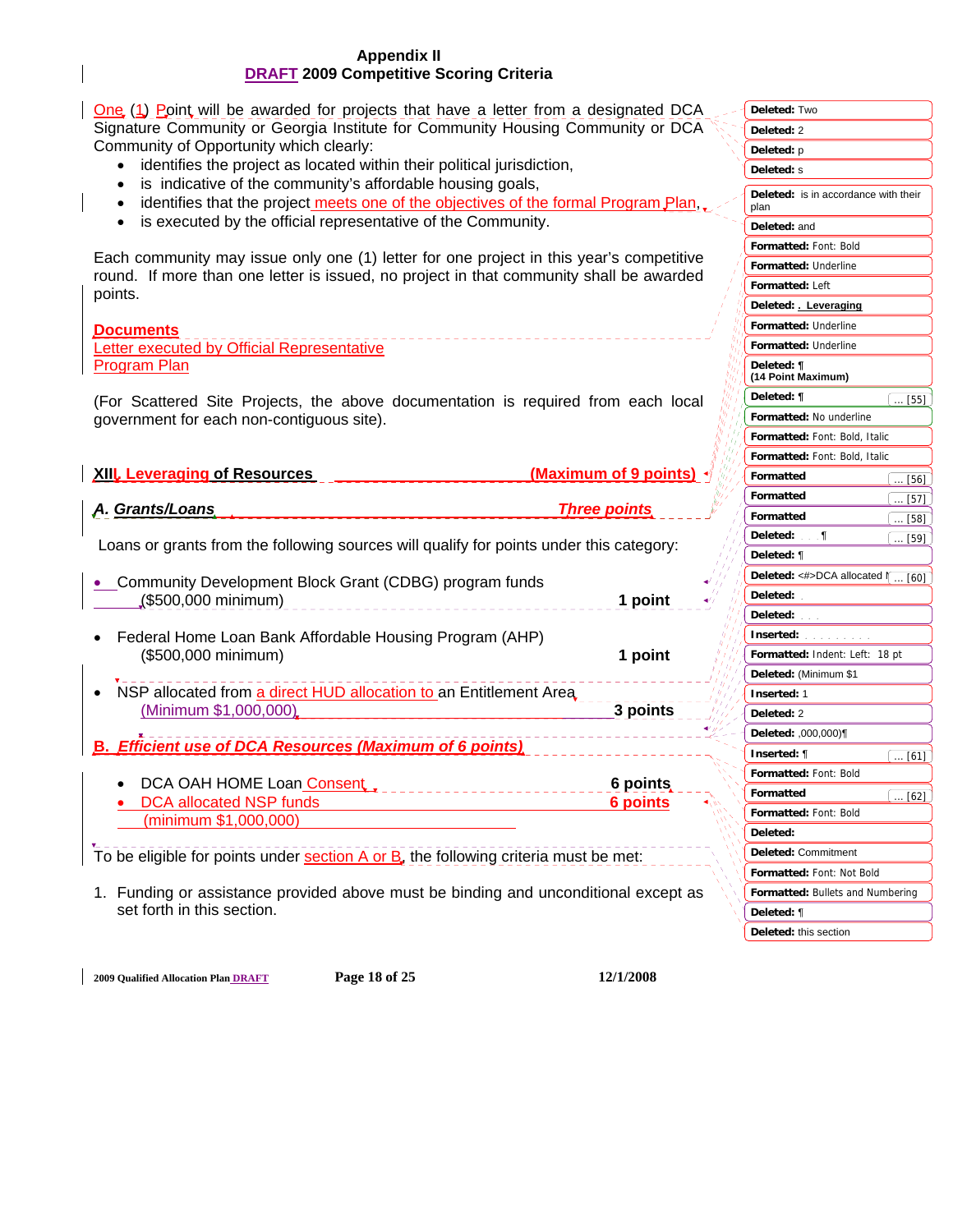- 2. Resources must be utilized if the project is selected for funding by DCA.
- 3. Only loans that are for both construction and permanent financing phases will be considered for points in this section.
- 4. Loans must be for a minimum period of ten years and reflect interest rates at or below AFR.

5. Commitment or award documentation must meet the terms and conditions applicable specified in Appendix I, Threshold criteria, section I.i (Permanent financing, limited partnership equity, deferred developer fee and other financing Commitment).

#### *B. Off Site Improvement, Amenity and Facility Investment* **1 point**

One (1) point will be awarded if an unrelated third party (foundation, trust, and/or government) investment of resources is provided that will result in off-site infrastructure improvements adjacent to the project site, and/or the development of parks, green space and shared amenities, recreational facilities and improvements adjacent to the proposed project site that will serve the tenant base for the subject project. The proposed improvements, amenities and/or facilities must be completed prior to the proposed placed in service date for the project. The development cost and source of funding associated with the development of the improvements, amenities and/or facilities must be mutually exclusive of the development cost and sources of funding for the subject property. The cost for the improvement must be at least \$500,000 and be paid for in full by the unrelated third party. The proposed improvements, amenities and/or facilities must be pre-approved by DCA for the point under this category.\*

Examples of third party improvement, amenity, and facility investment of resources include, but are not limited to, the following:

- construction of off-site or on-site access road which is required for access to the property,
- development of parks, green space or walking trails on a master plan development site,
- development of YMCA, youth center, senior center, and/or
- Construction of sidewalks or streetscape adjacent to the property.

\*Third party investments that are community wide in scope, part of the community local action plan or that will be developed regardless of the development of the proposed project will not be eligible for points in this section. Additionally, improvements that were completed prior to application submission are not eligible for points in this section.

**Documents:** The pre-approval submittal to DCA must include documentation from the source of the investment:

• Commitment of funds

• Detailed source of funds,

**2009 Qualified Allocation Plan DRAFT Page 19 of 25 12/1/2008** 

| and 0 percent interest balloon loans<br>are eligible with the exception of DCA<br>OAH HOME Loans.¶<br><#>¶                                                                                                                                                     |
|----------------------------------------------------------------------------------------------------------------------------------------------------------------------------------------------------------------------------------------------------------------|
| Deleted: be included in the<br>Application from the entity providing<br>the funding under this category. The<br>documentation must indicate, at a<br>minimum, the terms, conditions, fees<br>and rates for the financing provided<br>for the specific project. |
| Deleted:                                                                                                                                                                                                                                                       |
| Deleted: s                                                                                                                                                                                                                                                     |
| Deleted: are                                                                                                                                                                                                                                                   |
| Deleted: outside of and in addition to                                                                                                                                                                                                                         |
| Formatted: Indent: Left: 0 pt,<br>Hanging: 13.5 pt, Bulleted + Level: 1<br>+ Aligned at: 0 pt + Tab after: 18<br>pt + Indent at: 18 pt, Tabs: Not at<br>18 pt                                                                                                  |
| Deleted:,                                                                                                                                                                                                                                                      |
| Formatted: No bullets or<br>numbering                                                                                                                                                                                                                          |
| Deleted: ¶                                                                                                                                                                                                                                                     |
| Formatted: Font: Bold                                                                                                                                                                                                                                          |
| Deleted: ation                                                                                                                                                                                                                                                 |
| Deleted: The proposed<br>improvements, amenities and/or<br>facilities must be pre-approved by<br>DCA for the point                                                                                                                                             |
| Inserted: the                                                                                                                                                                                                                                                  |
| Deleted: s                                                                                                                                                                                                                                                     |
| under this category.<br>Deleted:                                                                                                                                                                                                                               |
| Deleted: Sufficient d                                                                                                                                                                                                                                          |
| Formatted: Font: Bold                                                                                                                                                                                                                                          |
| Formatted: Bulleted + Level: 1 +<br>18 pt + Tab after: $36$ pt<br>Aligned at:<br>+ Indent at: 36 pt                                                                                                                                                            |
| Deleted:                                                                                                                                                                                                                                                       |
| Deleted: d                                                                                                                                                                                                                                                     |
| Deleted: ing                                                                                                                                                                                                                                                   |
| Deleted: their                                                                                                                                                                                                                                                 |
| Inserted: ir                                                                                                                                                                                                                                                   |

**Formatted:** Bullets and Numbering

**Deleted:**  $\lt\#$ >Only cash flow loans

**Deleted:** .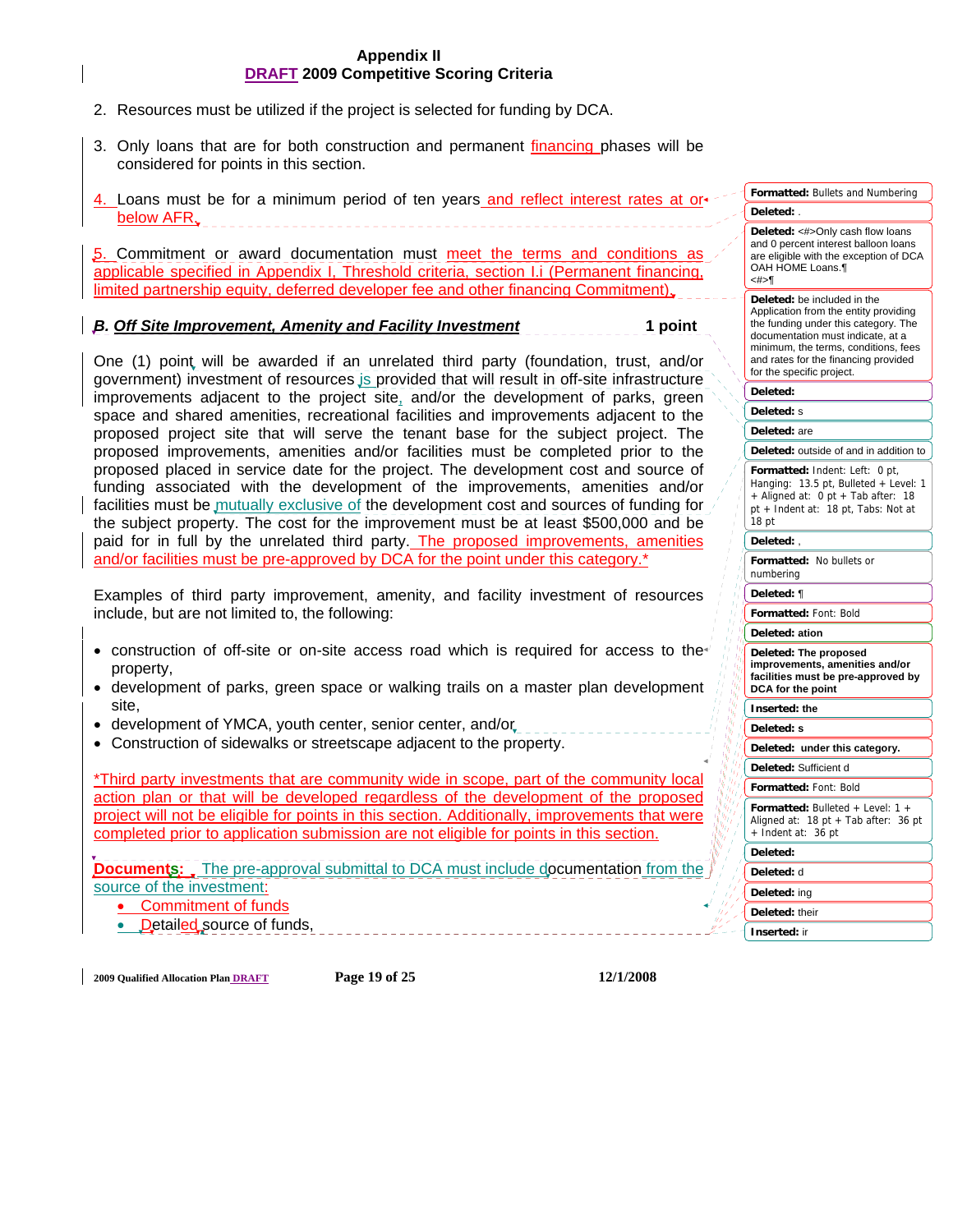| Amount of investment,                                                                                                                                                                                                                                                                                                                                                                                                                                                                                                                                                                                                                                                                                                                                                                                         | Deleted: a                                                                                                                                                                                                                                                                                                                                                                                              |
|---------------------------------------------------------------------------------------------------------------------------------------------------------------------------------------------------------------------------------------------------------------------------------------------------------------------------------------------------------------------------------------------------------------------------------------------------------------------------------------------------------------------------------------------------------------------------------------------------------------------------------------------------------------------------------------------------------------------------------------------------------------------------------------------------------------|---------------------------------------------------------------------------------------------------------------------------------------------------------------------------------------------------------------------------------------------------------------------------------------------------------------------------------------------------------------------------------------------------------|
| Timeline for completion,                                                                                                                                                                                                                                                                                                                                                                                                                                                                                                                                                                                                                                                                                                                                                                                      | Inserted: amount of                                                                                                                                                                                                                                                                                                                                                                                     |
| Description and location of improvements on site map, and                                                                                                                                                                                                                                                                                                                                                                                                                                                                                                                                                                                                                                                                                                                                                     | Deleted: specific                                                                                                                                                                                                                                                                                                                                                                                       |
| Narrative that includes benefit specific to the tenant base.                                                                                                                                                                                                                                                                                                                                                                                                                                                                                                                                                                                                                                                                                                                                                  | Deleted: the t                                                                                                                                                                                                                                                                                                                                                                                          |
|                                                                                                                                                                                                                                                                                                                                                                                                                                                                                                                                                                                                                                                                                                                                                                                                               | Deleted: d                                                                                                                                                                                                                                                                                                                                                                                              |
|                                                                                                                                                                                                                                                                                                                                                                                                                                                                                                                                                                                                                                                                                                                                                                                                               | Inserted: description and                                                                                                                                                                                                                                                                                                                                                                               |
| XIV. DCA Optional Points for Superior Project Concept<br>6 points                                                                                                                                                                                                                                                                                                                                                                                                                                                                                                                                                                                                                                                                                                                                             | Deleted: /or                                                                                                                                                                                                                                                                                                                                                                                            |
| DCA may but is not required to, elect to give one submitted application six (6) points if it                                                                                                                                                                                                                                                                                                                                                                                                                                                                                                                                                                                                                                                                                                                  | Deleted: , must be must be included<br>in the pre-approval submittal to DCA.                                                                                                                                                                                                                                                                                                                            |
| determines that the project represents a superior project concept that has "community                                                                                                                                                                                                                                                                                                                                                                                                                                                                                                                                                                                                                                                                                                                         | Formatted: Indent: Left: 18 pt                                                                                                                                                                                                                                                                                                                                                                          |
| changing" effect on the neighborhood or represents a unique concept or design or will<br>meet an overriding DCA policy objective not generally addressed in tax credit projects.<br>Criteria could include a superior level of sustainability, a project proposed to meet a<br>unique and urgent need in a community, or a project has shown substantial community<br>support and involvement. The award and exact criteria for this point category is at<br>DCA's sole discretion. Applicants should articulate and demonstrate how the<br>development will fulfill or achieve these goals citing and evidencing as many of the<br>above attributes as possible to be favorably considered for these points. If part of a<br>comprehensive strategy, there should be a commitment of sufficient resources to | Deleted: ¶<br>Third party investments that are<br>community wide in scope, part of the<br>community local action plan or that<br>will be developed regardless of the<br>development of the proposed project<br>will not be eligible for points in this<br>section. Additionally, improvements<br>that were completed prior to<br>application submission are not eligible<br>for points in this section. |
| substantiate that the strategy has a reasonable chance of being implemented. Efforts                                                                                                                                                                                                                                                                                                                                                                                                                                                                                                                                                                                                                                                                                                                          | Deleted: II                                                                                                                                                                                                                                                                                                                                                                                             |
| that show coordination with other state and local funding sources for economic and                                                                                                                                                                                                                                                                                                                                                                                                                                                                                                                                                                                                                                                                                                                            |                                                                                                                                                                                                                                                                                                                                                                                                         |
| community development are encouraged in this initiative                                                                                                                                                                                                                                                                                                                                                                                                                                                                                                                                                                                                                                                                                                                                                       | Deleted: However, the combination                                                                                                                                                                                                                                                                                                                                                                       |

Applicants must submit a narrative, not more than two pages, along with supporting documentation to request these points.

### **XV. Compliance History Status 15 points**

All General Partner Entities, Development Entities and Principals of each property will receive a compliance history score under this section for inclusion in their DCA Final Score. Managers must also submit the required documentation (see below) However, Property Managers will receive a Pass/Fail notification and will not receive a numeric score.

#### *A. Overview of Scoring*

- Each Applicant starts with a base score of fifteen (15) Compliance Points. Deductions+ shall be made from that base Compliance Score.
- The Compliance score shall be determined by calculating the Compliance score for each entity and the Principals of the entity. The entity Compliance score shall be determined by averaging the compliance score of each entity and all principals who have Compliance history. Principals with no Compliance history do not need to be included in the calculation of the entity score.
- Non compliance point deductions will be made on a project basis as set forth in this section.

**2009 Qualified Allocation Plan DRAFT Page 20 of 25 12/1/2008** 

Formatted: Indent: Left: -0.9 pt, Hanging: 13.5 pt, Bulleted + Level: 1 + Aligned at: 18 pt + Tab after: 36 pt + Indent at: 36 pt, Tabs: Not at

of such funding sources must tie together neighborhood enhancement and be part of a broader overall

**Deleted:** These points are at DCA's

community plan. ¶

discretion. **Deleted:** ay **Deleted: I**

36 pt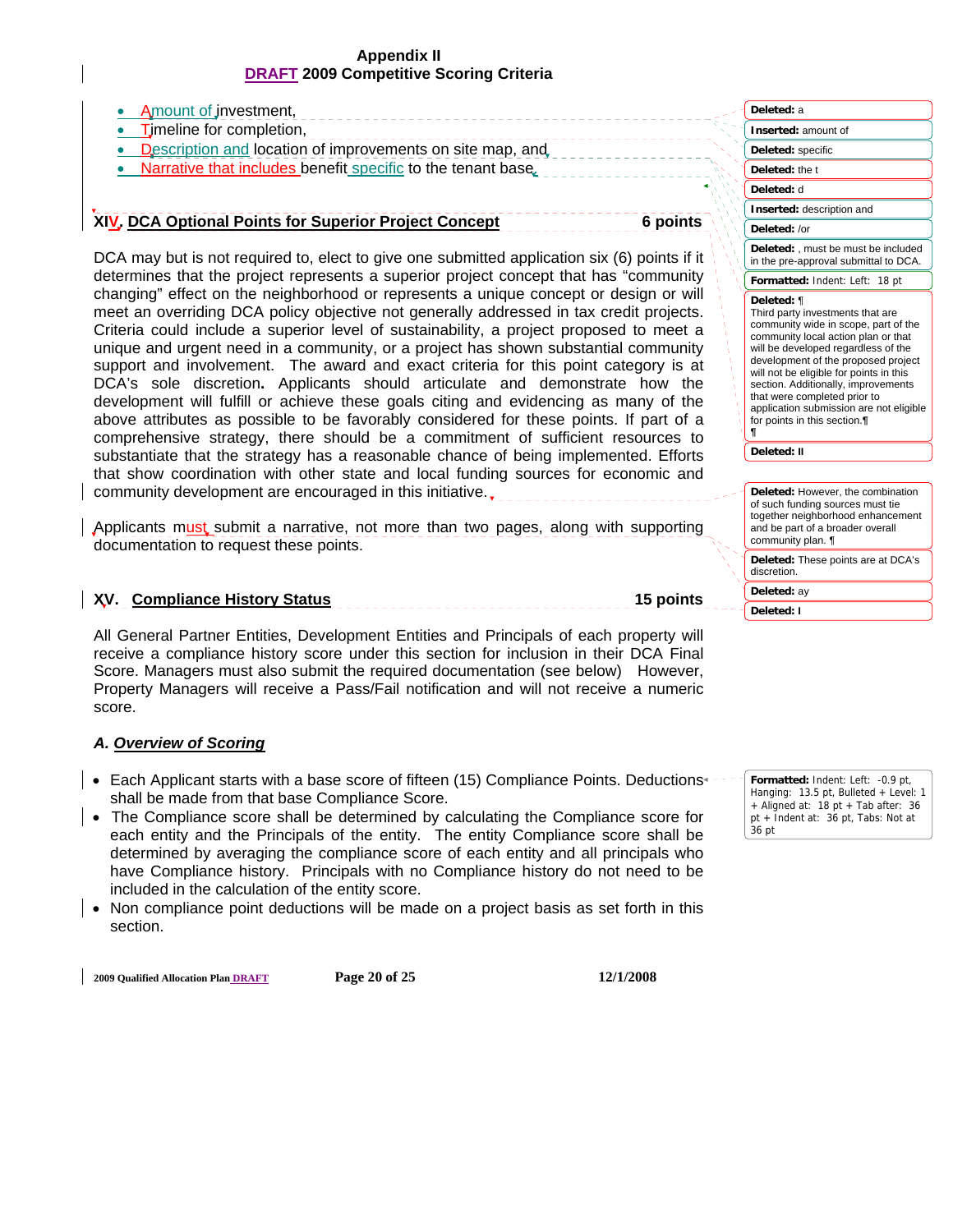- Point additions will be made on a project basis as set forth in this section.
- An Application can receive a maximum of fifteen (15) compliance points under this category.
- An Entity or Principal that receives five (5) points or less will be deemed ineligible to participate.
- If neither the General Partner/Developer entity nor its Principals have previous compliance history, the Applicant will receive a compliance score of (10) in this section. However, the Applicant may elect to utilize a higher compliance score received by a partner or consultant that they are utilizing to meet DCA experience requirements.
- The averaged scores of the entities and Principals will be utilized to determine the Compliance score.
- If more than one entity will be in the General Partner structure, the Compliance score will be the average of the score for each entity and principal.
- Non compliance shall be deemed to be noncompliance which is reportable on Form 8823 and which was not cured within the 90 day cure period or within any 6 month state approved extension.

## *B. Funding Programs*

The following funding programs will be reviewed for purposes of calculating the score in this section:

- Low Income Housing Tax Credits (LIHTC)
- HOME
- FDIC/Affordable Housing Disposition Program
- Housing Trust Fund
- Department of Agriculture reviews of LIHTC properties

Only projects that have these sources of funding should be included on the Compliance History Summary.

#### *C. Required Documentation*

All Owner/Developer entities as well as principals of each entity and proposed Property Management Companies must submit a DCA Compliance History Form. All Owners/Developer entities as well as principals must also submit a DCA Compliance Certification from each state financing agency from which the Owner/Developer entity or principals have received Low Income Housing Tax Credits or HOME funding.

#### *D. Relevant Time Period*

All funding program reviews/audits from 2005, 2006, 2007, 2008 through February 1, 2009 will be considered for point deductions in the following areas:

• Program Administrative Non-compliance

**Formatted:** Indent: Left: 0 pt, Bulleted + Level: 1 + Aligned at: 30 pt + Tab after: 48 pt + Indent at: 48 pt, Tabs: Not at 48 pt

**2009 Qualified Allocation Plan DRAFT Page 21 of 25 12/1/2008** 

**Formatted:** Indent: Hanging: 36 pt, Bulleted + Level: 1 + Aligned at: 54 pt + Tab after: 72 pt + Indent at: 72 pt, Tabs: Not at 72 pt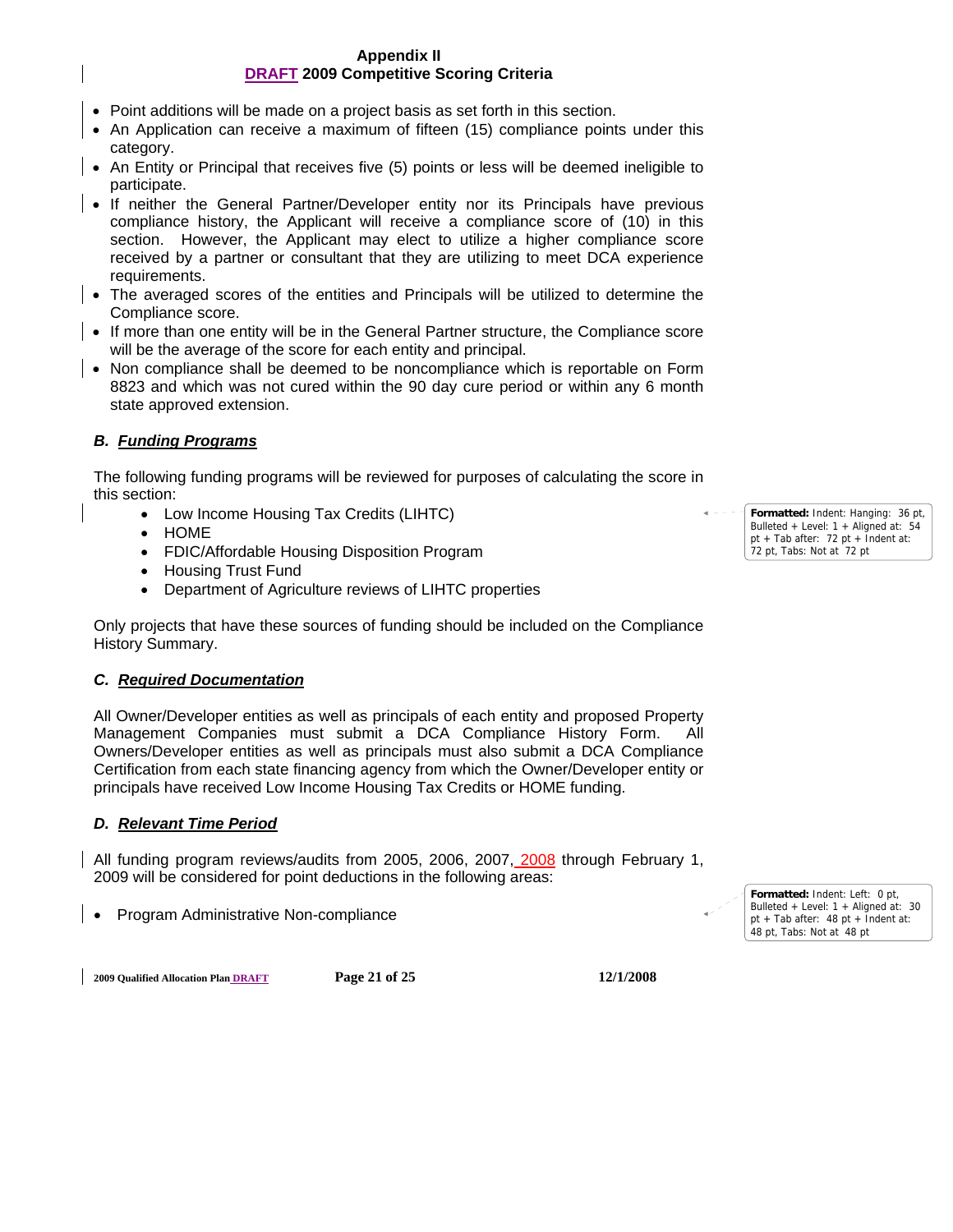- HOME Program Administrative Non-compliance
- DCA Program Administrative Non-compliance
- LIHTC Non-compliance issues that were reported on IRS Form 8823 as uncured

In addition, all instances of major project failure/General Partner failures that occurred on, or after January 1, 2002 will be considered for point deductions. **Formatted:** Indent: Left: 0 pt **Deleted:** ¶

## *E. Calculation of Point Deductions*

#### *1. Point Deductions for Program Administrative Non-compliance*

**Low Income Housing Tax Credits**: One (1) point will be deducted for each project that is determined to be non compliant with Tax Credit Program administrative non compliance. For purposes of this section, non-compliance will include, but not be limited to those items as set forth in the IRS 8823 Guide and more fully explained in the following Chapters: Chapter 4, (Household Income Above Income Limit upon Initial Occupancy), Chapter 5 (Owner Failed to Correctly Complete or Document Tenant's Annual Income Recertification), Chapter 7, (Owner failed to Provide Annual Certifications or Provided Incomplete or Inaccurate Certification), Chapter 9, (Changes in the Applicable Percentage); Chapter 10 (Project failed to meet Minimum set aside), Chapter 11, (Gross rents exceed Tax Credit Limits), Chapter 12, (Project not available to the General Public), Chapter 14, (Violations of the Available Unit Rule), Chapter 17, (Low Income Units Occupied by Nonqualified Full-Time Students), Chapter 18, (Owner did not properly calculate utility allowance), Chapter 20, (Low Income Units used on a Transient Basis), Chapter 22 (Qualified Nonprofit Organization Failed to Materially Participate), Chapter 23 (Other Non- Compliance Issues). Non compliance shall also include the following:

- Failure to provide or maintain DCA required amenities,
- Failure to provide or maintain DCA required support services, and
- Failure to comply with representations made in application.

**HOME Program Administrative Non-Compliance**: One (1) point will be deducted for each project that is determined to be non compliant with HUD HOME program requirements. For purposes of this section, non-compliance will include, but not be limited to those items as set forth in the HOME Program Rules and Regulations, including but not limited to: failure to maintain high and low HOME rents, failure to Comply with Federal Relocation Requirements, failure to Comply with Davis Bacon and other required Federal Compliance Requirements,

**DCA Program Administrative Non-Compliance**: One (1) point will be deducted for each instance of DCA Program Administration non-Compliance. Examples of Program Administration Non Compliance include, but are not limited to the following:

• Failure to submit completed cost certification for a tax credit project within 6 months+ of the required due date. (All cost certifications for Bond Projects in which the bonds

**Formatted:** Indent: Left: 0 pt, Bulleted + Level: 1 + Aligned at: 18 pt + Tab after: 36 pt + Indent at: 36 pt, Tabs: Not at 36 pt

> **Formatted:** Indent: Left: 0 pt, Bulleted + Level: 1 + Aligned at: 18 pt + Tab after: 36 pt + Indent at: 36 pt, Tabs: Not at 36 pt

**2009 Qualified Allocation Plan DRAFT Page 22 of 25 12/1/2008**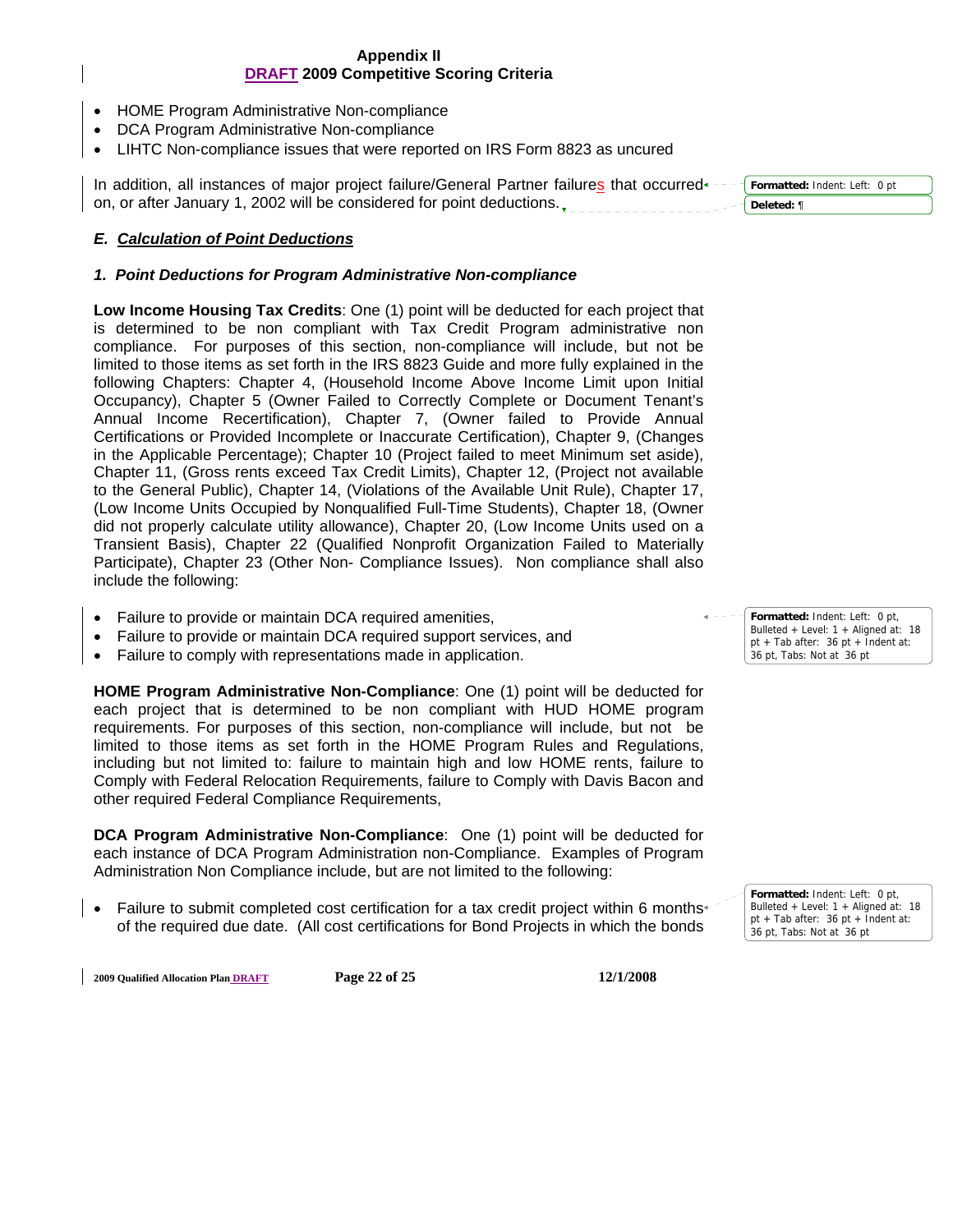closed in 2005 or earlier are now more than six months overdue.) For 2009 only, these points will not be deducted if the cost certification is submitted prior to April 1, 2009.

- Failure to pay DCA Compliance monitoring fees for a project within 6 months of the required due date. For 2009 only, these points will not be deducted if the compliance fee is paid prior to April 1, 2009.
- Failure to respond to DCA requests for Monitoring Reviews as set forth in Chapter 19.
- Failure to convert a DCA HOME loan within 12 months of the required conversion date.
- Repeated failure to comply with administrative requirements such as notifying DCA in writing at least 30 days prior to any change of ownership or management

**Failure to Maintain Property in accordance with tax credit, HOME, FDIC or DCA requirements.** Three (3) points will be deducted for each instance of a failure to maintain property. Examples include but are not limited to the following:

- Level 1 and 2 Violations of UPCS as set forth in 8823 Guide 1 point
- Level 3 and 4 Violations of UPCS as set forth in 8823 Guide 2 points
- Health and Safety Issues 2 points
- Other code Issues 1 point

**Major Project/General Partner Failure.** Five (5) points will be deducted for each instance of Major Project/General Partner Failure. Examples of Major Project/General Partner failure includes, but is not limited to the following:

- Foreclosure of a project loan, including but not limited to a HOME loan, or State Housing Trust Fund Loan
- Foreclosure or default on bonds at a property that has DCA Tax Credit or HOME funding
- Failure to meet placed in service date which results in the recapture of credits
- Project Bankruptcy
- Failure to file a LURC for a Tax Credit Project within time prescribed by Section 42(h)(6)(j)
- Project is no longer in Compliance nor participating in Program
- Submission of fraudulent documents to DCA
- Debarred or suspended from participation in similar Federal or State programs in last six years
- Fair Housing Act violations
- General Partners/Developers, principals, or managing members who from January 1, 2002 through April 1, 2009 have been removed, debarred, or asked to voluntarily withdraw from a LIHTC partnership.

**Formatted:** Indent: Left: 0 pt, Bulleted + Level: 1 + Aligned at: 18 pt + Tab after:  $36$  pt + Indent at: 36 pt, Tabs: Not at 36 pt **Deleted: Deleted: Deleted: Deleted:** 

> **Formatted:** Indent: Left: 0 pt, Bulleted + Level: 1 + Aligned at: 18 pt + Tab after: 36 pt + Indent at: 36 pt, Tabs: Not at 36 pt

**2009 Qualified Allocation Plan DRAFT Page 23 of 25 12/1/2008**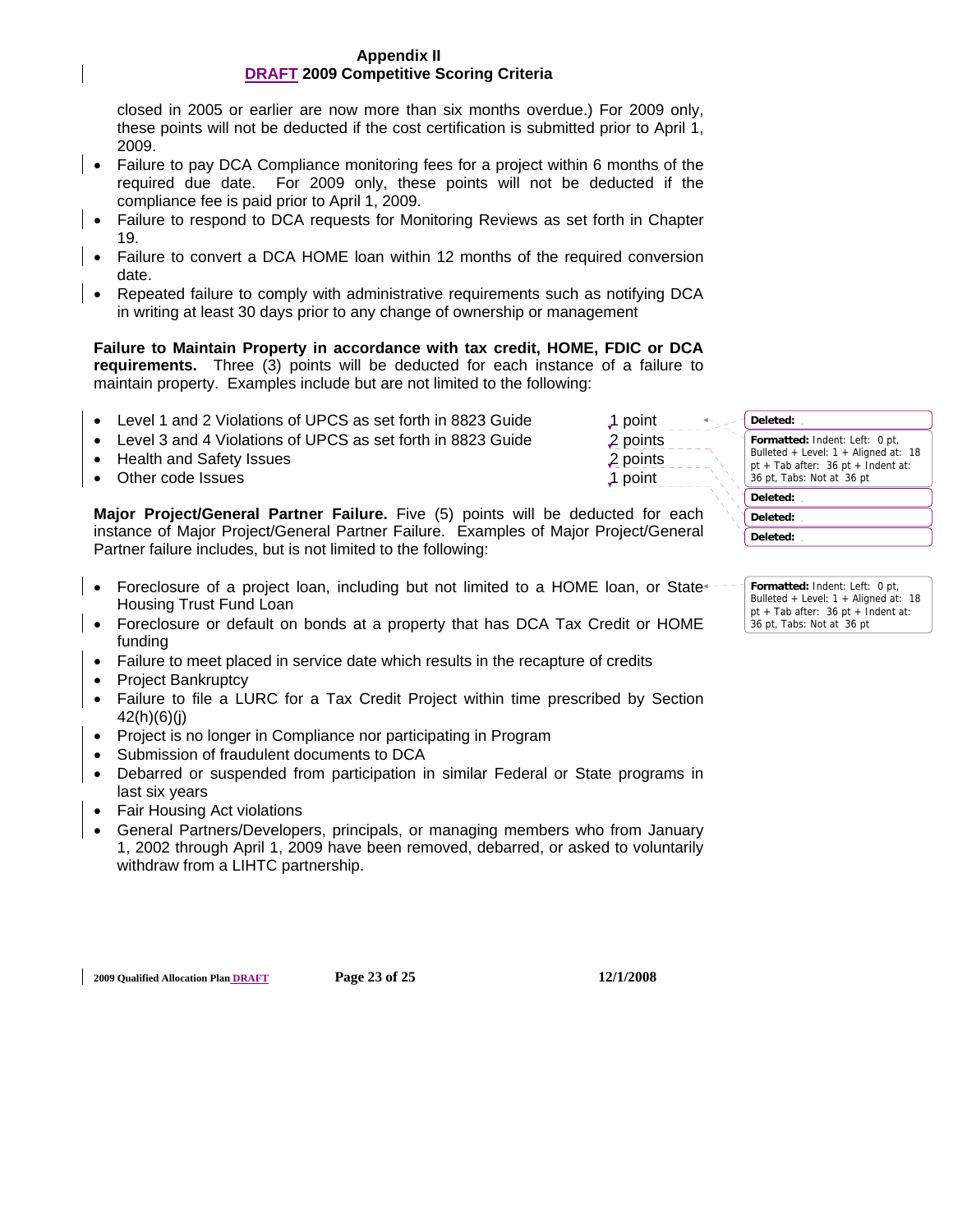DCA may waive this deduction if it determines (prior to application submittal) that the withdrawal or removal was for reasons beyond the control of the General Partner/Developer

Applicants that have one or more instances of major project failure may be deemed ineligible to participate pursuant to DCA Threshold requirement. DCA will, at its sole and absolute discretion, determine if the participant or entity is eligible to participate.

## *F. Calculation of Point Additions*

The following points may be added to the Owner/General Partner Compliance Score if the score after deductions is less than fifteen (15) points:

One (1) point will be added if the General Partner can demonstrate that he has successfully owned, managed and operated five (5) Georgia Tax Credit Properties within the required time period and that none of the projects received any point deductions as set forth in the above section.

## **OR**

Two (2) points will be added if the General Partner can demonstrate that he has successfully owned, managed and operated eight (8) Georgia Tax Credit Properties within the required time period and that none of the projects received any point deductions as set forth in the above section.

## **OR**

Three (3) points will be added if the General Partner can demonstrate that he has successfully owned, managed and operated ten (10) Georgia Tax Credit Properties within the required time period and that none of the projects received any point deductions as set forth in the above section.

## *G. Exceptions*

- 1. In the event DCA determines that a Project qualifies for a point deduction for an instance of non-compliance in which the cure was not completed by the DCA cure date, for the 2009 round only, the point will not be deducted if the cure is completed prior to Application Submission. The Applicant must submit sufficient evidence and documentation of the cure in the Application.
- 2. In the event DCA determines that a Project qualifies for a point deduction for Program Administrative Non compliance that cannot be cured such as the placement of a over income tenant in a unit and DCA determines that the noncompliance does not constitute a pattern of non-compliance, the Applicant may submit an explanation to DCA within 14 days of notification outlining the corrective action that has been taken by Management to ensure that the non- compliance will not occur again. DCA, at its discretion, may waive the Point deduction.

**2009 Qualified Allocation Plan DRAFT Page 24 of 25 12/1/2008**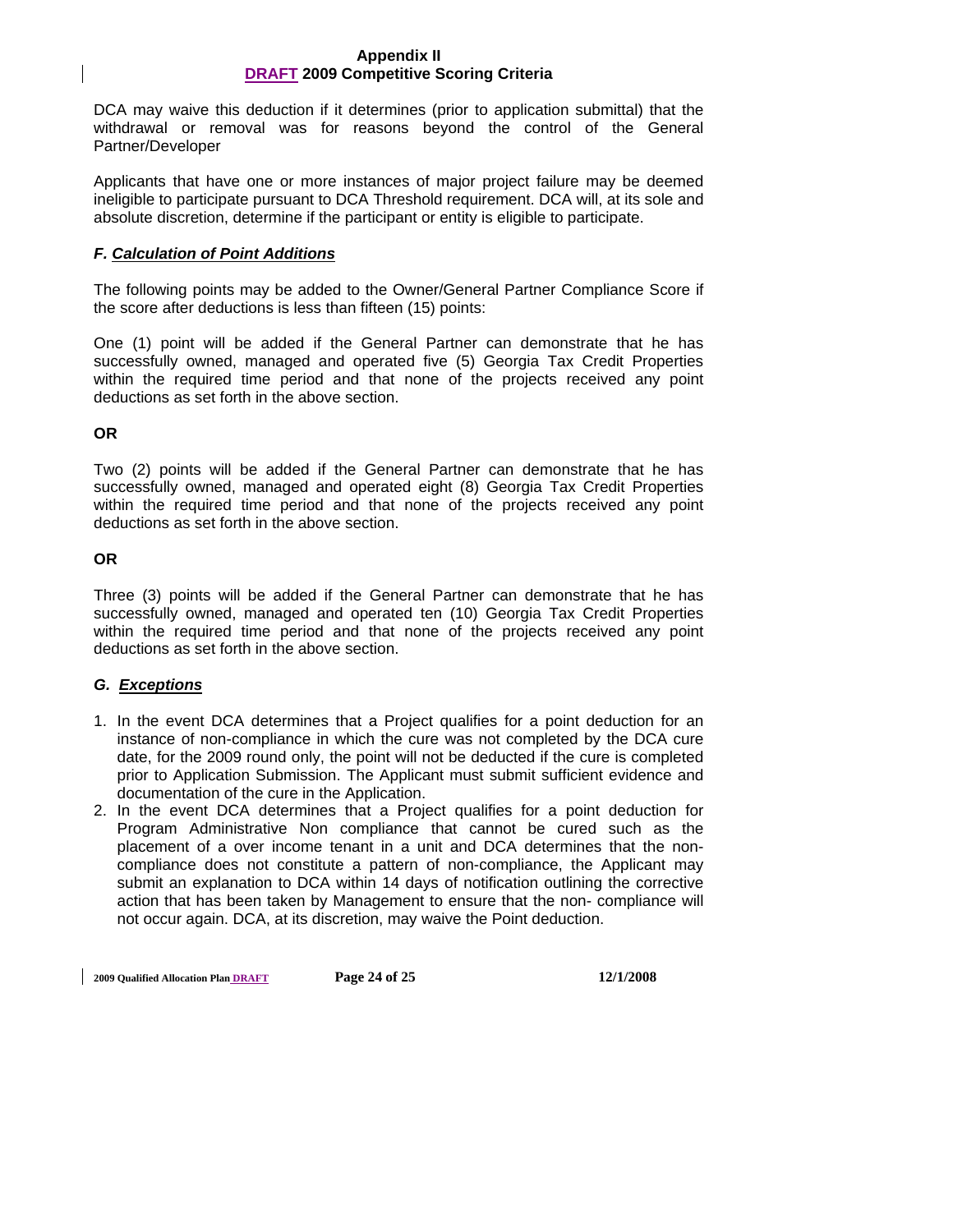- 3. In the event DCA determines that a Project qualifies for a point deduction for Physical issues at the project site, the Applicant may submit evidence that corrective action has commenced, the timeline for completion and that sufficient funds have been set aside to pay for the correction within 14 days of notification. DCA, at its discretion, may waive the point deduction.
- 4. Waivers made for exceptions may be withdrawn if the Applicant does not take the proposed corrective action with the approved timeframe.
- 5. Participants who have significant successful tax credit experience outside of Georgia can submit a request that DCA consider that successful experience for point additions. The determination as to what experience will be considered is within the discretion of DCA.

**2009 Qualified Allocation Plan DRAFT Page 25 of 25 12/1/2008**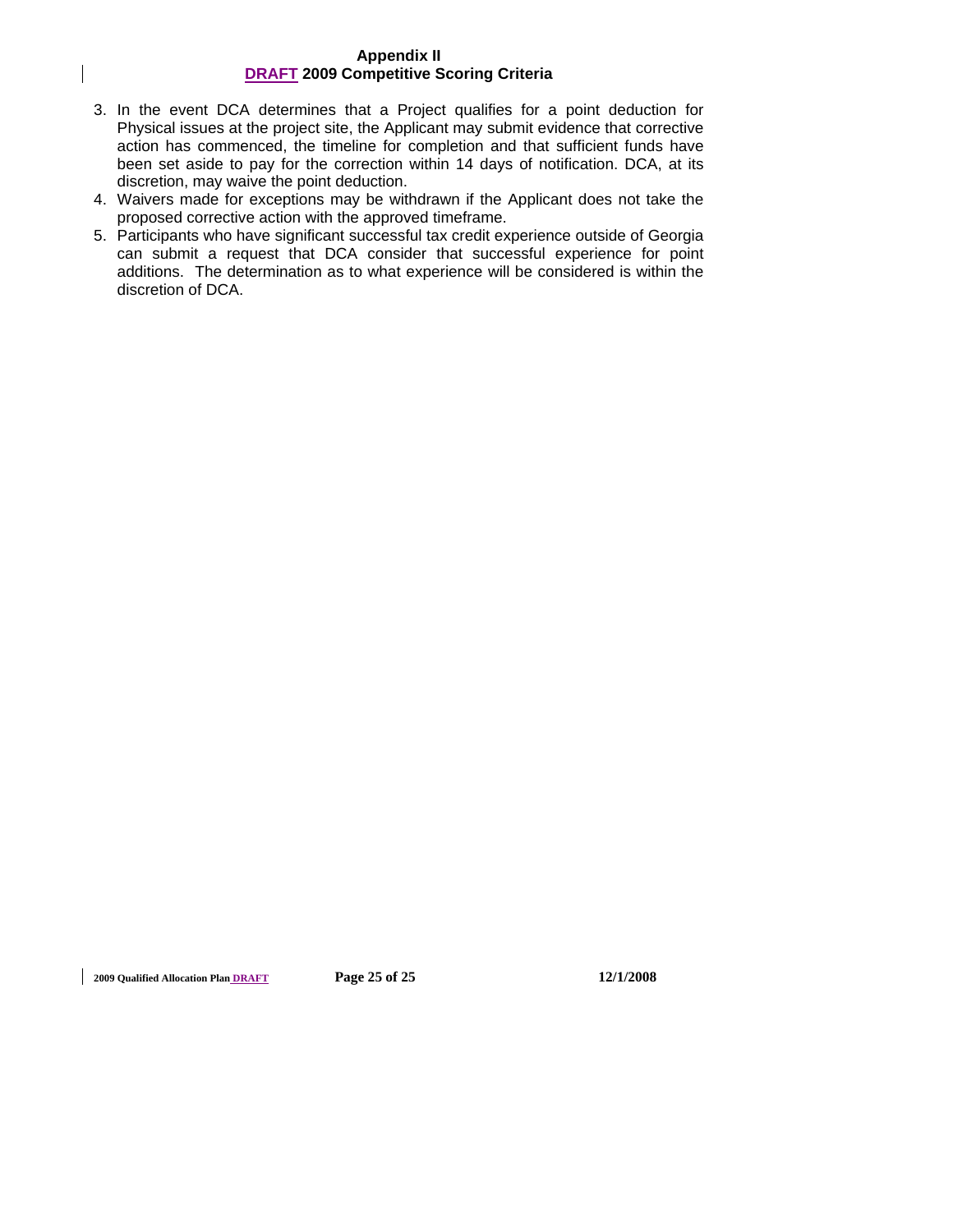| Page 3: [1] Deleted                                                                         | <b>Ihart</b>           | 11/23/2008 8:26 PM  |
|---------------------------------------------------------------------------------------------|------------------------|---------------------|
| Applications that agree to set gross rents and income limits for a specified                |                        |                     |
| number of low-income units at or below 30% of 50% AMI shall be awarded points               |                        |                     |
| in this category.                                                                           |                        |                     |
| Page 5: [2] Formatted                                                                       | cclark                 | 11/18/2008 4:49 PM  |
| Indent: Left: 18 pt, Hanging: 12 pt, Bulleted + Level: $1 +$ Aligned at: 22.5 pt + Tab      |                        |                     |
| after: $40.5$ pt + Indent at: $40.5$ pt, Tabs: Not at $40.5$ pt                             |                        |                     |
| Page 5: [3] Formatted                                                                       | <b>Stephen Barrett</b> | 12/1/2008 1:15 PM   |
| Indent: Left: 18 pt, Hanging: 12 pt, Tabs: Not at 40.5 pt                                   |                        |                     |
| Page 5: [4] Formatted                                                                       | cclark                 | 11/18/2008 4:49 PM  |
| Indent: Left: 18 pt, Hanging: 12 pt, Bulleted + Level: $1 +$ Aligned at: 22.5 pt + Tab      |                        |                     |
| after: $40.5$ pt + Indent at: $40.5$ pt, Tabs: Not at $40.5$ pt                             |                        |                     |
| Page 5: [5] Formatted                                                                       | <b>Ihart</b>           | 11/24/2008 10:29 AM |
| Indent: Left: 18 pt, Hanging: 12 pt, Bulleted + Level: $1 +$ Aligned at: 22.5 pt + Tab      |                        |                     |
| after: $40.5$ pt + Indent at: $40.5$ pt, Tabs: Not at $40.5$ pt                             |                        |                     |
| Page 5: [6] Formatted                                                                       | cclark                 | 11/18/2008 4:49 PM  |
| Indent: Left: 18 pt, Hanging: 12 pt, Bulleted + Level: $1 +$ Aligned at: 22.5 pt + Tab      |                        |                     |
| after: $40.5$ pt + Indent at: $40.5$ pt, Tabs: Not at $40.5$ pt                             |                        |                     |
| Page 5: [7] Inserted                                                                        | <b>Ihart</b>           | 12/1/2008 12:26 PM  |
| <b>Proximity to Public Bus Transportation</b>                                               |                        |                     |
| Page 5: [8] Deleted                                                                         | <b>Ihart</b>           | 11/24/2008 10:08 AM |
|                                                                                             |                        |                     |
| One (1) point will be deducted per category.                                                |                        |                     |
| Page 5: [9] Formatted                                                                       | cclark                 | 11/18/2008 4:49 PM  |
| Indent: Left: 0 pt, Hanging: 13.5 pt, Bulleted + Level: $1 +$ Aligned at: 0 pt + Tab after: |                        |                     |
| 18 pt + Indent at: 18 pt, Tabs: Not at 18 pt                                                |                        |                     |
| Page 5: [10] Deleted                                                                        | jadams                 | 11/25/2008 12:50 PM |
| from this part of the requirement                                                           |                        |                     |

If the Applicant has knowledge at the time of Application that the conditions that make the property undesirable are temporary and that change or mitigation is imminent (i.e. demolition, rehabilitation, etc.), sufficient evidence from the owner or other third-party source documenting how such change will occur and the time frame thereof must be included. DCA will consider mitigation that will remove the undesirable condition imminent if it scheduled to occur prior to October 1, 2009. Evidence of the completed mitigation must be received by DCA on or before October 1, 2009.

For desirable characteristics that are under construction, consideration will be given and points may be awarded to active construction sites where the new structures are above ground at the time of application submission.

| Page 10: [12] Deleted | <b>Ihart</b> | 11/23/2008 9:02 PM |
|-----------------------|--------------|--------------------|
|                       |              |                    |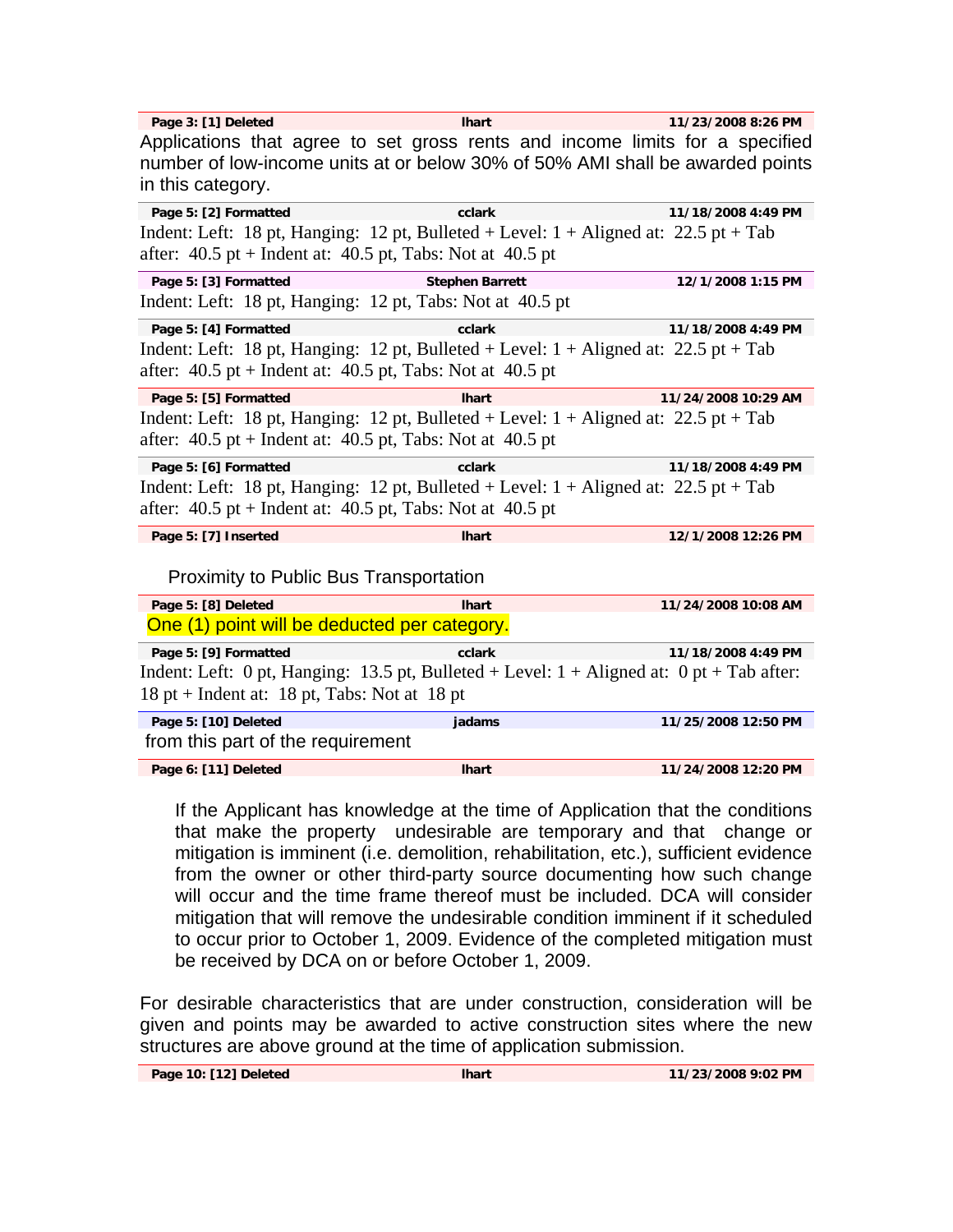DCA will consider other nationally or regionally recognized sustainable community programs only if the project submits a letter detailing the alternate program at pre-application. DCA reserves the right to determine the documentation required for approval of alternate programs at pre-application.

**Page 10: [13] Deleted lhart 11/23/2008 9:03 PM**  Scoring worksheets for the applicable program show the intended path towards certification must be provided at application. Projects awarded points in this category are not eligible for points in the Energy Efficient Building Certification category.

**Page 10: [14] Deleted lhart 11/23/2008 9:03 PM**  Completed construction will meet the

**Page 10: [15] Formatted cclark 11/18/2008 4:49 PM**  Indent: Left: 0 pt, Hanging: 18 pt, Bulleted + Level:  $1 +$  Aligned at: 0 pt + Tab after: 10.8 pt + Indent at: 10.8 pt, Tabs: Not at  $10.8$  pt + 36 pt

**Page 10: [16] Deleted lhart 11/23/2008 9:04 PM**  Completed construction will meet the

**Page 10: [17] Formatted cclark 11/18/2008 4:49 PM**  Indent: Left: 0 pt, Hanging: 18 pt, Bulleted + Level:  $1 +$  Aligned at: 0 pt + Tab after: 10.8 pt + Indent at: 10.8 pt, Tabs: Not at  $10.8$  pt + 36 pt

Page 10: [18] Deleted **11/23/2008 9:04 PM Intractional intervalse of the late of the late of the late of the late of the late of the late of the late of the late of the late of the late of the late of the late of the lat** Completed construction will meet the

**Page 10: [19] Formatted cclark 11/18/2008 4:49 PM**  Indent: Left: 0 pt, Hanging: 18 pt, Bulleted + Level:  $1 +$  Aligned at: 0 pt + Tab after: 10.8 pt + Indent at: 10.8 pt, Tabs: Not at  $10.8$  pt + 36 pt

**Page 10: [20] Deleted lhart 11/23/2008 9:06 PM Certification of the project's compliance with these programs must be submitted at either the LIHTC final certification or HOME Loan final construction draw, whichever comes last. Failure to demonstrate a good faith effort to receive the certification may result in a finding of noncompliance and limited participation in further rounds.** 

**Page 10: [21] Deleted lhart 11/23/2008 9:07 PM** 

**Page 10: [22] Formatted Stephen Barrett 12/1/2008 1:29 PM**  No widow/orphan control

**Page 10: [23] Deleted lhart 11/23/2008 9:23 PM**  Certification of the project's compliance with this program must be submitted at either the LIHTC final certification or HOME Loan final construction draw, whichever comes last. Failure to demonstrate a good faith effort to receive the certification may result in a finding of non-compliance and limited participation in further rounds.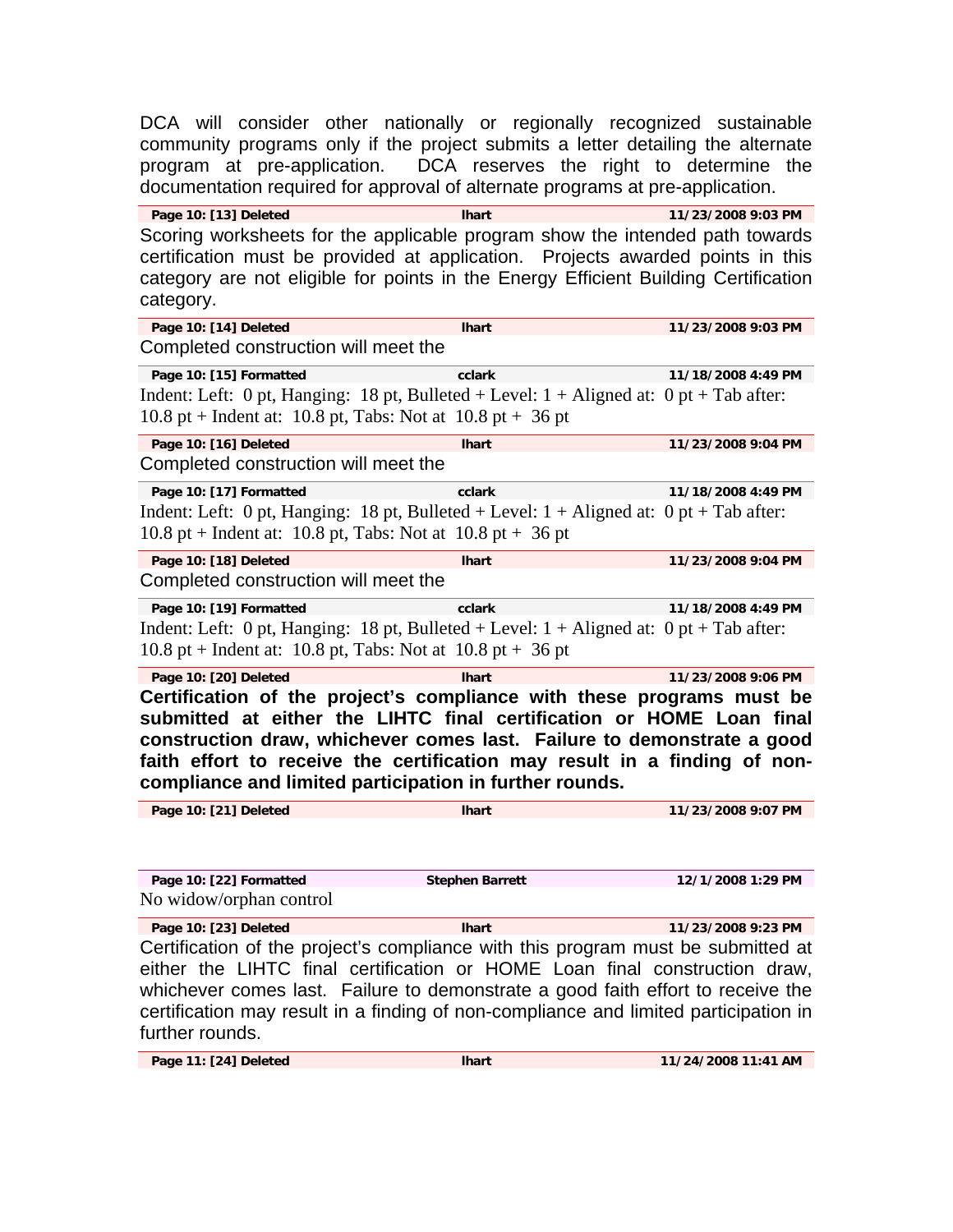One (1) Point will be awarded to proposed projects located within an area that has experienced economic growth in the past three years.

To be eligible for points under these criteria, documentation that the project is part of an area that has experienced economic growth in the past three years must be included as follows:

A narrative of new businesses that have relocated or opened in the immediate vicinity that have generated jobs (specific information regarding the number of jobs should be included)

Statistical information from the market analyst outlining the rate of growth in the area compared to other similar Georgia areas

 Information on the demographics of the area from the most recent FFIEC Census Report

(Area will be defined as the local government jurisdiction)

| Page 11: [25] Formatted                                                                                                                                   | cclark                 | 11/18/2008 4:49 PM  |  |
|-----------------------------------------------------------------------------------------------------------------------------------------------------------|------------------------|---------------------|--|
| Bulleted + Level: $1 +$ Aligned at: 0 pt + Tab after: 18 pt + Indent at: 18 pt                                                                            |                        |                     |  |
| Page 11: [26] Formatted                                                                                                                                   | <b>Stephen Barrett</b> | 12/1/2008 1:30 PM   |  |
| Bulleted + Level: $1 +$ Aligned at: 0 pt + Tab after: 18 pt + Indent at: 18 pt, Tabs: Not at<br>$18$ pt                                                   |                        |                     |  |
| Page 12: [27] Deleted                                                                                                                                     | <b>Ihart</b>           | 11/24/2008 11:51 AM |  |
| or is a significant source of blight                                                                                                                      |                        |                     |  |
| Page 12: [28] Deleted                                                                                                                                     | mpalena                | 11/20/2008 7:47 AM  |  |
| (Projects are not eligible for points if they have received points for neighborhood<br>stabilization funding                                              |                        |                     |  |
| Page 12: [29] Deleted                                                                                                                                     | <b>Ihart</b>           | 11/25/2008 11:17 AM |  |
| The proposed project and/or immediate surrounding area is not required to have<br>applied for, or been awarded Neighborhood Stabilization Funds, however, |                        |                     |  |
| Page 12: [30] Deleted                                                                                                                                     | mpalena                | 11/20/2008 7:48 AM  |  |
| (While these points promote policy initiatives similar to those set out in HERA,<br>participation in that program is not required under this section).    |                        |                     |  |

**Page 12: [31] Deleted lhart 11/24/2008 11:50 AM**  "**Blight**" is defined as a structure that exhibits objectively determinable signs of deterioration sufficient to constitute a threat to human health, safety and public welfare. In addition, a Blighted property is a developed property which is uninhabitable, unsafe or abandoned.

**Page 13: [32] Deleted lhart 11/23/2008 9:48 PM (3 Point Maximum)** 

*1. Opportunity Zone Tax Credit Program* **3 points**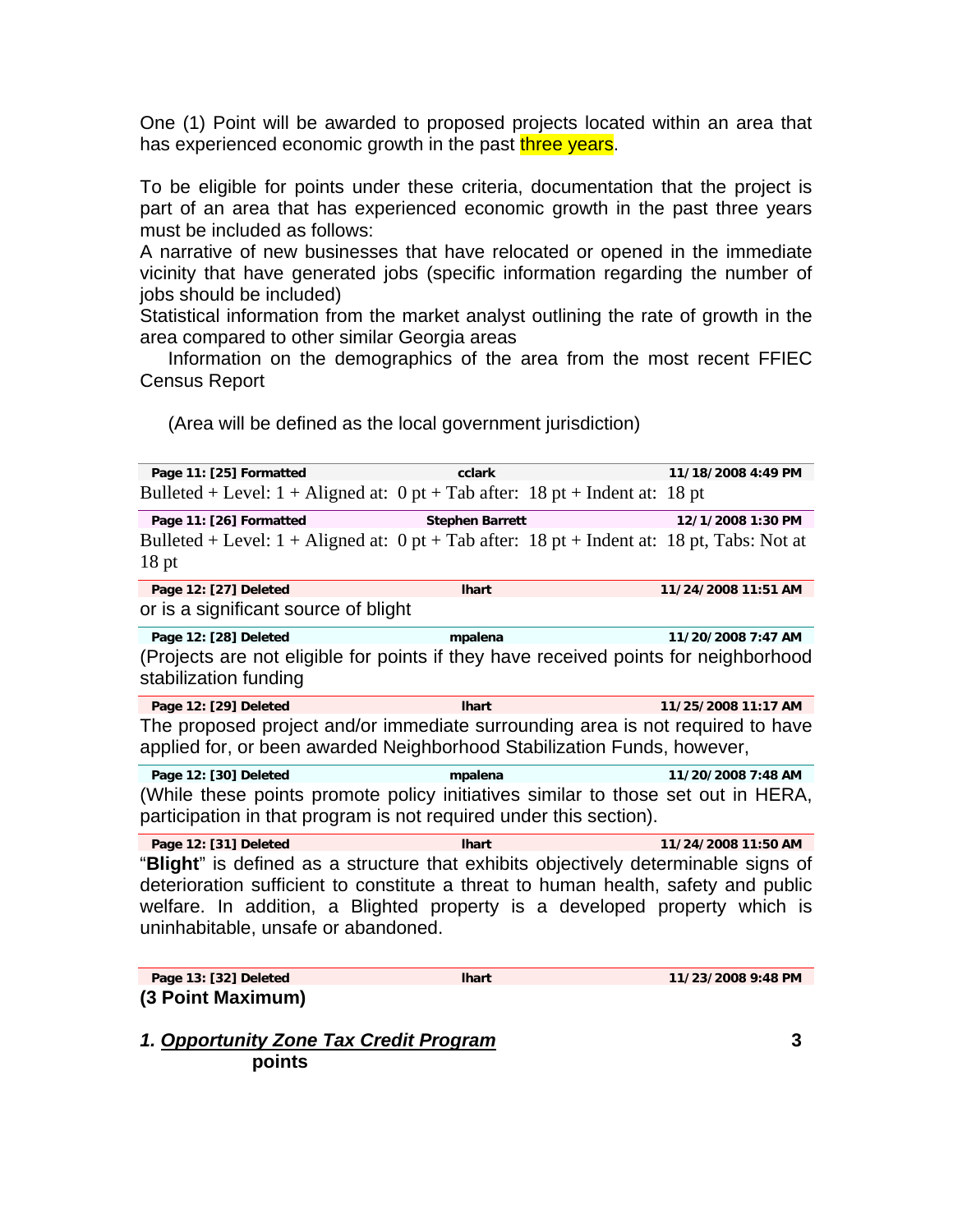Three (3) points will be awarded to a project that is located within a DCA Opportunity Zone.

Page 13: [33] Deleted **and Hart lhart** 11/23/2008 9:46 PM The Opportunity Zone Tax Credit Program authorizes DCA to designate as a "less developed area" an area within or adjacent to a census block group with 15% or greater poverty where an

Page 13: [34] Deleted **and Contact Library Contact Library 11/23/2008 9:46 PM** Plan exists. Opportunity Zones are intended to encourage development, redevelopment and revitalization in areas that have higher levels of poverty and are underdeveloped or suffer from blight.

**or** 

| Page 13: [35] Deleted                                            | <b>Ihart</b> | 11/23/2008 9:46 PM  |
|------------------------------------------------------------------|--------------|---------------------|
| $\boldsymbol{2}$                                                 |              |                     |
| Page 13: [35] Deleted                                            | <b>Ihart</b> | 11/25/2008 11:20 AM |
| Urban                                                            |              |                     |
| Page 13: [35] Deleted                                            | <b>Ihart</b> | 11/25/2008 11:20 AM |
|                                                                  |              |                     |
| Page 13: [35] Deleted                                            | <b>Ihart</b> | 11/25/2008 11:19 AM |
|                                                                  |              |                     |
| Page 13: [35] Deleted                                            | <b>Ihart</b> | 11/23/2008 9:48 PM  |
| $\boldsymbol{2}$                                                 |              |                     |
| Page 13: [36] Deleted                                            | <b>Ihart</b> | 11/24/2008 8:45 AM  |
| Two                                                              |              |                     |
| Page 13: [36] Deleted                                            | <b>Ihart</b> | 11/25/2008 11:20 AM |
| n                                                                |              |                     |
| Page 13: [36] Deleted                                            | <b>Ihart</b> | 11/25/2008 11:20 AM |
| Urban                                                            |              |                     |
| Page 13: [36] Deleted                                            | <b>Ihart</b> | 11/25/2008 11:20 AM |
| et. seq.                                                         |              |                     |
| Page 13: [37] Deleted                                            | <b>Ihart</b> | 11/23/2008 9:47 PM  |
| 3                                                                |              |                     |
| Page 13: [37] Deleted                                            | <b>Ihart</b> | 11/24/2008 1:53 PM  |
|                                                                  |              |                     |
| Page 13: [37] Deleted                                            | <b>Ihart</b> | 11/23/2008 9:48 PM  |
| 1                                                                |              |                     |
| Page 13: [38] Deleted                                            | <b>Ihart</b> | 11/24/2008 2:14 PM  |
| , Federal Enterprise Community or a HUD or USDA Empowerment Zone |              |                     |
| Page 13: [38] Deleted                                            | <b>Ihart</b> | 11/24/2008 2:18 PM  |
| or a Renewal Community.                                          |              |                     |
| Page 13: [39] Deleted                                            | <b>Ihart</b> | 11/23/2008 9:47 PM  |
|                                                                  |              |                     |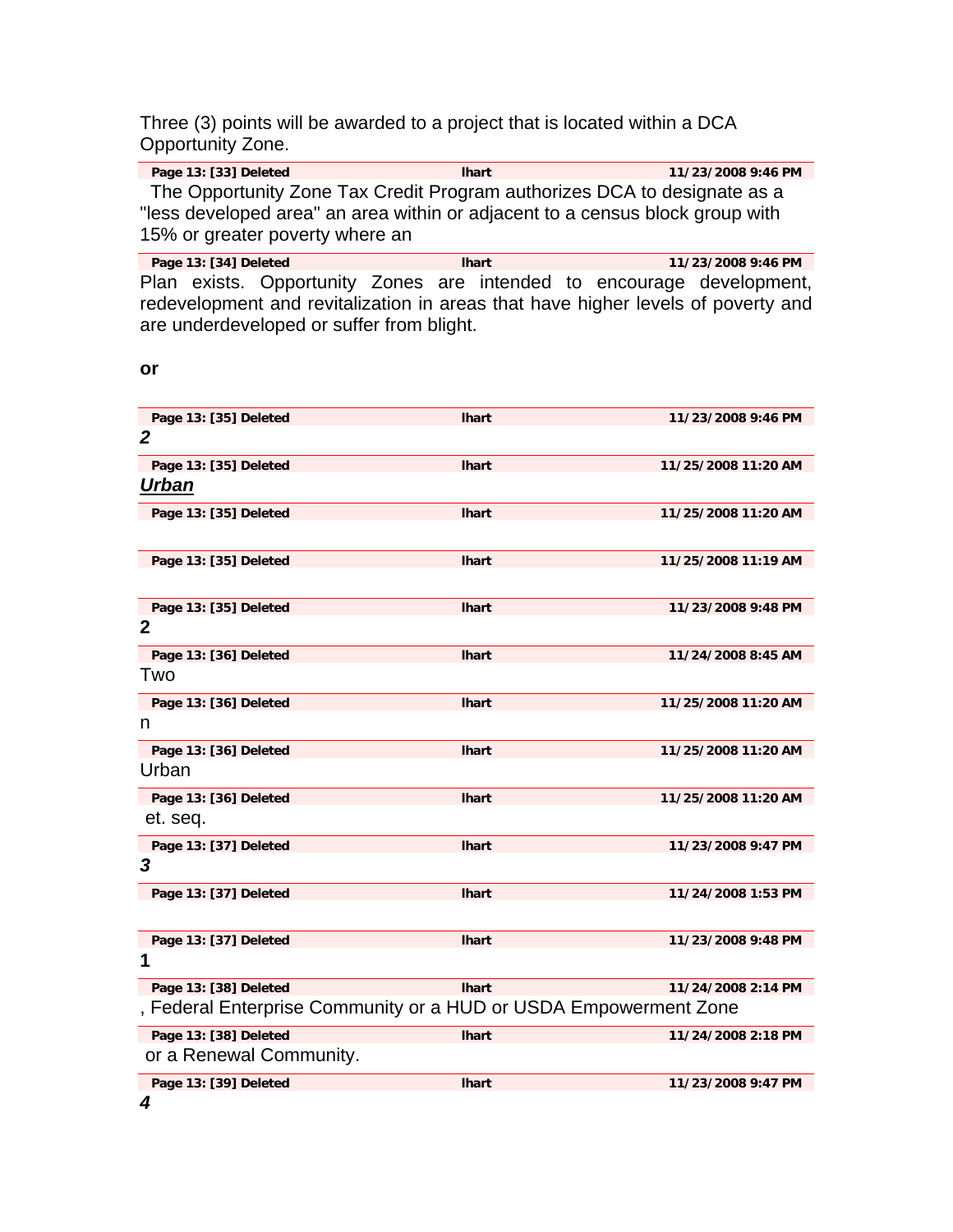| Page 13: [39] Deleted                                                                         | <b>Ihart</b>           | 11/24/2008 1:53 PM                                                              |
|-----------------------------------------------------------------------------------------------|------------------------|---------------------------------------------------------------------------------|
|                                                                                               |                        |                                                                                 |
| Page 13: [40] Deleted                                                                         | <b>Ihart</b>           | 11/23/2008 9:49 PM                                                              |
| . DCA will access the process the government used for developing and adopting                 |                        |                                                                                 |
| the plan to determine whether it was formulated by the Local Government.                      |                        |                                                                                 |
| Details regarding community input and public hearings held prior to the adoption              |                        |                                                                                 |
| of the plan must be included in the Application                                               |                        |                                                                                 |
| Page 14: [41] Deleted                                                                         | <b>Ihart</b>           | 11/23/2008 9:55 PM                                                              |
| The Plan must include a                                                                       |                        |                                                                                 |
| Page 14: [41] Deleted                                                                         | <b>Ihart</b>           | 11/23/2008 9:56 PM                                                              |
| as well as a strategy to address the social service needs in the community.                   |                        |                                                                                 |
| Page 14: [42] Formatted                                                                       | <b>Ihart</b>           | 11/23/2008 9:56 PM                                                              |
| Left, Indent: Left: 0 pt, Hanging: 18 pt                                                      |                        |                                                                                 |
| Page 14: [43] Formatted                                                                       | cclark                 | 11/18/2008 4:49 PM                                                              |
| No bullets or numbering                                                                       |                        |                                                                                 |
| Page 14: [44] Deleted                                                                         | <b>Stephen Barrett</b> | 12/1/2008 1:35 PM                                                               |
| do not qualify as a community revitalization plan and are not eligible to receive             |                        |                                                                                 |
|                                                                                               |                        | points under this section. For the purposes of this category, in Rural counties |
| a neighborhood may be as large as one county. Outdated plans will not be                      |                        |                                                                                 |
| considered for points.                                                                        |                        |                                                                                 |
| Page 14: [45] Formatted                                                                       | <b>Ihart</b>           | 12/1/2008 12:36 PM                                                              |
| Indent: Left: 0 pt, Bulleted + Level: $1 +$ Aligned at: 18 pt + Tab after: 36 pt + Indent at: |                        |                                                                                 |
| 36 pt, Tabs: Not at 36 pt                                                                     |                        |                                                                                 |
| Page 14: [46] Deleted                                                                         | <b>Stephen Barrett</b> | 12/1/2008 1:35 PM                                                               |
| The DCA Neighborhood Redevelopment Certification                                              |                        |                                                                                 |
| Page 14: [47] Deleted                                                                         | <b>Stephen Barrett</b> | 12/1/2008 1:35 PM                                                               |
| Form must be completed and submitted with the application in order to                         |                        |                                                                                 |
| document these categories and earn these points.                                              |                        |                                                                                 |
| Page 14: [48] Deleted                                                                         | <b>Ihart</b>           | 11/23/2008 9:54 PM                                                              |
| The Community Redevelopment/Revitalization Plan must include the                              |                        |                                                                                 |
| following:                                                                                    |                        |                                                                                 |
| a discussion of potential sources of funding for the plan                                     |                        |                                                                                 |
| a clearly delineated target area that includes the proposed project site                      |                        |                                                                                 |
| detailed policy goals (one of which must be housing), and                                     |                        |                                                                                 |
|                                                                                               |                        | Implementation measures along with specific time frames for the achievement     |
| of such policies and housing activities.                                                      |                        |                                                                                 |
| A copy of the entire plan must be included in the Application.                                |                        |                                                                                 |
| The proposed development project must support at least one of the goals of                    |                        |                                                                                 |
| the redevelopment or revitalization plan.                                                     |                        |                                                                                 |
| Page 14: [49] Deleted                                                                         | <b>Ihart</b>           | 12/1/2008 12:29 PM                                                              |
| Three (3) points will be awarded to projects that are located in a census tract that          |                        |                                                                                 |
| meets the following demographics according to the most recent Federal Financial               |                        |                                                                                 |

Institutions Examination Council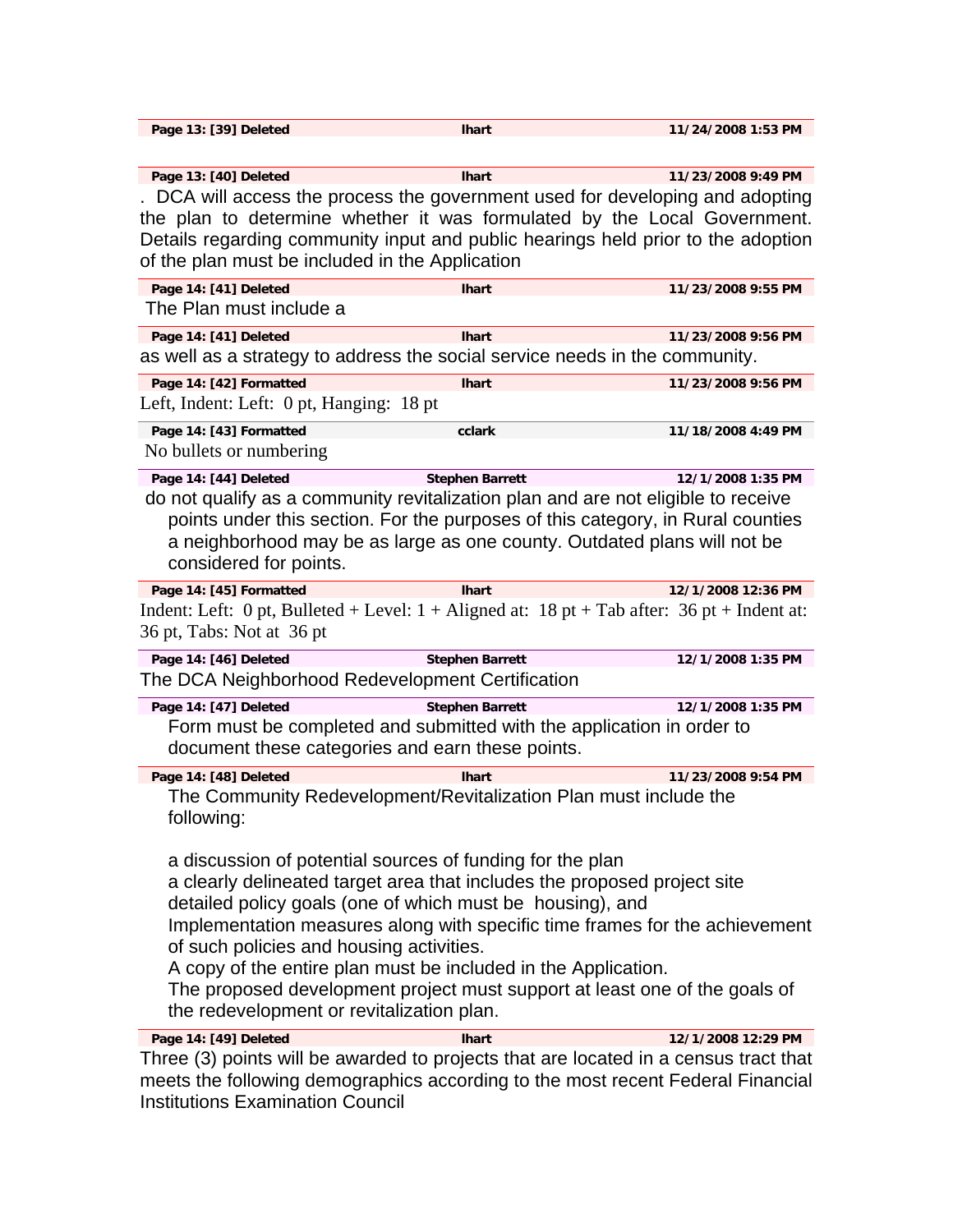| Page 14: [50] Inserted                               | mpalena      | 11/20/2008 7:57 AM |  |
|------------------------------------------------------|--------------|--------------------|--|
| Federal Financial Institutions Examination Council ( |              |                    |  |
| Page 14: [51] Deleted                                | <b>Ihart</b> | 12/1/2008 12:29 PM |  |

Census Report. (www.ffiec.gov/WebCensus/)

Less than 10% below Poverty level (see Income) Designated Middle or Upper Income level (see Demographics) Less than 15% of housings units are rental occupied (see Housing) Tract can not be designated as distressed or underserved (see Demographics) Market study must demonstrate need for low income housing

## *D. Rural Communities* **3 points**

Three points will be awarded to projects located in rural areas that have less than 80 residential units.

| Page 14: [52] Inserted<br>(www.ffiec.gov/WebCensus/)      | mpalena                 | 11/20/2008 7:58 AM |
|-----------------------------------------------------------|-------------------------|--------------------|
|                                                           |                         |                    |
| Page 14: [52] Inserted                                    | mpalena                 | 11/20/2008 7:58 AM |
| (see Income)                                              |                         |                    |
| Page 14: [52] Inserted                                    | mpalena                 | 11/20/2008 7:58 AM |
| (see Demographics)                                        |                         |                    |
| Page 14: [52] Inserted                                    | mpalena                 | 11/20/2008 7:59 AM |
| (see Housing)                                             |                         |                    |
| Page 14: [52] Inserted                                    | mpalena                 | 11/20/2008 7:59 AM |
| (see Demographics)                                        |                         |                    |
| Page 14: [52] Inserted                                    | mpalena                 | 11/20/2008 7:59 AM |
| Market study must demonstrate need for low income housing |                         |                    |
| Page 14: [53] Deleted                                     | <b>Cassandra Knight</b> | 11/26/2008 6:30 PM |
| <b>Previous</b>                                           |                         |                    |
| Page 14: [53] Deleted                                     | <b>Cassandra Knight</b> | 11/26/2008 6:47 PM |
|                                                           |                         |                    |
| Page 14: [53] Deleted                                     | <b>Cassandra Knight</b> | 11/26/2008 6:47 PM |
|                                                           |                         |                    |
| Page 14: [53] Deleted                                     | <b>Cassandra Knight</b> | 11/26/2008 6:30 PM |
| p                                                         |                         |                    |
| Page 14: [54] Deleted                                     | <b>Stephen Barrett</b>  | 12/1/2008 1:35 PM  |
|                                                           |                         |                    |
| Page 14: [54] Deleted                                     | <b>Stephen Barrett</b>  | 12/1/2008 1:35 PM  |
|                                                           |                         |                    |